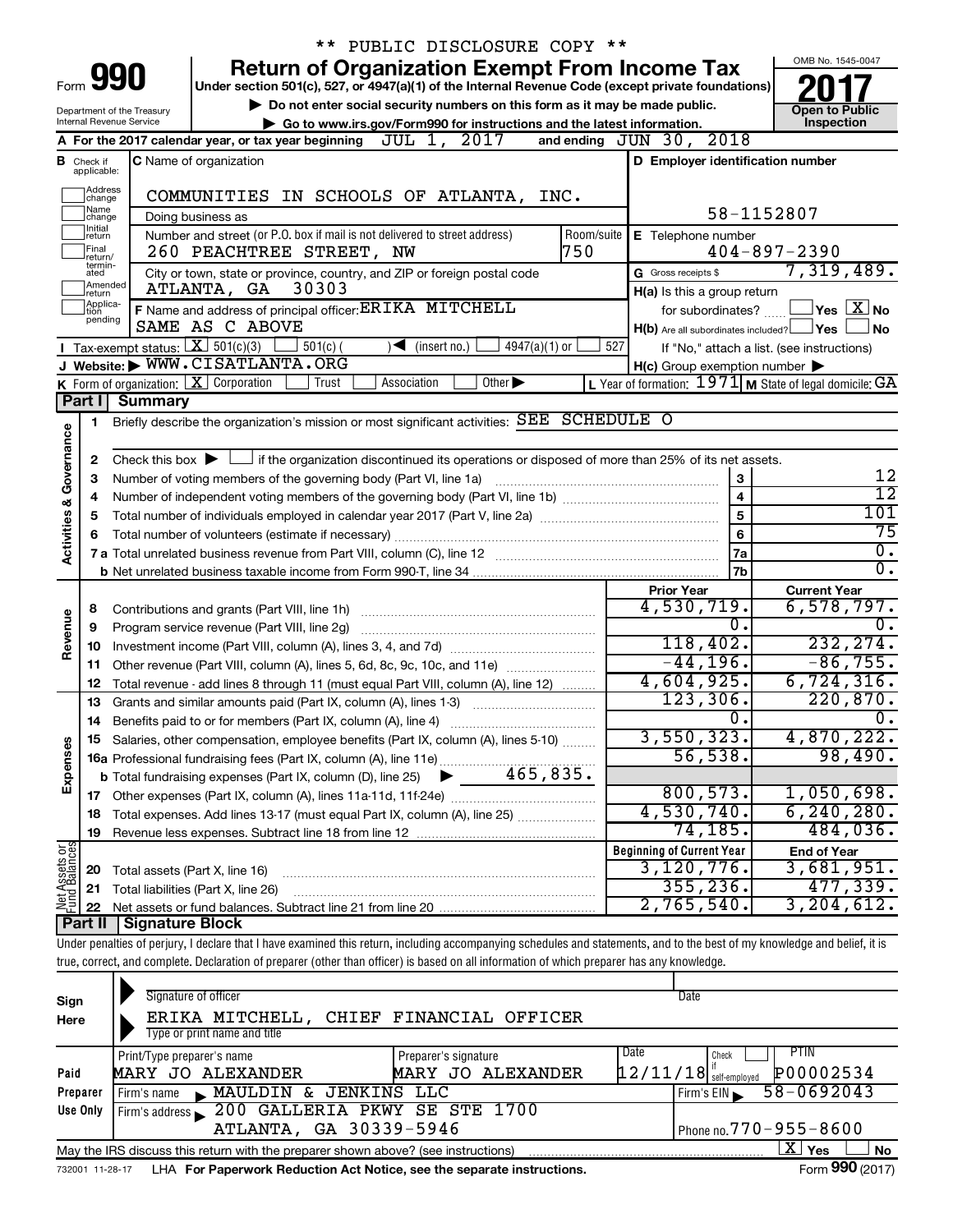|              | 58-1152807<br>COMMUNITIES IN SCHOOLS OF ATLANTA, INC.<br>Page 2<br>Form 990 (2017)                                                                       |
|--------------|----------------------------------------------------------------------------------------------------------------------------------------------------------|
|              | <b>Part III Statement of Program Service Accomplishments</b>                                                                                             |
|              | $\boxed{\text{X}}$                                                                                                                                       |
| 1            | Briefly describe the organization's mission:<br>THE MISSION OF COMMUNITIES IN SCHOOLS OF ATLANTA, INC.<br>(CIS OF                                        |
|              | ATLANTA) IS TO SURROUND STUDENTS WITH A COMMUNITY OF SUPPORT,                                                                                            |
|              | EMPOWERING THEM TO STAY IN SCHOOL AND ACHIEVE IN LIFE.                                                                                                   |
|              |                                                                                                                                                          |
| $\mathbf{2}$ | Did the organization undertake any significant program services during the year which were not listed on the                                             |
|              | $Yes$ $\boxed{\text{X}}$ No<br>prior Form 990 or 990-EZ?                                                                                                 |
|              | If "Yes," describe these new services on Schedule O.                                                                                                     |
| 3            | $\mathbb{I}$ Yes $\boxed{\mathrm{X}}$ No<br>Did the organization cease conducting, or make significant changes in how it conducts, any program services? |
|              | If "Yes," describe these changes on Schedule O.                                                                                                          |
| 4            | Describe the organization's program service accomplishments for each of its three largest program services, as measured by expenses.                     |
|              | Section 501(c)(3) and 501(c)(4) organizations are required to report the amount of grants and allocations to others, the total expenses, and             |
|              | revenue, if any, for each program service reported.                                                                                                      |
| 4a           | 48, $251.$ (Revenue \$<br>1,431,616.<br>including grants of \$<br>(Code:<br>(Expenses \$                                                                 |
|              | FULTON PROGRAM: CIS PROVIDED FULL TIME SITE COORDINATORS<br>TO 9                                                                                         |
|              | ELEMENTARY SCHOOLS, 5 MIDDLE SCHOOLS, AND 4 HIGH SCHOOLS IN THE FULTON<br>COUNTY SCHOOL DISTRICT.<br>THE SITE COORDINATORS WORKED WITH A CASELOAD        |
|              | OF APPROXIMATELY 80 STUDENTS AT RISK OF DROPPING OUT, AND ALSO OFFERED                                                                                   |
|              | ADDITIONAL SERVICES SCHOOL-WIDE.                                                                                                                         |
|              |                                                                                                                                                          |
|              |                                                                                                                                                          |
|              |                                                                                                                                                          |
|              |                                                                                                                                                          |
|              |                                                                                                                                                          |
|              |                                                                                                                                                          |
|              |                                                                                                                                                          |
| 4b           | 1, 345, 051. including grants of \$<br>$38, 744.$ (Revenue \$<br>(Expenses \$<br>(Code:                                                                  |
|              | CRCT REMEDIATION & ACADEMIC SUPPORT - CIS PROVIDED SITE<br>TARGET 2021:                                                                                  |
|              | COORDINATORS AT 15 HIGH SCHOOLS, 2 CHARTER SCHOOLS IN ATLANTA PUBLIC<br>SCHOOLS, AND 2 NON-TRADITIONAL SCHOOLS.<br>SITE COORDINATORS WORKED WITH         |
|              | CASELOADS OF APPROXIMATELY 135 STUDENTS WHO WERE POTENTIALLY IMPACTED                                                                                    |
|              | BY THE 2009 CRCT IRREGULARITIES. CIS SUPPORT FOCUSED ON PROVIDING CASE                                                                                   |
|              | MANAGEMENT AND WRAP AROUND SERVICES: ACADEMICS, ATTENDANCE, BEHAVIOR,                                                                                    |
|              | PARENT ENGAGEMENT, AND COLLEGE/CAREER AWARENESS.                                                                                                         |
|              |                                                                                                                                                          |
|              |                                                                                                                                                          |
|              |                                                                                                                                                          |
|              |                                                                                                                                                          |
|              |                                                                                                                                                          |
| 4с           | $\overline{521}$ , $142$ . including grants of \$<br>$15,605.$ (Revenue \$)<br>(Code:<br>(Expenses \$                                                    |
|              | CIS PROVIDED SITE COORDINATORS AT 13 OF THE LOWEST<br>TURNAROUND:                                                                                        |
|              | PERFORMING ELEMENTARY SCHOOLS IN ATLANTA PUBLIC SCHOOL DISTRICT. SITE<br>COORDINATORS WORKED WITH CASELOADS OF APPROXIMATELY 50 STUDENTS AT RISK         |
|              | OF DROPPING OUT, AND ALSO OFFERED ADDITIONAL SERVICES SCHOOL-WIDE.                                                                                       |
|              |                                                                                                                                                          |
|              |                                                                                                                                                          |
|              |                                                                                                                                                          |
|              |                                                                                                                                                          |
|              |                                                                                                                                                          |
|              |                                                                                                                                                          |
|              |                                                                                                                                                          |
|              |                                                                                                                                                          |
| 4d           | Other program services (Describe in Schedule O.)                                                                                                         |
|              | 1,689,371. including grants of \$<br>118, 270.) (Revenue \$<br>(Expenses \$                                                                              |
|              | 4,987,180.<br>4e Total program service expenses<br>$F_{\text{OCD}}$ 990 (2017)                                                                           |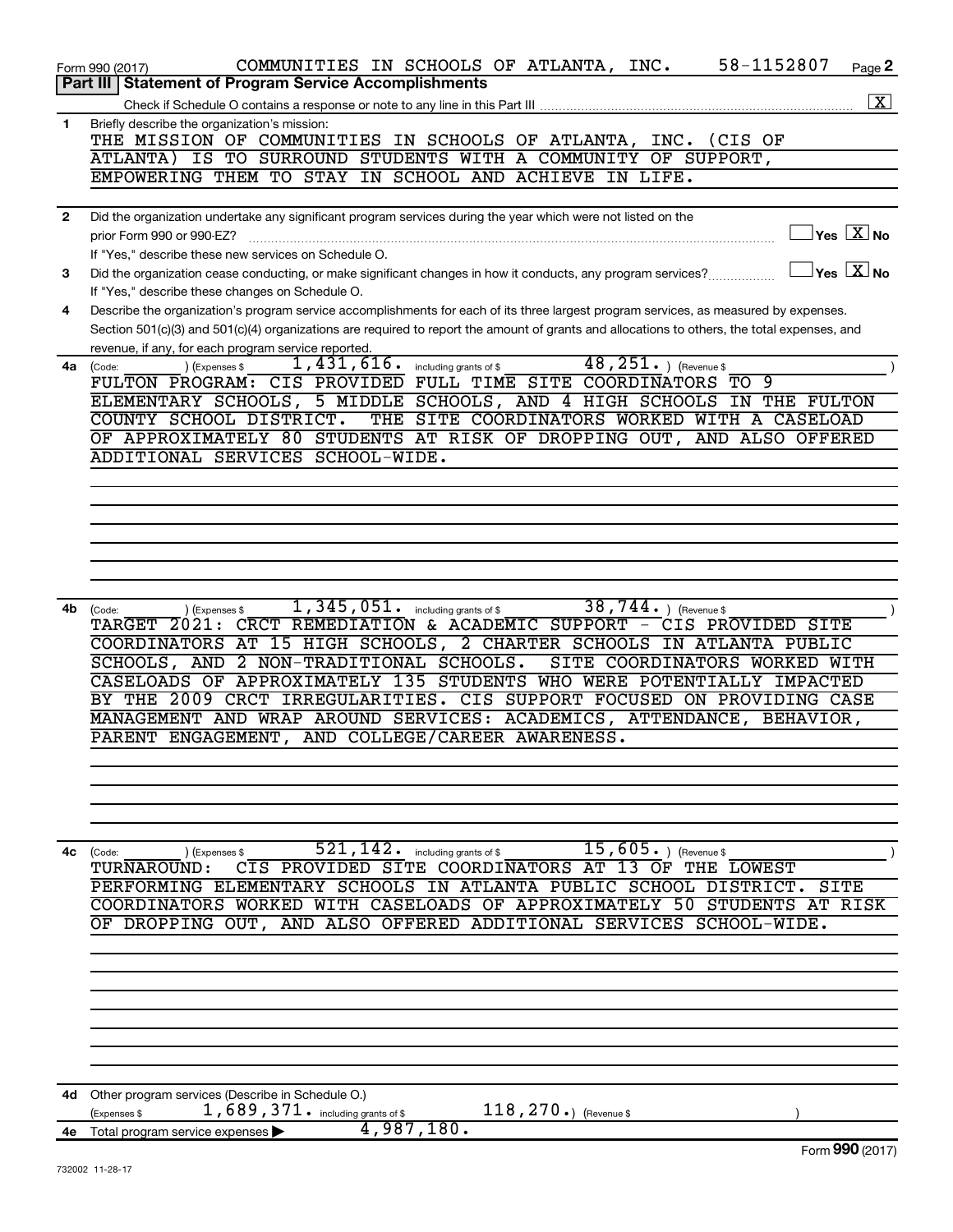732003 11-28-17

|     | 58-1152807<br>COMMUNITIES IN SCHOOLS OF ATLANTA, INC.<br>Form 990 (2017)<br><b>Part IV   Checklist of Required Schedules</b>                    |                |                             | Page                                               |
|-----|-------------------------------------------------------------------------------------------------------------------------------------------------|----------------|-----------------------------|----------------------------------------------------|
|     |                                                                                                                                                 |                | Yes                         | No                                                 |
| 1.  | Is the organization described in section 501(c)(3) or 4947(a)(1) (other than a private foundation)?                                             |                |                             |                                                    |
|     |                                                                                                                                                 | $\mathbf{1}$   | x                           |                                                    |
| 2   |                                                                                                                                                 | $\mathbf{2}$   | $\overline{\textnormal{x}}$ |                                                    |
| 3   | Did the organization engage in direct or indirect political campaign activities on behalf of or in opposition to candidates for                 |                |                             |                                                    |
|     |                                                                                                                                                 | 3              |                             | х                                                  |
| 4   | Section 501(c)(3) organizations. Did the organization engage in lobbying activities, or have a section 501(h) election in effect                |                |                             |                                                    |
|     |                                                                                                                                                 | 4              |                             | х                                                  |
| 5   | Is the organization a section 501(c)(4), 501(c)(5), or 501(c)(6) organization that receives membership dues, assessments, or                    |                |                             |                                                    |
|     |                                                                                                                                                 | 5              |                             | х                                                  |
| 6   | Did the organization maintain any donor advised funds or any similar funds or accounts for which donors have the right to                       |                |                             |                                                    |
|     | provide advice on the distribution or investment of amounts in such funds or accounts? If "Yes," complete Schedule D, Part I                    | 6              |                             | х                                                  |
| 7   | Did the organization receive or hold a conservation easement, including easements to preserve open space,                                       |                |                             |                                                    |
|     |                                                                                                                                                 | $\overline{7}$ |                             | X                                                  |
| 8   | Did the organization maintain collections of works of art, historical treasures, or other similar assets? If "Yes," complete                    |                |                             |                                                    |
|     |                                                                                                                                                 | 8              |                             | х                                                  |
| 9   | Did the organization report an amount in Part X, line 21, for escrow or custodial account liability, serve as a custodian for                   |                |                             |                                                    |
|     | amounts not listed in Part X; or provide credit counseling, debt management, credit repair, or debt negotiation services?                       |                |                             |                                                    |
|     |                                                                                                                                                 | 9              |                             | х                                                  |
| 10  | Did the organization, directly or through a related organization, hold assets in temporarily restricted endowments, permanent                   |                |                             |                                                    |
|     |                                                                                                                                                 | 10             |                             | х                                                  |
| 11  | If the organization's answer to any of the following questions is "Yes," then complete Schedule D, Parts VI, VII, VIII, IX, or X                |                |                             |                                                    |
|     | as applicable.<br>a Did the organization report an amount for land, buildings, and equipment in Part X, line 10? If "Yes," complete Schedule D, |                |                             |                                                    |
|     | Part VI                                                                                                                                         | 11a            | х                           |                                                    |
|     | <b>b</b> Did the organization report an amount for investments - other securities in Part X, line 12 that is 5% or more of its total            |                |                             |                                                    |
|     |                                                                                                                                                 | 11b            |                             | х                                                  |
| c   | Did the organization report an amount for investments - program related in Part X, line 13 that is 5% or more of its total                      |                |                             |                                                    |
|     | assets reported in Part X, line 16? If "Yes," complete Schedule D, Part VIII                                                                    | 11c            |                             | X                                                  |
|     | d Did the organization report an amount for other assets in Part X, line 15 that is 5% or more of its total assets reported in                  |                |                             |                                                    |
|     |                                                                                                                                                 | 11d            |                             | х                                                  |
|     |                                                                                                                                                 | 11e            |                             | X                                                  |
| f.  | Did the organization's separate or consolidated financial statements for the tax year include a footnote that addresses                         |                |                             |                                                    |
|     | the organization's liability for uncertain tax positions under FIN 48 (ASC 740)? If "Yes," complete Schedule D, Part X                          | 11f            |                             | Χ                                                  |
|     | 12a Did the organization obtain separate, independent audited financial statements for the tax year? If "Yes," complete                         |                |                             |                                                    |
|     | Schedule D, Parts XI and XII                                                                                                                    | 12a            | x                           |                                                    |
|     | <b>b</b> Was the organization included in consolidated, independent audited financial statements for the tax year?                              |                |                             |                                                    |
|     | If "Yes," and if the organization answered "No" to line 12a, then completing Schedule D, Parts XI and XII is optional <i>maniming</i>           | <b>12b</b>     |                             | х                                                  |
| 13  | Is the organization a school described in section 170(b)(1)(A)(ii)? If "Yes," complete Schedule E [[[[[[[[[[[[                                  | 13             |                             | $\overline{\textbf{x}}$<br>$\overline{\textbf{x}}$ |
| 14a | Did the organization maintain an office, employees, or agents outside of the United States?                                                     | 14a            |                             |                                                    |
|     | <b>b</b> Did the organization have aggregate revenues or expenses of more than \$10,000 from grantmaking, fundraising, business,                |                |                             |                                                    |
|     | investment, and program service activities outside the United States, or aggregate foreign investments valued at \$100,000                      |                |                             | Χ                                                  |
| 15  | Did the organization report on Part IX, column (A), line 3, more than \$5,000 of grants or other assistance to or for any                       | 14b            |                             |                                                    |
|     |                                                                                                                                                 | 15             |                             | х                                                  |
| 16  | Did the organization report on Part IX, column (A), line 3, more than \$5,000 of aggregate grants or other assistance to                        |                |                             |                                                    |
|     |                                                                                                                                                 | 16             |                             | Χ                                                  |
| 17  | Did the organization report a total of more than \$15,000 of expenses for professional fundraising services on Part IX,                         |                |                             |                                                    |
|     | column (A), lines 6 and 11e? If "Yes," complete Schedule G, Part I                                                                              | 17             | х                           |                                                    |

**19** Did the organization report more than \$15,000 of gross income from gaming activities on Part VIII, line 9a? If "Yes," *complete Schedule G, Part III* 

1c and 8a? If "Yes," complete Schedule G, Part II **mature complete out and the set of the set of the set of the s** 

Did the organization report more than \$15,000 total of fundraising event gross income and contributions on Part VIII, lines

Form (2017) **990**

X

**18**

**19**

**3**

**Yes No**

X

X

X

X

X

X

X

X

X

X

X X

X

X X X

X

X

X

X

| orm 990 (2017) |  |
|----------------|--|

**18**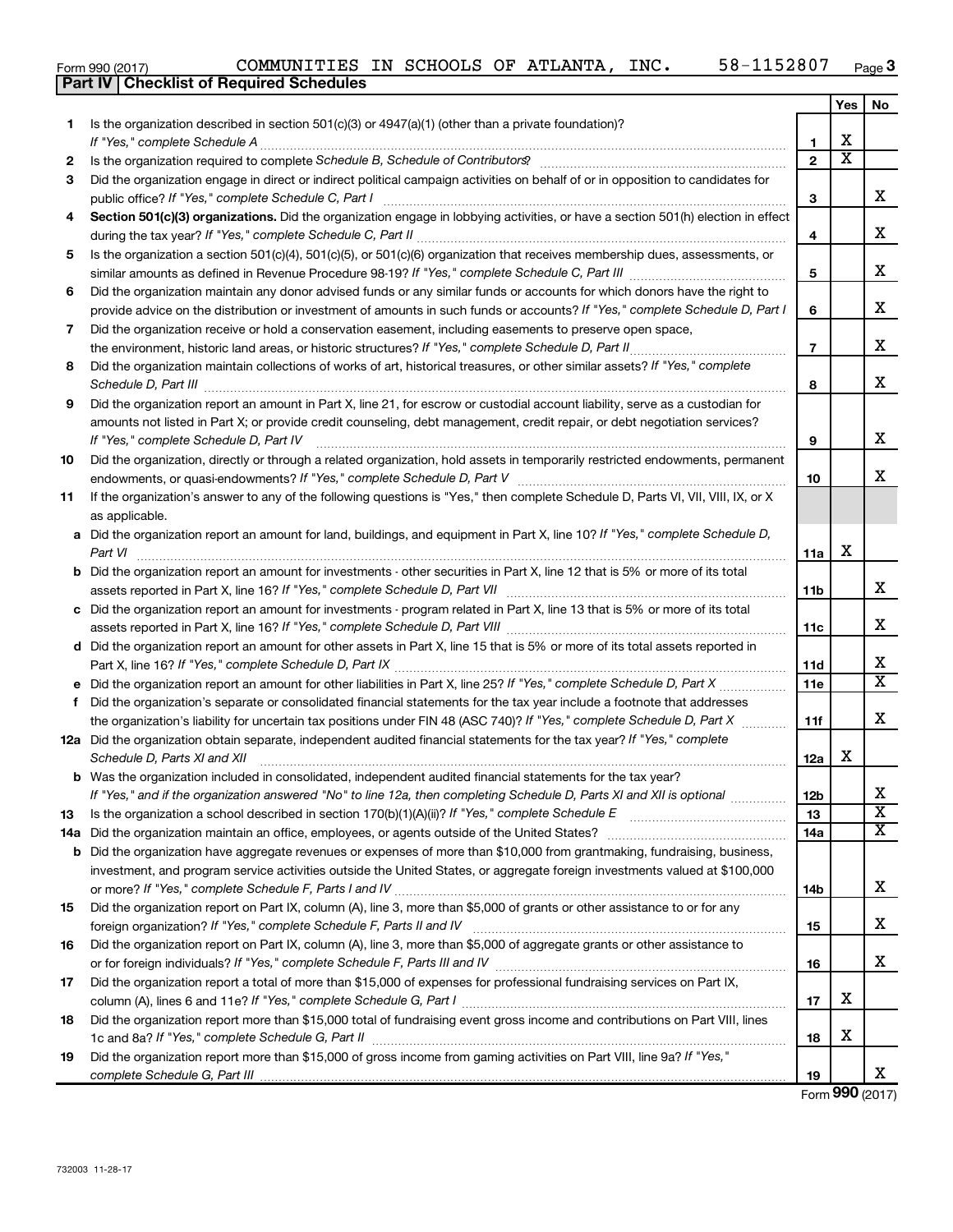|    | 58-1152807<br>COMMUNITIES IN SCHOOLS OF ATLANTA, INC.<br>Form 990 (2017)                                                            |                 |                         | Page 4                  |
|----|-------------------------------------------------------------------------------------------------------------------------------------|-----------------|-------------------------|-------------------------|
|    | <b>Part IV   Checklist of Required Schedules (continued)</b>                                                                        |                 |                         |                         |
|    |                                                                                                                                     |                 | Yes                     | No                      |
|    | 20a Did the organization operate one or more hospital facilities? If "Yes," complete Schedule H                                     | 20a             |                         | х                       |
|    | <b>b</b> If "Yes" to line 20a, did the organization attach a copy of its audited financial statements to this return?               | 20 <sub>b</sub> |                         |                         |
| 21 | Did the organization report more than \$5,000 of grants or other assistance to any domestic organization or                         |                 |                         |                         |
|    |                                                                                                                                     | 21              |                         | х                       |
| 22 | Did the organization report more than \$5,000 of grants or other assistance to or for domestic individuals on                       |                 |                         |                         |
|    |                                                                                                                                     | 22              | х                       |                         |
| 23 | Did the organization answer "Yes" to Part VII, Section A, line 3, 4, or 5 about compensation of the organization's current          |                 |                         |                         |
|    | and former officers, directors, trustees, key employees, and highest compensated employees? If "Yes," complete                      |                 |                         |                         |
|    | Schedule J                                                                                                                          | 23              | X                       |                         |
|    | 24a Did the organization have a tax-exempt bond issue with an outstanding principal amount of more than \$100,000 as of the         |                 |                         |                         |
|    | last day of the year, that was issued after December 31, 2002? If "Yes," answer lines 24b through 24d and complete                  |                 |                         |                         |
|    | Schedule K. If "No", go to line 25a                                                                                                 | 24a             |                         | x                       |
|    | <b>b</b> Did the organization invest any proceeds of tax-exempt bonds beyond a temporary period exception?                          | 24 <sub>b</sub> |                         |                         |
|    | c Did the organization maintain an escrow account other than a refunding escrow at any time during the year to defease              |                 |                         |                         |
|    |                                                                                                                                     | 24c             |                         |                         |
|    |                                                                                                                                     | 24d             |                         |                         |
|    | 25a Section 501(c)(3), 501(c)(4), and 501(c)(29) organizations. Did the organization engage in an excess benefit                    |                 |                         |                         |
|    |                                                                                                                                     | 25a             |                         | x                       |
|    | <b>b</b> Is the organization aware that it engaged in an excess benefit transaction with a disqualified person in a prior year, and |                 |                         |                         |
|    | that the transaction has not been reported on any of the organization's prior Forms 990 or 990-EZ? If "Yes," complete               |                 |                         |                         |
|    | Schedule L, Part I                                                                                                                  | 25 <sub>b</sub> |                         | х                       |
| 26 | Did the organization report any amount on Part X, line 5, 6, or 22 for receivables from or payables to any current or               |                 |                         |                         |
|    | former officers, directors, trustees, key employees, highest compensated employees, or disqualified persons? If "Yes,"              |                 |                         |                         |
|    | complete Schedule L, Part II                                                                                                        | 26              |                         | х                       |
| 27 | Did the organization provide a grant or other assistance to an officer, director, trustee, key employee, substantial                |                 |                         |                         |
|    | contributor or employee thereof, a grant selection committee member, or to a 35% controlled entity or family member                 |                 |                         |                         |
|    |                                                                                                                                     | 27              |                         | х                       |
| 28 | Was the organization a party to a business transaction with one of the following parties (see Schedule L, Part IV                   |                 |                         |                         |
|    | instructions for applicable filing thresholds, conditions, and exceptions):                                                         |                 |                         |                         |
|    | a A current or former officer, director, trustee, or key employee? If "Yes," complete Schedule L, Part IV                           | 28a             |                         | х                       |
|    | <b>b</b> A family member of a current or former officer, director, trustee, or key employee? If "Yes," complete Schedule L, Part IV | 28 <sub>b</sub> |                         | $\overline{\mathbf{x}}$ |
|    | c An entity of which a current or former officer, director, trustee, or key employee (or a family member thereof) was an officer,   |                 |                         |                         |
|    | director, trustee, or direct or indirect owner? If "Yes," complete Schedule L, Part IV                                              | 28c             |                         | X                       |
| 29 |                                                                                                                                     | 29              | $\overline{\textbf{x}}$ |                         |
| 30 | Did the organization receive contributions of art, historical treasures, or other similar assets, or qualified conservation         |                 |                         |                         |
|    |                                                                                                                                     | 30              |                         | х                       |
| 31 | Did the organization liquidate, terminate, or dissolve and cease operations?                                                        |                 |                         |                         |
|    |                                                                                                                                     | 31              |                         | x                       |
| 32 | Did the organization sell, exchange, dispose of, or transfer more than 25% of its net assets? If "Yes," complete                    |                 |                         |                         |
|    | Schedule N, Part II                                                                                                                 | 32              |                         | x                       |
| 33 | Did the organization own 100% of an entity disregarded as separate from the organization under Regulations                          |                 |                         |                         |
|    |                                                                                                                                     | 33              |                         | x                       |
| 34 | Was the organization related to any tax-exempt or taxable entity? If "Yes," complete Schedule R, Part II, III, or IV, and           |                 |                         |                         |
|    | Part V, line 1                                                                                                                      | 34              |                         | x                       |
|    |                                                                                                                                     | 35a             |                         | $\overline{\mathbf{x}}$ |
|    | b If "Yes" to line 35a, did the organization receive any payment from or engage in any transaction with a controlled entity         |                 |                         |                         |
|    |                                                                                                                                     | 35 <sub>b</sub> |                         |                         |
| 36 | Section 501(c)(3) organizations. Did the organization make any transfers to an exempt non-charitable related organization?          |                 |                         |                         |
|    |                                                                                                                                     | 36              |                         | x.                      |
| 37 | Did the organization conduct more than 5% of its activities through an entity that is not a related organization                    |                 |                         |                         |
|    |                                                                                                                                     | 37              |                         | x.                      |
| 38 | Did the organization complete Schedule O and provide explanations in Schedule O for Part VI, lines 11b and 19?                      |                 |                         |                         |
|    |                                                                                                                                     | 38              | х                       |                         |
|    |                                                                                                                                     |                 |                         |                         |

Form (2017) **990**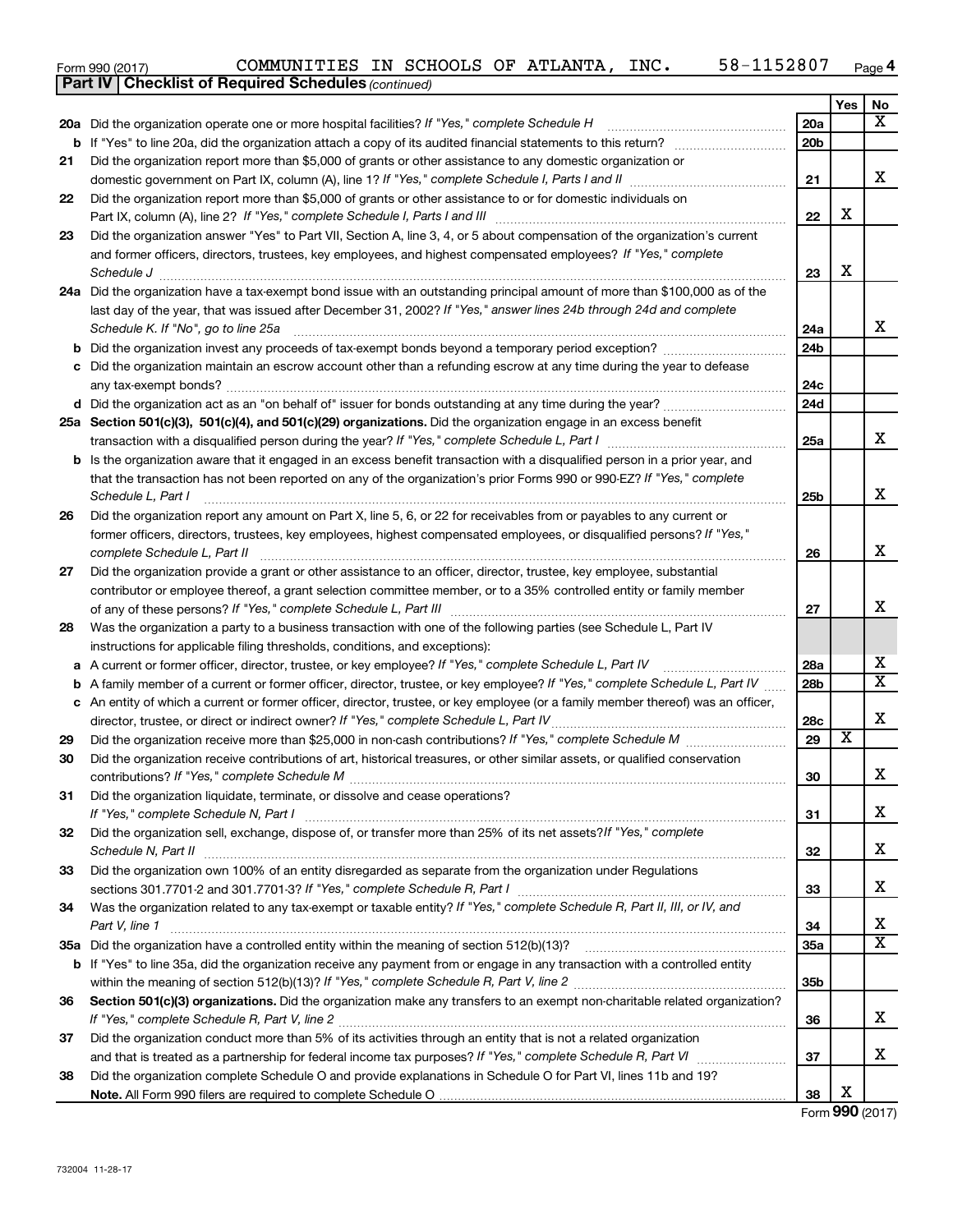|        | 58-1152807<br>COMMUNITIES IN SCHOOLS OF ATLANTA, INC.<br>Form 990 (2017)                                                                        |                 |     | Page 5                |
|--------|-------------------------------------------------------------------------------------------------------------------------------------------------|-----------------|-----|-----------------------|
|        | <b>Statements Regarding Other IRS Filings and Tax Compliance</b><br><b>Part V</b>                                                               |                 |     |                       |
|        | Check if Schedule O contains a response or note to any line in this Part V                                                                      |                 |     |                       |
|        |                                                                                                                                                 |                 | Yes | No                    |
|        | 35<br>1a                                                                                                                                        |                 |     |                       |
| b      | 1 <sub>b</sub><br>Enter the number of Forms W-2G included in line 1a. Enter -0- if not applicable                                               |                 |     |                       |
|        | c Did the organization comply with backup withholding rules for reportable payments to vendors and reportable gaming                            |                 |     |                       |
|        |                                                                                                                                                 | 1c              | х   |                       |
|        | 2a Enter the number of employees reported on Form W-3, Transmittal of Wage and Tax Statements,                                                  |                 |     |                       |
|        | 101<br>filed for the calendar year ending with or within the year covered by this return<br>2a                                                  |                 |     |                       |
|        |                                                                                                                                                 | 2 <sub>b</sub>  | X   |                       |
|        |                                                                                                                                                 |                 |     |                       |
|        | 3a Did the organization have unrelated business gross income of \$1,000 or more during the year?                                                | За              |     | х                     |
|        |                                                                                                                                                 | 3 <sub>b</sub>  |     |                       |
|        | 4a At any time during the calendar year, did the organization have an interest in, or a signature or other authority over, a                    |                 |     |                       |
|        | financial account in a foreign country (such as a bank account, securities account, or other financial account)?                                | 4a              |     | X                     |
|        | <b>b</b> If "Yes," enter the name of the foreign country: $\blacktriangleright$                                                                 |                 |     |                       |
|        | See instructions for filing requirements for FinCEN Form 114, Report of Foreign Bank and Financial Accounts (FBAR).                             |                 |     |                       |
|        |                                                                                                                                                 | 5a              |     | Х                     |
|        | <b>b</b> Did any taxable party notify the organization that it was or is a party to a prohibited tax shelter transaction?                       | 5 <sub>b</sub>  |     | $\overline{\text{X}}$ |
|        |                                                                                                                                                 | 5 <sub>c</sub>  |     |                       |
|        | 6a Does the organization have annual gross receipts that are normally greater than \$100,000, and did the organization solicit                  |                 |     |                       |
|        |                                                                                                                                                 | 6a              |     | X                     |
|        | <b>b</b> If "Yes," did the organization include with every solicitation an express statement that such contributions or gifts                   |                 |     |                       |
|        |                                                                                                                                                 | 6b              |     |                       |
| 7      | Organizations that may receive deductible contributions under section 170(c).                                                                   |                 |     |                       |
| a      | Did the organization receive a payment in excess of \$75 made partly as a contribution and partly for goods and services provided to the payor? | 7a              | X   |                       |
|        |                                                                                                                                                 | 7b              | X   |                       |
|        | c Did the organization sell, exchange, or otherwise dispose of tangible personal property for which it was required                             |                 |     | X                     |
|        |                                                                                                                                                 | 7c              |     |                       |
|        | 7d                                                                                                                                              |                 |     | Х                     |
| е      |                                                                                                                                                 | 7е              |     | $\overline{\text{X}}$ |
| f.     | Did the organization, during the year, pay premiums, directly or indirectly, on a personal benefit contract?                                    | 7f              |     |                       |
|        | If the organization received a contribution of qualified intellectual property, did the organization file Form 8899 as required?                | 7g              |     |                       |
|        | h If the organization received a contribution of cars, boats, airplanes, or other vehicles, did the organization file a Form 1098-C?            | 7h              |     |                       |
| 8      | Sponsoring organizations maintaining donor advised funds. Did a donor advised fund maintained by the                                            |                 |     |                       |
|        |                                                                                                                                                 | 8               |     |                       |
|        | Sponsoring organizations maintaining donor advised funds.                                                                                       |                 |     |                       |
| а      | Did the sponsoring organization make any taxable distributions under section 4966?                                                              | 9а              |     |                       |
| b      | Did the sponsoring organization make a distribution to a donor, donor advisor, or related person?                                               | 9b              |     |                       |
| 10     | Section 501(c)(7) organizations. Enter:<br>10a                                                                                                  |                 |     |                       |
| а<br>b | 10 <sub>b</sub><br>Gross receipts, included on Form 990, Part VIII, line 12, for public use of club facilities                                  |                 |     |                       |
| 11     | Section 501(c)(12) organizations. Enter:                                                                                                        |                 |     |                       |
|        | 11a                                                                                                                                             |                 |     |                       |
| а      | Gross income from other sources (Do not net amounts due or paid to other sources against                                                        |                 |     |                       |
| b      | 11b                                                                                                                                             |                 |     |                       |
|        | 12a Section 4947(a)(1) non-exempt charitable trusts. Is the organization filing Form 990 in lieu of Form 1041?                                  | 12a             |     |                       |
|        | 12b<br><b>b</b> If "Yes," enter the amount of tax-exempt interest received or accrued during the year                                           |                 |     |                       |
| 13     | Section 501(c)(29) qualified nonprofit health insurance issuers.                                                                                |                 |     |                       |
|        | a Is the organization licensed to issue qualified health plans in more than one state?                                                          | 1За             |     |                       |
|        | Note. See the instructions for additional information the organization must report on Schedule O.                                               |                 |     |                       |
|        | <b>b</b> Enter the amount of reserves the organization is required to maintain by the states in which the                                       |                 |     |                       |
|        | 13b                                                                                                                                             |                 |     |                       |
|        | 13с<br><b>c</b> Enter the amount of reserves on hand                                                                                            |                 |     |                       |
|        | 14a Did the organization receive any payments for indoor tanning services during the tax year?                                                  | <b>14a</b>      |     | x                     |
|        |                                                                                                                                                 | 14 <sub>b</sub> |     |                       |
|        |                                                                                                                                                 |                 |     |                       |

| Form 990 (2017) |  |
|-----------------|--|
|-----------------|--|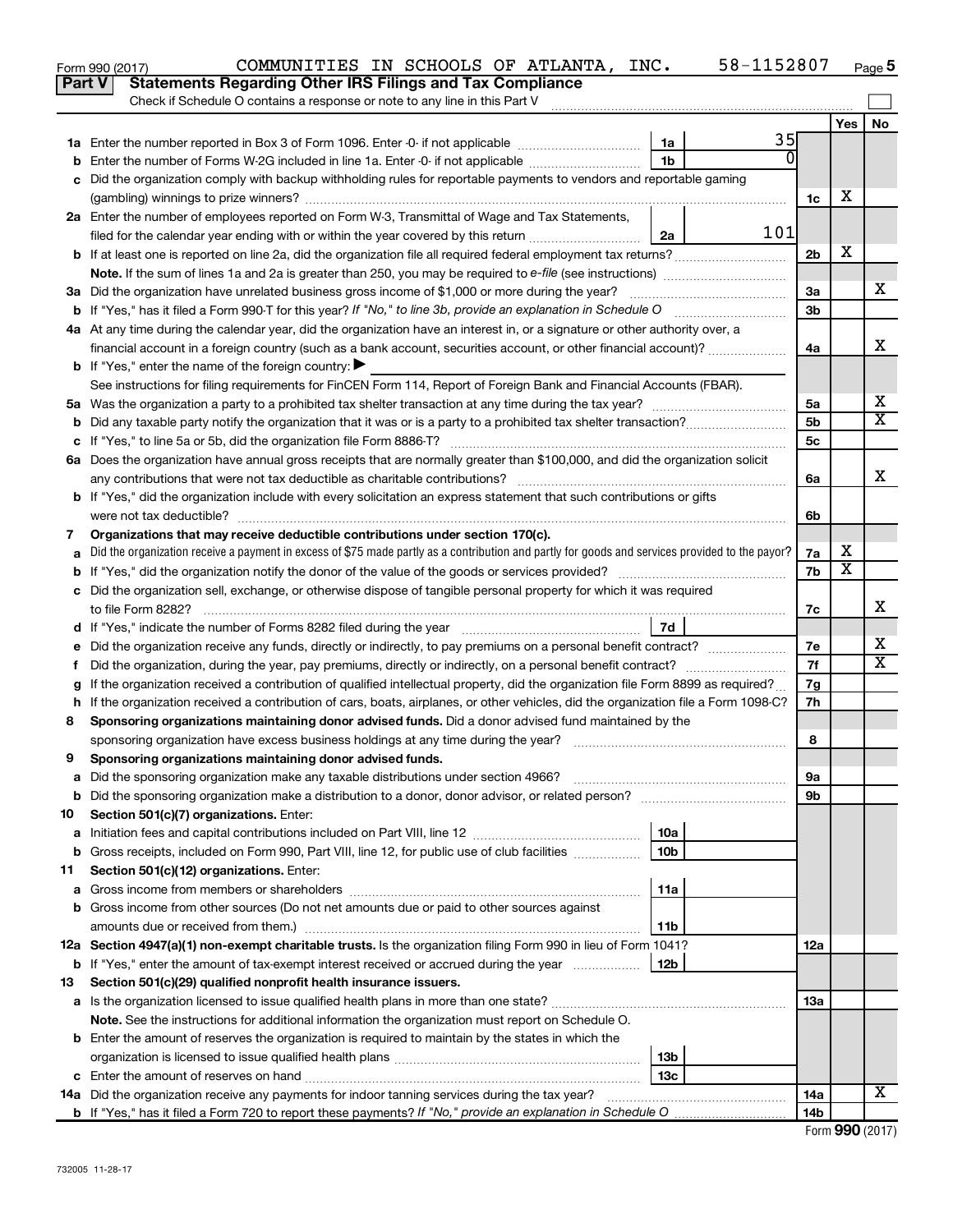| Form 990 (2017) |  |
|-----------------|--|
|-----------------|--|

### Form 990 (2017)  $\,$  COMMUNITIES IN SCHOOLS OF ATLANTA, INC.  $\,$  58-1152807  $\,$  Page

**6**

**Part VI** Governance, Management, and Disclosure For each "Yes" response to lines 2 through 7b below, and for a "No" response *to line 8a, 8b, or 10b below, describe the circumstances, processes, or changes in Schedule O. See instructions.*

|     | Check if Schedule O contains a response or note to any line in this Part VI                                                                                                                                                    |                 |                         | X                       |
|-----|--------------------------------------------------------------------------------------------------------------------------------------------------------------------------------------------------------------------------------|-----------------|-------------------------|-------------------------|
|     | <b>Section A. Governing Body and Management</b>                                                                                                                                                                                |                 |                         |                         |
|     |                                                                                                                                                                                                                                |                 | Yes                     | No                      |
|     | 12<br>1a<br><b>1a</b> Enter the number of voting members of the governing body at the end of the tax year                                                                                                                      |                 |                         |                         |
|     | If there are material differences in voting rights among members of the governing body, or if the governing                                                                                                                    |                 |                         |                         |
|     | body delegated broad authority to an executive committee or similar committee, explain in Schedule O.                                                                                                                          |                 |                         |                         |
| b   | 12<br>Enter the number of voting members included in line 1a, above, who are independent<br>1b                                                                                                                                 |                 |                         |                         |
| 2   | Did any officer, director, trustee, or key employee have a family relationship or a business relationship with any other                                                                                                       |                 |                         |                         |
|     | officer, director, trustee, or key employee?                                                                                                                                                                                   | $\mathbf{2}$    |                         | х                       |
| 3   | Did the organization delegate control over management duties customarily performed by or under the direct supervision                                                                                                          |                 |                         |                         |
|     |                                                                                                                                                                                                                                | 3               |                         | Х                       |
| 4   | Did the organization make any significant changes to its governing documents since the prior Form 990 was filed?                                                                                                               | 4               |                         | $\overline{\mathbf{x}}$ |
| 5   |                                                                                                                                                                                                                                | 5               |                         | $\overline{\mathbf{X}}$ |
| 6   |                                                                                                                                                                                                                                | 6               |                         | х                       |
| 7a  | Did the organization have members, stockholders, or other persons who had the power to elect or appoint one or                                                                                                                 |                 |                         |                         |
|     |                                                                                                                                                                                                                                | 7a              |                         | Х                       |
| b   | Are any governance decisions of the organization reserved to (or subject to approval by) members, stockholders, or                                                                                                             |                 |                         |                         |
|     | persons other than the governing body?                                                                                                                                                                                         | 7b              |                         | х                       |
| 8   | Did the organization contemporaneously document the meetings held or written actions undertaken during the year by the following:                                                                                              |                 |                         |                         |
| a   |                                                                                                                                                                                                                                | 8a              | х                       |                         |
| b   |                                                                                                                                                                                                                                | 8b              | $\overline{\textbf{x}}$ |                         |
| 9   | Is there any officer, director, trustee, or key employee listed in Part VII, Section A, who cannot be reached at the                                                                                                           |                 |                         |                         |
|     | organization's mailing address? If "Yes," provide the names and addresses in Schedule O                                                                                                                                        | 9               |                         | x                       |
|     | Section B. Policies (This Section B requests information about policies not required by the Internal Revenue Code.)                                                                                                            |                 |                         |                         |
|     |                                                                                                                                                                                                                                |                 | Yes                     | No                      |
|     |                                                                                                                                                                                                                                | 10a             |                         | х                       |
|     | b If "Yes," did the organization have written policies and procedures governing the activities of such chapters, affiliates,                                                                                                   |                 |                         |                         |
|     | and branches to ensure their operations are consistent with the organization's exempt purposes? www.www.www.www.                                                                                                               | 10 <sub>b</sub> |                         |                         |
|     | 11a Has the organization provided a complete copy of this Form 990 to all members of its governing body before filing the form?                                                                                                | 11a             | X                       |                         |
| b   | Describe in Schedule O the process, if any, used by the organization to review this Form 990.                                                                                                                                  |                 |                         |                         |
| 12a | Did the organization have a written conflict of interest policy? If "No," go to line 13                                                                                                                                        | 12a             | х                       |                         |
| b   | Were officers, directors, or trustees, and key employees required to disclose annually interests that could give rise to conflicts?                                                                                            | 12 <sub>b</sub> | $\overline{\textbf{x}}$ |                         |
| с   | Did the organization regularly and consistently monitor and enforce compliance with the policy? If "Yes," describe                                                                                                             |                 |                         |                         |
|     | in Schedule O how this was done                                                                                                                                                                                                | 12c             | X                       |                         |
| 13  | Did the organization have a written whistleblower policy?                                                                                                                                                                      | 13              | $\overline{\textbf{x}}$ |                         |
| 14  |                                                                                                                                                                                                                                | 14              | $\overline{\textbf{x}}$ |                         |
| 15  | Did the process for determining compensation of the following persons include a review and approval by independent                                                                                                             |                 |                         |                         |
|     | persons, comparability data, and contemporaneous substantiation of the deliberation and decision?                                                                                                                              |                 |                         |                         |
| а   | The organization's CEO, Executive Director, or top management official manufactured content of the organization's CEO, Executive Director, or top management official manufactured content of the state of the state of the st | 15a             | х                       |                         |
|     |                                                                                                                                                                                                                                | 15 <sub>b</sub> | х                       |                         |
|     | If "Yes" to line 15a or 15b, describe the process in Schedule O (see instructions).                                                                                                                                            |                 |                         |                         |
|     | 16a Did the organization invest in, contribute assets to, or participate in a joint venture or similar arrangement with a                                                                                                      |                 |                         |                         |
|     | taxable entity during the year?                                                                                                                                                                                                | <b>16a</b>      |                         | х                       |
|     | b If "Yes," did the organization follow a written policy or procedure requiring the organization to evaluate its participation                                                                                                 |                 |                         |                         |
|     | in joint venture arrangements under applicable federal tax law, and take steps to safeguard the organization's                                                                                                                 |                 |                         |                         |
|     | exempt status with respect to such arrangements?                                                                                                                                                                               | 16b             |                         |                         |
|     | <b>Section C. Disclosure</b>                                                                                                                                                                                                   |                 |                         |                         |
| 17  | List the states with which a copy of this Form 990 is required to be filed $\blacktriangleright$ GA                                                                                                                            |                 |                         |                         |
| 18  | Section 6104 requires an organization to make its Forms 1023 (or 1024 if applicable), 990, and 990-T (Section 501(c)(3)s only) available                                                                                       |                 |                         |                         |
|     | for public inspection. Indicate how you made these available. Check all that apply.                                                                                                                                            |                 |                         |                         |
|     | X   Own website<br>$ \underline{X} $ Upon request<br>Another's website<br>Other (explain in Schedule O)                                                                                                                        |                 |                         |                         |
| 19  | Describe in Schedule O whether (and if so, how) the organization made its governing documents, conflict of interest policy, and financial                                                                                      |                 |                         |                         |
|     | statements available to the public during the tax year.                                                                                                                                                                        |                 |                         |                         |
| 20  | State the name, address, and telephone number of the person who possesses the organization's books and records:                                                                                                                |                 |                         |                         |
|     | ERIKA MITCHELL - 404-897-2959                                                                                                                                                                                                  |                 |                         |                         |
|     | 30303<br>260 PEACHTREE STREET, SUITE 750, ATLANTA, GA                                                                                                                                                                          |                 |                         |                         |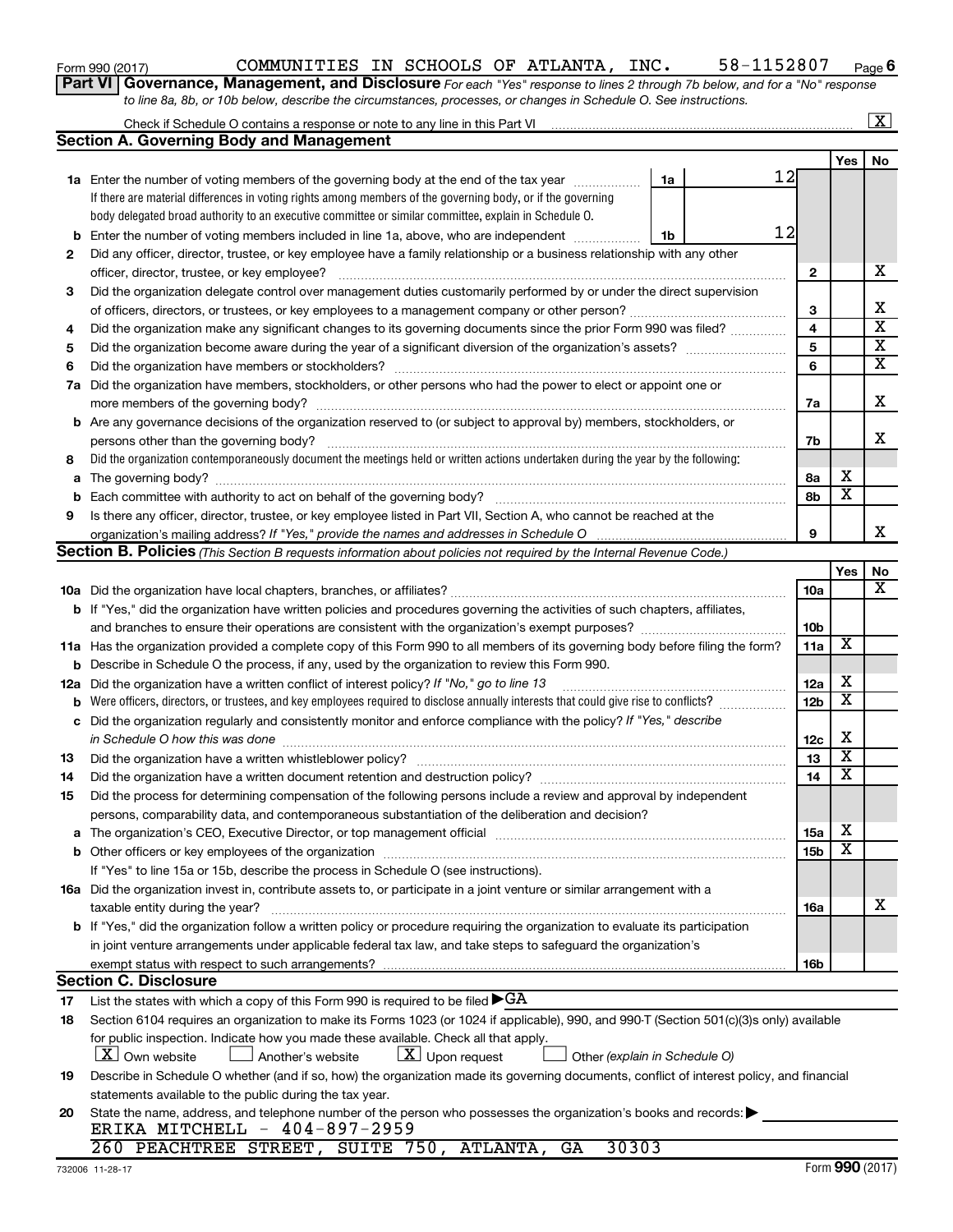$\Box$ 

| Part VII Compensation of Officers, Directors, Trustees, Key Employees, Highest Compensated |
|--------------------------------------------------------------------------------------------|
| <b>Employees, and Independent Contractors</b>                                              |

Check if Schedule O contains a response or note to any line in this Part VII

**Section A. Officers, Directors, Trustees, Key Employees, and Highest Compensated Employees**

**1a**  Complete this table for all persons required to be listed. Report compensation for the calendar year ending with or within the organization's tax year.

**•** List all of the organization's current officers, directors, trustees (whether individuals or organizations), regardless of amount of compensation.

**•** List all of the organization's **current** key employees, if any. See instructions for definition of "key employee." Enter -0- in columns  $(D)$ ,  $(E)$ , and  $(F)$  if no compensation was paid.

**•** List the organization's five current highest compensated employees (other than an officer, director, trustee, or key employee) who received reportable compensation (Box 5 of Form W-2 and/or Box 7 of Form 1099-MISC) of more than \$100,000 from the organization and any related organizations.

**•** List all of the organization's former officers, key employees, and highest compensated employees who received more than \$100,000 of reportable compensation from the organization and any related organizations.

**•** List all of the organization's former directors or trustees that received, in the capacity as a former director or trustee of the organization, more than \$10,000 of reportable compensation from the organization and any related organizations.

List persons in the following order: individual trustees or directors; institutional trustees; officers; key employees; highest compensated employees; and former such persons.

Check this box if neither the organization nor any related organization compensated any current officer, director, or trustee.  $\Box$ 

| (A)                           | (B)                                                                          |                                |                                                               | (C)         |              |                                   |        | (D)                                            | (E)                                              | (F)                                                                               |
|-------------------------------|------------------------------------------------------------------------------|--------------------------------|---------------------------------------------------------------|-------------|--------------|-----------------------------------|--------|------------------------------------------------|--------------------------------------------------|-----------------------------------------------------------------------------------|
| Name and Title                | Average<br>hours per                                                         |                                | (do not check more than one<br>box, unless person is both an  | Position    |              |                                   |        | Reportable<br>compensation                     | Reportable<br>compensation                       | Estimated<br>amount of                                                            |
|                               | week<br>(list any<br>hours for<br>related<br>organizations<br>below<br>line) | Individual trustee or director | officer and a director/trustee)<br>trustee<br>Institutional t | Officer     | Key employee | Highest compensated<br>  employee | Former | from<br>the<br>organization<br>(W-2/1099-MISC) | from related<br>organizations<br>(W-2/1099-MISC) | other<br>compensation<br>from the<br>organization<br>and related<br>organizations |
| NELL CAMPBELL-DRAKE<br>(1)    | 5.00                                                                         |                                |                                                               |             |              |                                   |        |                                                |                                                  |                                                                                   |
| <b>CHAIR</b>                  |                                                                              | X                              |                                                               | $\mathbf X$ |              |                                   |        | $\mathbf 0$ .                                  | $\mathbf 0$ .                                    | $\boldsymbol{0}$ .                                                                |
| (2)<br>PAUL GUNDERSON         | 5.00                                                                         |                                |                                                               |             |              |                                   |        |                                                |                                                  |                                                                                   |
| CHAIR                         |                                                                              | $\mathbf X$                    |                                                               | X           |              |                                   |        | 0.                                             | $\mathbf 0$ .                                    | $\mathbf 0$ .                                                                     |
| (3)<br><b>JESSE MORTON</b>    | 2.00                                                                         |                                |                                                               |             |              |                                   |        |                                                |                                                  |                                                                                   |
| VICE-CHAIR                    |                                                                              | $\mathbf X$                    |                                                               | X           |              |                                   |        | 0.                                             | $\mathbf 0$ .                                    | $\boldsymbol{0}$ .                                                                |
| (4)<br>BRYAN LAVINE           | 1.00                                                                         |                                |                                                               |             |              |                                   |        |                                                |                                                  |                                                                                   |
| <b>TREASURER</b>              |                                                                              | $\overline{\mathbf{X}}$        |                                                               | X           |              |                                   |        | $\mathbf 0$ .                                  | $\mathbf 0$ .                                    | $\mathbf 0$ .                                                                     |
| <b>ROBIAUN CHARLES</b><br>(5) | 1.00                                                                         |                                |                                                               |             |              |                                   |        |                                                |                                                  |                                                                                   |
| <b>DIRECTOR</b>               |                                                                              | $\mathbf X$                    |                                                               |             |              |                                   |        | $\mathbf 0$ .                                  | $\mathbf 0$ .                                    | $\boldsymbol{0}$ .                                                                |
| (6)<br>JOHN-PETER CURCIO      | 1.00                                                                         |                                |                                                               |             |              |                                   |        |                                                |                                                  |                                                                                   |
| <b>DIRECTOR</b>               |                                                                              | $\mathbf X$                    |                                                               |             |              |                                   |        | $\mathbf 0$ .                                  | $\mathbf 0$ .                                    | $\mathbf 0$ .                                                                     |
| (7)<br>MARGARET GRAMANN       | 1.00                                                                         |                                |                                                               |             |              |                                   |        |                                                |                                                  |                                                                                   |
| <b>DIRECTOR</b>               |                                                                              | $\mathbf X$                    |                                                               |             |              |                                   |        | $\mathbf 0$ .                                  | $\mathbf 0$ .                                    | $\mathbf 0$ .                                                                     |
| NAVEEN KRISHNA<br>(8)         | 1.00                                                                         |                                |                                                               |             |              |                                   |        |                                                |                                                  |                                                                                   |
| <b>DIRECTOR</b>               |                                                                              | $\mathbf X$                    |                                                               |             |              |                                   |        | 0.                                             | $\mathbf 0$ .                                    | $\mathbf 0$ .                                                                     |
| SHERI LABOVITZ<br>(9)         | 1.00                                                                         |                                |                                                               |             |              |                                   |        |                                                |                                                  |                                                                                   |
| <b>DIRECTOR</b>               |                                                                              | $\mathbf X$                    |                                                               |             |              |                                   |        | $\mathbf 0$ .                                  | $\mathbf 0$ .                                    | $\mathbf 0$ .                                                                     |
| (10) CINDY MORRIS             | 1.00                                                                         |                                |                                                               |             |              |                                   |        |                                                |                                                  |                                                                                   |
| <b>DIRECTOR</b>               |                                                                              | $\mathbf X$                    |                                                               |             |              |                                   |        | $\mathbf 0$ .                                  | $\mathbf 0$ .                                    | $\mathbf 0$ .                                                                     |
| (11) WINFIELD MURREY          | 1.00                                                                         |                                |                                                               |             |              |                                   |        |                                                |                                                  |                                                                                   |
| <b>DIRECTOR</b>               |                                                                              | $\mathbf X$                    |                                                               |             |              |                                   |        | $\mathbf 0$ .                                  | $\mathbf 0$ .                                    | 0.                                                                                |
| (12) ALLISON BERGER           | 1.00                                                                         |                                |                                                               |             |              |                                   |        |                                                |                                                  |                                                                                   |
| <b>DIRECTOR</b>               |                                                                              | $\overline{\mathbf{X}}$        |                                                               |             |              |                                   |        | $\mathbf 0$ .                                  | $\mathbf 0$ .                                    | $\mathbf 0$ .                                                                     |
| (13) NEIL CAMPBELL            | 1.00                                                                         |                                |                                                               |             |              |                                   |        |                                                |                                                  |                                                                                   |
| <b>DIRECTOR</b>               |                                                                              | X                              |                                                               |             |              |                                   |        | $\mathbf 0$ .                                  | $\mathbf 0$ .                                    | $\mathbf 0$ .                                                                     |
| (14) VERONICA THOMAS          | 1.00                                                                         |                                |                                                               |             |              |                                   |        |                                                |                                                  |                                                                                   |
| <b>DIRECTOR</b>               |                                                                              | $\mathbf X$                    |                                                               |             |              |                                   |        | $\mathbf 0$ .                                  | $\mathbf 0$                                      | 0.                                                                                |
| (15) YOUNG NGUYEN             | 1.00                                                                         |                                |                                                               |             |              |                                   |        |                                                |                                                  |                                                                                   |
| <b>DIRECTOR</b>               |                                                                              | $\mathbf X$                    |                                                               |             |              |                                   |        | $\mathbf 0$ .                                  | $\mathbf 0$ .                                    | 0.                                                                                |
| (16) FRANK BROWN              | 40.00                                                                        |                                |                                                               |             |              |                                   |        |                                                |                                                  |                                                                                   |
| CHIEF EXECUTIVE OFFICER       |                                                                              |                                |                                                               | $\mathbf X$ |              |                                   |        | 157,442.                                       | $\mathbf 0$ .                                    | 17,023.                                                                           |
| (17) ERIKA MITCHELL           | 40.00                                                                        |                                |                                                               |             |              |                                   |        |                                                |                                                  |                                                                                   |
| CHIEF FINANCIAL OFFICER       |                                                                              |                                |                                                               | X           |              |                                   |        | 123,820.                                       | $\mathbf 0$ .                                    | 1,925.                                                                            |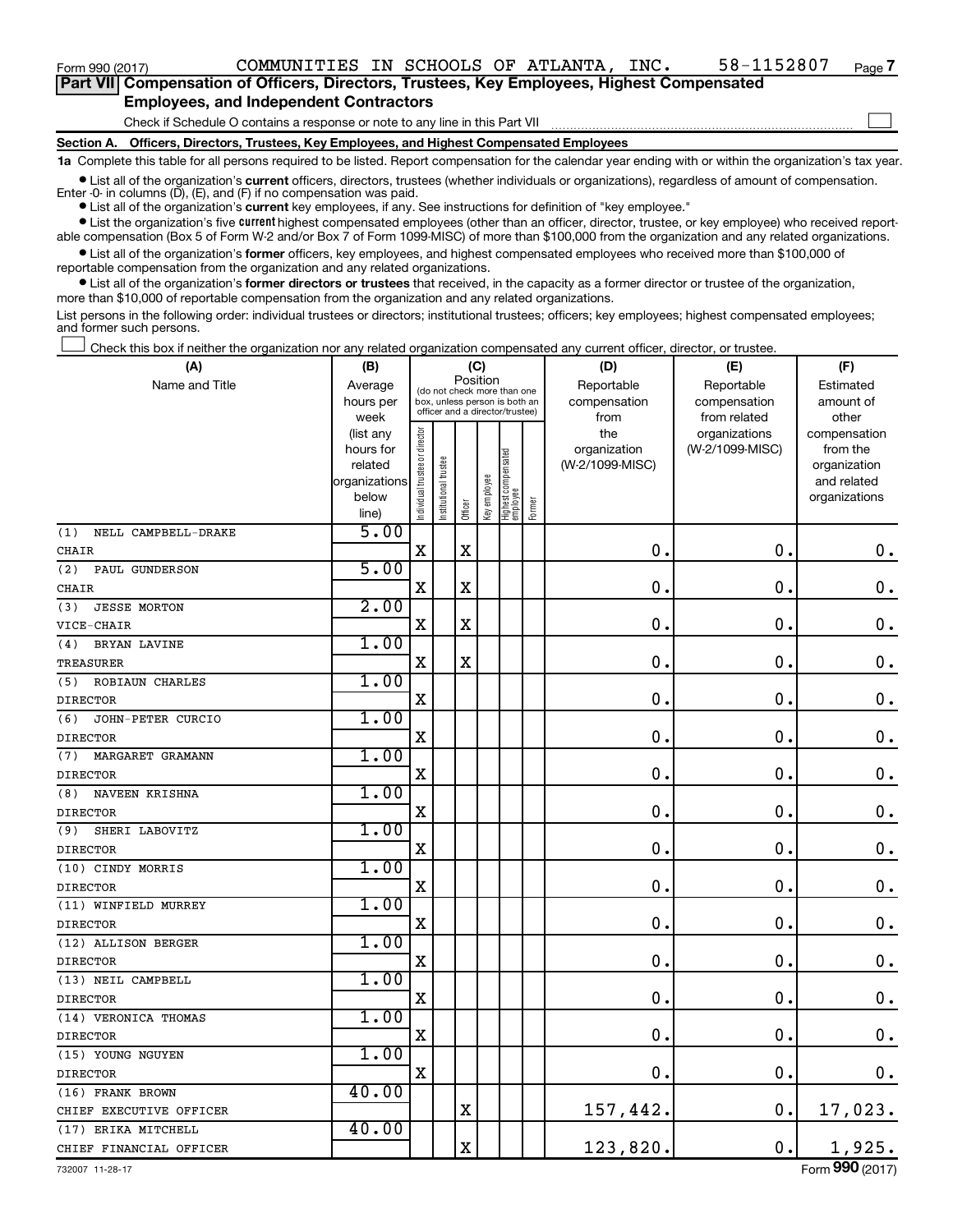| Form 990 (2017)                                                                                                                                                                                                                                             |                                                         |                                                                                                                    |                       |         |              |                                  |                       | COMMUNITIES IN SCHOOLS OF ATLANTA, INC.          |     | 58-1152807                                        |                                      |                                                        | Page 8                                                   |
|-------------------------------------------------------------------------------------------------------------------------------------------------------------------------------------------------------------------------------------------------------------|---------------------------------------------------------|--------------------------------------------------------------------------------------------------------------------|-----------------------|---------|--------------|----------------------------------|-----------------------|--------------------------------------------------|-----|---------------------------------------------------|--------------------------------------|--------------------------------------------------------|----------------------------------------------------------|
| <b>Part VII</b><br>Section A. Officers, Directors, Trustees, Key Employees, and Highest Compensated Employees (continued)                                                                                                                                   |                                                         |                                                                                                                    |                       |         |              |                                  |                       |                                                  |     |                                                   |                                      |                                                        |                                                          |
| (A)<br>Name and title                                                                                                                                                                                                                                       | (B)<br>Average<br>hours per<br>week<br>(list any        | (C)<br>Position<br>(do not check more than one<br>box, unless person is both an<br>officer and a director/trustee) |                       |         |              |                                  |                       | (D)<br>Reportable<br>compensation<br>from<br>the |     | (E)<br>Reportable<br>compensation<br>from related |                                      | (F)<br>Estimated<br>amount of<br>other<br>compensation |                                                          |
|                                                                                                                                                                                                                                                             | hours for<br>related<br>organizations<br>below<br>line) | ndividual trustee or director                                                                                      | Institutional trustee | Officer | Key employee | Highest compensated<br> employee | Former                | organization<br>(W-2/1099-MISC)                  |     | organizations<br>(W-2/1099-MISC)                  |                                      |                                                        | from the<br>organization<br>and related<br>organizations |
| (18) R. ALISHA HILL                                                                                                                                                                                                                                         | 40.00                                                   |                                                                                                                    |                       |         |              |                                  |                       |                                                  |     |                                                   |                                      |                                                        |                                                          |
| DIR OF PROGRAMS<br>(19) ZACHARY BROWN                                                                                                                                                                                                                       | 40.00                                                   |                                                                                                                    |                       |         |              | X                                |                       | 131,576.                                         |     |                                                   | 0.                                   |                                                        | 7,783.                                                   |
| DIR OF DEVELOP & COMM                                                                                                                                                                                                                                       |                                                         |                                                                                                                    |                       |         |              | X                                |                       | 103,194.                                         |     |                                                   | 0.                                   |                                                        | 21,655.                                                  |
|                                                                                                                                                                                                                                                             |                                                         |                                                                                                                    |                       |         |              |                                  |                       |                                                  |     |                                                   |                                      |                                                        |                                                          |
|                                                                                                                                                                                                                                                             |                                                         |                                                                                                                    |                       |         |              |                                  |                       |                                                  |     |                                                   |                                      |                                                        |                                                          |
|                                                                                                                                                                                                                                                             |                                                         |                                                                                                                    |                       |         |              |                                  |                       |                                                  |     |                                                   |                                      |                                                        |                                                          |
|                                                                                                                                                                                                                                                             |                                                         |                                                                                                                    |                       |         |              |                                  |                       |                                                  |     |                                                   |                                      |                                                        |                                                          |
|                                                                                                                                                                                                                                                             |                                                         |                                                                                                                    |                       |         |              |                                  |                       |                                                  |     |                                                   |                                      |                                                        |                                                          |
|                                                                                                                                                                                                                                                             |                                                         |                                                                                                                    |                       |         |              |                                  |                       |                                                  |     |                                                   |                                      |                                                        |                                                          |
|                                                                                                                                                                                                                                                             |                                                         |                                                                                                                    |                       |         |              |                                  |                       |                                                  |     |                                                   |                                      |                                                        |                                                          |
|                                                                                                                                                                                                                                                             |                                                         |                                                                                                                    |                       |         |              |                                  |                       |                                                  |     |                                                   |                                      |                                                        |                                                          |
| 1b Sub-total<br>c Total from continuation sheets to Part VII, Section A manuscription of the State of Total Total Co                                                                                                                                        |                                                         |                                                                                                                    |                       |         |              |                                  | $\blacktriangleright$ | 516,032.                                         | σ.  |                                                   | $\overline{0}$ .<br>$\overline{0}$ . |                                                        | 48,386.<br>$0$ .                                         |
|                                                                                                                                                                                                                                                             |                                                         |                                                                                                                    |                       |         |              |                                  |                       | 516,032.                                         |     |                                                   | $\overline{0}$ .                     |                                                        | 48,386.                                                  |
| Total number of individuals (including but not limited to those listed above) who received more than \$100,000 of reportable<br>$\mathbf{2}$                                                                                                                |                                                         |                                                                                                                    |                       |         |              |                                  |                       |                                                  |     |                                                   |                                      |                                                        | 4                                                        |
| compensation from the organization $\blacktriangleright$                                                                                                                                                                                                    |                                                         |                                                                                                                    |                       |         |              |                                  |                       |                                                  |     |                                                   |                                      |                                                        | No<br>Yes                                                |
| 3<br>Did the organization list any former officer, director, or trustee, key employee, or highest compensated employee on                                                                                                                                   |                                                         |                                                                                                                    |                       |         |              |                                  |                       |                                                  |     |                                                   |                                      | 3                                                      | X                                                        |
| For any individual listed on line 1a, is the sum of reportable compensation and other compensation from the organization<br>and related organizations greater than \$150,000? If "Yes," complete Schedule J for such individual                             |                                                         |                                                                                                                    |                       |         |              |                                  |                       |                                                  |     |                                                   |                                      | 4                                                      | X                                                        |
| Did any person listed on line 1a receive or accrue compensation from any unrelated organization or individual for services<br>5                                                                                                                             |                                                         |                                                                                                                    |                       |         |              |                                  |                       |                                                  |     |                                                   |                                      | 5                                                      | x                                                        |
| <b>Section B. Independent Contractors</b>                                                                                                                                                                                                                   |                                                         |                                                                                                                    |                       |         |              |                                  |                       |                                                  |     |                                                   |                                      |                                                        |                                                          |
| Complete this table for your five highest compensated independent contractors that received more than \$100,000 of compensation from<br>1<br>the organization. Report compensation for the calendar year ending with or within the organization's tax year. |                                                         |                                                                                                                    |                       |         |              |                                  |                       |                                                  |     |                                                   |                                      |                                                        |                                                          |
| (A)<br>Name and business address                                                                                                                                                                                                                            |                                                         |                                                                                                                    | <b>NONE</b>           |         |              |                                  |                       | Description of services                          | (B) |                                                   |                                      | (C)<br>Compensation                                    |                                                          |
|                                                                                                                                                                                                                                                             |                                                         |                                                                                                                    |                       |         |              |                                  |                       |                                                  |     |                                                   |                                      |                                                        |                                                          |
|                                                                                                                                                                                                                                                             |                                                         |                                                                                                                    |                       |         |              |                                  |                       |                                                  |     |                                                   |                                      |                                                        |                                                          |
|                                                                                                                                                                                                                                                             |                                                         |                                                                                                                    |                       |         |              |                                  |                       |                                                  |     |                                                   |                                      |                                                        |                                                          |
|                                                                                                                                                                                                                                                             |                                                         |                                                                                                                    |                       |         |              |                                  |                       |                                                  |     |                                                   |                                      |                                                        |                                                          |
|                                                                                                                                                                                                                                                             |                                                         |                                                                                                                    |                       |         |              |                                  |                       |                                                  |     |                                                   |                                      |                                                        |                                                          |
| Total number of independent contractors (including but not limited to those listed above) who received more than<br>2                                                                                                                                       |                                                         |                                                                                                                    |                       |         |              |                                  |                       |                                                  |     |                                                   |                                      |                                                        |                                                          |
| \$100,000 of compensation from the organization                                                                                                                                                                                                             |                                                         |                                                                                                                    |                       |         |              | 0                                |                       |                                                  |     |                                                   |                                      |                                                        |                                                          |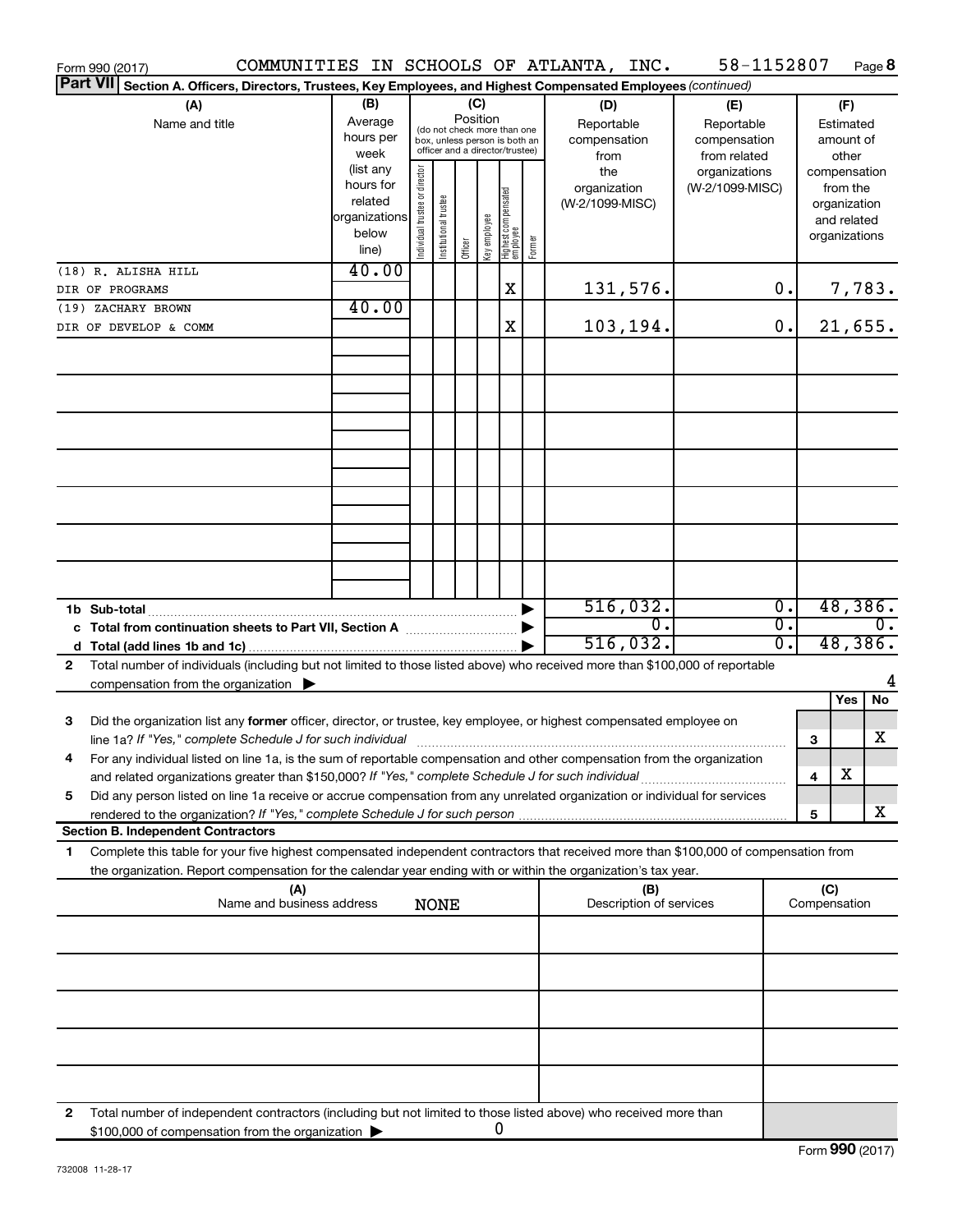|                                                           |                  | Form 990 (2017)                                                                                                        |                                |                               | COMMUNITIES IN SCHOOLS OF ATLANTA, INC. |                                                 | 58-1152807                                         | Page 9                                                      |
|-----------------------------------------------------------|------------------|------------------------------------------------------------------------------------------------------------------------|--------------------------------|-------------------------------|-----------------------------------------|-------------------------------------------------|----------------------------------------------------|-------------------------------------------------------------|
|                                                           | <b>Part VIII</b> | <b>Statement of Revenue</b>                                                                                            |                                |                               |                                         |                                                 |                                                    |                                                             |
|                                                           |                  |                                                                                                                        |                                |                               |                                         |                                                 |                                                    |                                                             |
|                                                           |                  |                                                                                                                        |                                |                               | (A)<br>Total revenue                    | (B)<br>Related or<br>exempt function<br>revenue | $\overline{C}$<br>Unrelated<br>business<br>revenue | Revenue excluded<br>from tax under<br>sections<br>512 - 514 |
|                                                           |                  | 1 a Federated campaigns                                                                                                | 1a                             |                               |                                         |                                                 |                                                    |                                                             |
| Contributions, Gifts, Grants<br>and Other Similar Amounts |                  |                                                                                                                        | 1b                             |                               |                                         |                                                 |                                                    |                                                             |
|                                                           |                  | c Fundraising events                                                                                                   | 1c                             | 372,679.                      |                                         |                                                 |                                                    |                                                             |
|                                                           |                  | d Related organizations                                                                                                | 1 <sub>d</sub>                 |                               |                                         |                                                 |                                                    |                                                             |
|                                                           |                  | e Government grants (contributions)                                                                                    |                                | $1e$ <sup>4</sup> , 265, 316. |                                         |                                                 |                                                    |                                                             |
|                                                           |                  | f All other contributions, gifts, grants, and                                                                          |                                |                               |                                         |                                                 |                                                    |                                                             |
|                                                           |                  | similar amounts not included above                                                                                     |                                | $1$ $\sharp$ 1, 940, 802.     |                                         |                                                 |                                                    |                                                             |
|                                                           |                  | <b>g</b> Noncash contributions included in lines 1a-1f: \$                                                             |                                | 132,480.                      |                                         |                                                 |                                                    |                                                             |
|                                                           |                  |                                                                                                                        |                                |                               | $\triangleright$ 6,578,797.             |                                                 |                                                    |                                                             |
|                                                           |                  |                                                                                                                        |                                | <b>Business Code</b>          |                                         |                                                 |                                                    |                                                             |
|                                                           | 2a               |                                                                                                                        |                                |                               |                                         |                                                 |                                                    |                                                             |
|                                                           | b                | <u> 1989 - Johann Stein, marwolaethau a bhann an t-Albann an t-Albann an t-Albann an t-Albann an t-Albann an t-Alb</u> |                                |                               |                                         |                                                 |                                                    |                                                             |
|                                                           | с                | the control of the control of the control of the control of the control of the control of                              |                                |                               |                                         |                                                 |                                                    |                                                             |
|                                                           | d                | the contract of the contract of the contract of the contract of the contract of                                        |                                |                               |                                         |                                                 |                                                    |                                                             |
| Program Service<br>Revenue                                |                  |                                                                                                                        |                                |                               |                                         |                                                 |                                                    |                                                             |
|                                                           |                  |                                                                                                                        |                                |                               |                                         |                                                 |                                                    |                                                             |
|                                                           |                  |                                                                                                                        |                                |                               |                                         |                                                 |                                                    |                                                             |
|                                                           | 3                | Investment income (including dividends, interest, and                                                                  |                                |                               |                                         |                                                 |                                                    |                                                             |
|                                                           |                  |                                                                                                                        |                                | ▶                             | 52,820.                                 |                                                 |                                                    | 52,820.                                                     |
|                                                           | 4                | Income from investment of tax-exempt bond proceeds                                                                     |                                |                               |                                         |                                                 |                                                    |                                                             |
|                                                           | 5                |                                                                                                                        |                                |                               |                                         |                                                 |                                                    |                                                             |
|                                                           |                  |                                                                                                                        | (i) Real                       | (ii) Personal                 |                                         |                                                 |                                                    |                                                             |
|                                                           |                  | 6 a Gross rents                                                                                                        |                                |                               |                                         |                                                 |                                                    |                                                             |
|                                                           |                  | <b>b</b> Less: rental expenses                                                                                         |                                |                               |                                         |                                                 |                                                    |                                                             |
|                                                           |                  | <b>c</b> Rental income or (loss)                                                                                       |                                |                               |                                         |                                                 |                                                    |                                                             |
|                                                           |                  |                                                                                                                        |                                |                               |                                         |                                                 |                                                    |                                                             |
|                                                           |                  | <b>7 a</b> Gross amount from sales of                                                                                  | (i) Securities<br>$645, 267$ . | (ii) Other                    |                                         |                                                 |                                                    |                                                             |
|                                                           |                  | assets other than inventory<br><b>b</b> Less: cost or other basis                                                      |                                |                               |                                         |                                                 |                                                    |                                                             |
|                                                           |                  | and sales expenses                                                                                                     |                                | 331.                          |                                         |                                                 |                                                    |                                                             |
|                                                           |                  | c Gain or (loss)                                                                                                       | $\frac{465,482}{179,785}$      | $-331.$                       |                                         |                                                 |                                                    |                                                             |
|                                                           |                  |                                                                                                                        |                                |                               | 179,454.                                |                                                 |                                                    | 179,454.                                                    |
|                                                           |                  | 8 a Gross income from fundraising events (not                                                                          |                                |                               |                                         |                                                 |                                                    |                                                             |
| <b>Other Revenue</b>                                      |                  | including \$ $372,679$ of                                                                                              |                                |                               |                                         |                                                 |                                                    |                                                             |
|                                                           |                  | contributions reported on line 1c). See                                                                                |                                |                               |                                         |                                                 |                                                    |                                                             |
|                                                           |                  |                                                                                                                        |                                | a   41, 760.                  |                                         |                                                 |                                                    |                                                             |
|                                                           |                  |                                                                                                                        |                                | $b\sqrt{129,360}$ .           |                                         |                                                 |                                                    |                                                             |
|                                                           |                  | c Net income or (loss) from fundraising events                                                                         |                                | ▶                             | $-87,600.$                              |                                                 |                                                    | $-87,600.$                                                  |
|                                                           |                  | 9 a Gross income from gaming activities. See                                                                           |                                |                               |                                         |                                                 |                                                    |                                                             |
|                                                           |                  |                                                                                                                        |                                |                               |                                         |                                                 |                                                    |                                                             |
|                                                           |                  | <b>b</b> Less: direct expenses <b>contained b</b>                                                                      |                                |                               |                                         |                                                 |                                                    |                                                             |
|                                                           |                  | c Net income or (loss) from gaming activities                                                                          |                                | ▶                             |                                         |                                                 |                                                    |                                                             |
|                                                           |                  | <b>10 a</b> Gross sales of inventory, less returns                                                                     |                                |                               |                                         |                                                 |                                                    |                                                             |
|                                                           |                  |                                                                                                                        |                                |                               |                                         |                                                 |                                                    |                                                             |
|                                                           |                  |                                                                                                                        | $\mathbf{b}$                   |                               |                                         |                                                 |                                                    |                                                             |
|                                                           |                  | c Net income or (loss) from sales of inventory                                                                         |                                |                               |                                         |                                                 |                                                    |                                                             |
|                                                           |                  | Miscellaneous Revenue                                                                                                  |                                | <b>Business Code</b>          |                                         |                                                 |                                                    |                                                             |
|                                                           |                  | 11 a OTHER INCOME                                                                                                      |                                | 611710                        | 845.                                    |                                                 |                                                    | 845.                                                        |
|                                                           | b                |                                                                                                                        |                                |                               |                                         |                                                 |                                                    |                                                             |
|                                                           | с                |                                                                                                                        |                                |                               |                                         |                                                 |                                                    |                                                             |
|                                                           | d                | All other revenue <i>communically contained</i>                                                                        |                                |                               | 845.                                    |                                                 |                                                    |                                                             |
|                                                           |                  |                                                                                                                        |                                |                               | $\triangleright$ 6,724,316.             | 0.                                              | $\overline{0}$ .                                   | 145,519.                                                    |
|                                                           | 12               |                                                                                                                        |                                |                               |                                         |                                                 |                                                    |                                                             |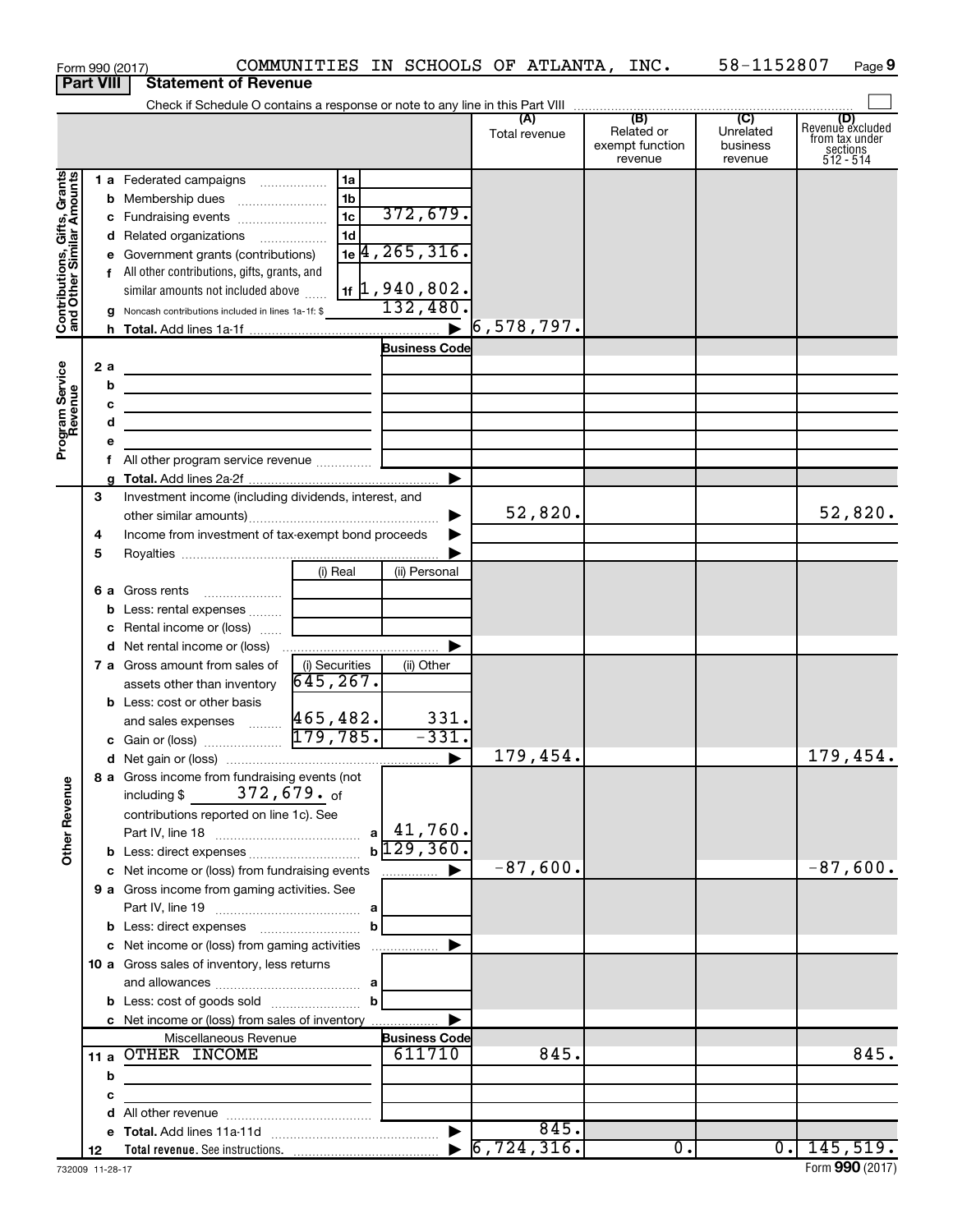#### Form 990 (2017) COMMUNITIES IN SCHOOLS OF ATLANTA, INC.  $58-1152807$  Page 58-1152807 Page 10 **Part IX Statement of Functional Expenses**

*Section 501(c)(3) and 501(c)(4) organizations must complete all columns. All other organizations must complete column (A).*

| Check if Schedule O contains a response or note to any line in this Part IX |                                                                                                                                                                                                             |                       |                                    |                                           |                                |  |  |
|-----------------------------------------------------------------------------|-------------------------------------------------------------------------------------------------------------------------------------------------------------------------------------------------------------|-----------------------|------------------------------------|-------------------------------------------|--------------------------------|--|--|
|                                                                             | Do not include amounts reported on lines 6b,<br>7b, 8b, 9b, and 10b of Part VIII.                                                                                                                           | (A)<br>Total expenses | (B)<br>Program service<br>expenses | (C)<br>Management and<br>general expenses | (D)<br>Fundraising<br>expenses |  |  |
| 1.                                                                          | Grants and other assistance to domestic organizations                                                                                                                                                       |                       |                                    |                                           |                                |  |  |
|                                                                             | and domestic governments. See Part IV, line 21                                                                                                                                                              |                       |                                    |                                           |                                |  |  |
| 2                                                                           | Grants and other assistance to domestic                                                                                                                                                                     |                       |                                    |                                           |                                |  |  |
|                                                                             | individuals. See Part IV, line 22                                                                                                                                                                           | 220,870.              | 220,870.                           |                                           |                                |  |  |
| 3.                                                                          | Grants and other assistance to foreign                                                                                                                                                                      |                       |                                    |                                           |                                |  |  |
|                                                                             | organizations, foreign governments, and foreign                                                                                                                                                             |                       |                                    |                                           |                                |  |  |
|                                                                             | individuals. See Part IV, lines 15 and 16                                                                                                                                                                   |                       |                                    |                                           |                                |  |  |
| 4                                                                           | Benefits paid to or for members                                                                                                                                                                             |                       |                                    |                                           |                                |  |  |
| 5                                                                           | Compensation of current officers, directors,                                                                                                                                                                |                       |                                    |                                           |                                |  |  |
|                                                                             | trustees, and key employees                                                                                                                                                                                 | 319,050.              | 100,392.                           | 171,747.                                  | 46,911.                        |  |  |
| 6                                                                           | Compensation not included above, to disqualified                                                                                                                                                            |                       |                                    |                                           |                                |  |  |
|                                                                             | persons (as defined under section 4958(f)(1)) and                                                                                                                                                           |                       |                                    |                                           |                                |  |  |
|                                                                             | persons described in section 4958(c)(3)(B)                                                                                                                                                                  |                       |                                    |                                           |                                |  |  |
| 7                                                                           | Other salaries and wages                                                                                                                                                                                    | 3,475,853.            | 2,921,044.                         | 366, 223.                                 | 188,586.                       |  |  |
| 8                                                                           | Pension plan accruals and contributions (include                                                                                                                                                            |                       |                                    |                                           |                                |  |  |
|                                                                             | section 401(k) and 403(b) employer contributions)                                                                                                                                                           | 24,812.               | $\frac{18,565}{571,245}$           | $\frac{6,247}{16,685}$                    |                                |  |  |
| 9                                                                           | Other employee benefits                                                                                                                                                                                     | 676, 451.             |                                    |                                           | 88,521.                        |  |  |
| 10                                                                          |                                                                                                                                                                                                             | 374,056.              | 305, 269.                          | 68,787.                                   |                                |  |  |
| 11                                                                          | Fees for services (non-employees):                                                                                                                                                                          |                       |                                    |                                           |                                |  |  |
| a                                                                           |                                                                                                                                                                                                             |                       |                                    |                                           |                                |  |  |
| b                                                                           |                                                                                                                                                                                                             | 14, 275.<br>13,900.   |                                    | 14,275<br>13,900.                         |                                |  |  |
| с                                                                           |                                                                                                                                                                                                             |                       |                                    |                                           |                                |  |  |
| d                                                                           |                                                                                                                                                                                                             | 98,490.               |                                    |                                           | 98,490.                        |  |  |
|                                                                             | Professional fundraising services. See Part IV, line 17                                                                                                                                                     | 19,826.               |                                    | 19,826.                                   |                                |  |  |
| f                                                                           | Investment management fees<br>Other. (If line 11g amount exceeds 10% of line 25,                                                                                                                            |                       |                                    |                                           |                                |  |  |
| g                                                                           | column (A) amount, list line 11g expenses on Sch O.)                                                                                                                                                        | 229,382.              |                                    |                                           | 414.                           |  |  |
| 12                                                                          |                                                                                                                                                                                                             | 25, 237.              | $\frac{219,791}{17,872}$           | $\frac{9,177}{7,365}$                     |                                |  |  |
| 13                                                                          |                                                                                                                                                                                                             | 76, 253.              | 52,095.                            | 21,842.                                   | 2,316.                         |  |  |
| 14                                                                          |                                                                                                                                                                                                             |                       |                                    |                                           |                                |  |  |
| 15                                                                          |                                                                                                                                                                                                             |                       |                                    |                                           |                                |  |  |
| 16                                                                          |                                                                                                                                                                                                             | 94,811.               | 77,072.                            | 15,965.                                   | 1,774.                         |  |  |
| 17                                                                          | Travel                                                                                                                                                                                                      | 56,731.               | 50, 138.                           | 5,503.                                    | 1,090.                         |  |  |
| 18                                                                          | Payments of travel or entertainment expenses                                                                                                                                                                |                       |                                    |                                           |                                |  |  |
|                                                                             | for any federal, state, or local public officials                                                                                                                                                           |                       |                                    |                                           |                                |  |  |
| 19                                                                          | Conferences, conventions, and meetings                                                                                                                                                                      | 72,519.               | 38, 226.                           | 10,026.                                   | 24, 267.                       |  |  |
| 20                                                                          | Interest                                                                                                                                                                                                    |                       |                                    |                                           |                                |  |  |
| 21                                                                          |                                                                                                                                                                                                             |                       |                                    |                                           |                                |  |  |
| 22                                                                          | Depreciation, depletion, and amortization                                                                                                                                                                   | 32, 255.              | 23,995.                            | 8,260.                                    |                                |  |  |
| 23                                                                          | Insurance                                                                                                                                                                                                   | 39,374.               | 32,131                             | 6,519.                                    | 724.                           |  |  |
| 24                                                                          | Other expenses. Itemize expenses not covered<br>above. (List miscellaneous expenses in line 24e. If line<br>24e amount exceeds 10% of line 25, column (A)<br>amount, list line 24e expenses on Schedule O.) |                       |                                    |                                           |                                |  |  |
| a                                                                           | SCHOOL ACTIVITIES                                                                                                                                                                                           | 235, 321.             | 234,729.                           | 592.                                      |                                |  |  |
| b                                                                           | MEMBERSHIPS AND SUBSCRI                                                                                                                                                                                     | 50,653.               | 34,705.                            | 8,022.                                    | 7,926.                         |  |  |
| C                                                                           | STAFF DEVELOPMENT AND C                                                                                                                                                                                     | 44,045.               | 35,680.                            | 6,813.                                    | 1,552.                         |  |  |
| d                                                                           | EQUIPMENT REPAIR AND MA                                                                                                                                                                                     | 12,459.               | 7,441.                             | $1,754$ .                                 | 3, 264.                        |  |  |
| е                                                                           | All other expenses                                                                                                                                                                                          | 33,657.               | 25,920.                            | 7,737.                                    |                                |  |  |
| 25                                                                          | Total functional expenses. Add lines 1 through 24e                                                                                                                                                          | 6, 240, 280.          | 4,987,180.                         | 787,265.                                  | 465,835.                       |  |  |
| 26                                                                          | Joint costs. Complete this line only if the organization                                                                                                                                                    |                       |                                    |                                           |                                |  |  |
|                                                                             | reported in column (B) joint costs from a combined                                                                                                                                                          |                       |                                    |                                           |                                |  |  |
|                                                                             | educational campaign and fundraising solicitation.                                                                                                                                                          |                       |                                    |                                           |                                |  |  |
|                                                                             | Check here $\blacktriangleright$<br>if following SOP 98-2 (ASC 958-720)                                                                                                                                     |                       |                                    |                                           |                                |  |  |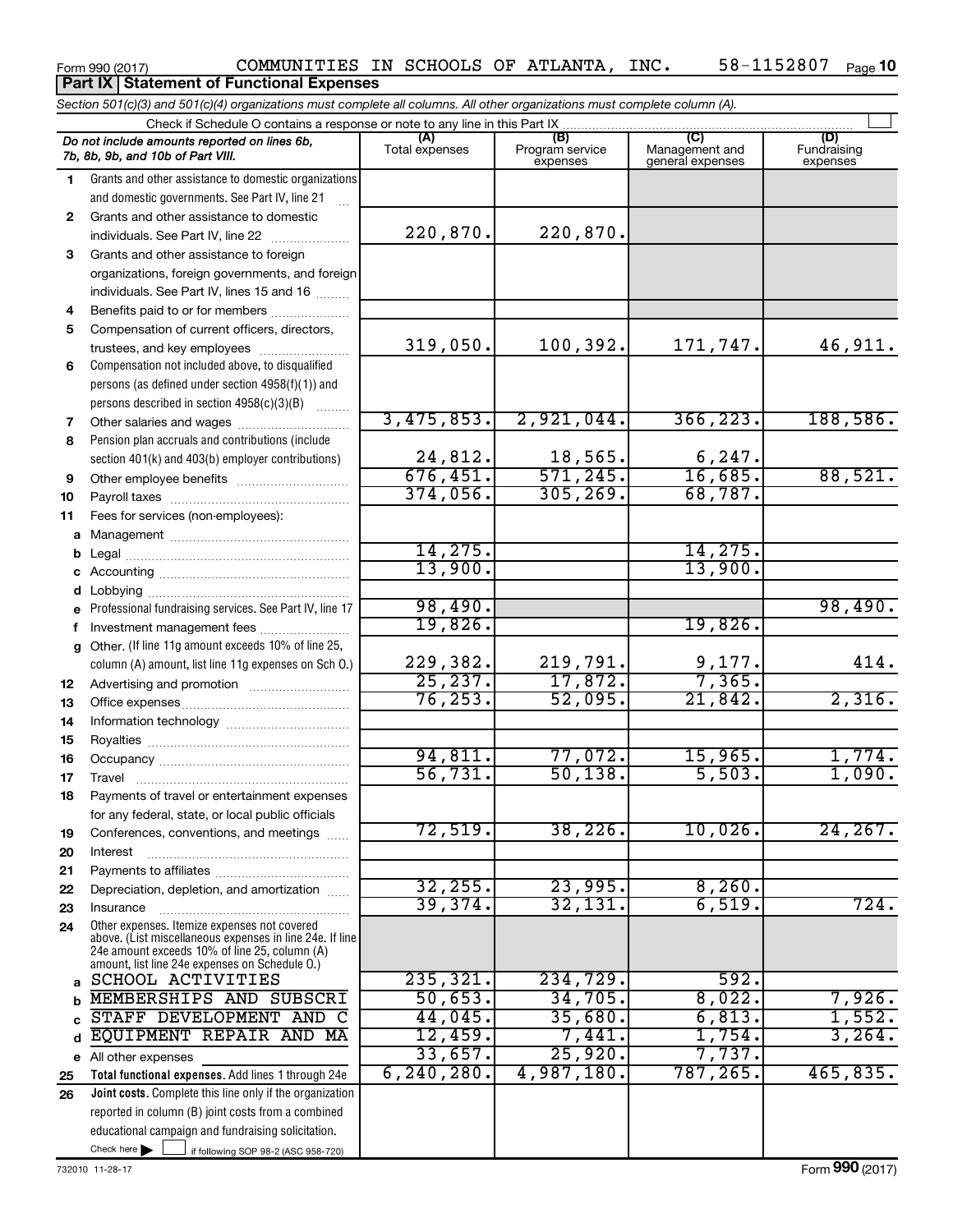| Form 990 (2017) |                               |  |
|-----------------|-------------------------------|--|
|                 | <b>Part X   Balance Sheet</b> |  |

|                             |    |                                                                                                                         |       |           | (A)<br>Beginning of year |                 | (B)<br>End of year |
|-----------------------------|----|-------------------------------------------------------------------------------------------------------------------------|-------|-----------|--------------------------|-----------------|--------------------|
|                             | 1  |                                                                                                                         |       |           | 441, 436.                | $\blacksquare$  | 494,947.           |
|                             | 2  |                                                                                                                         |       |           | 180,650.                 | $\mathbf{2}$    | 105,060.           |
|                             | З  |                                                                                                                         |       |           | 41,943.                  | 3               | 81,062.            |
|                             | 4  |                                                                                                                         |       |           |                          | 4               |                    |
|                             | 5  | Loans and other receivables from current and former officers, directors,                                                |       |           |                          |                 |                    |
|                             |    | trustees, key employees, and highest compensated employees. Complete                                                    |       |           |                          |                 |                    |
|                             |    | Part II of Schedule L                                                                                                   |       |           |                          | 5               |                    |
|                             | 6  | Loans and other receivables from other disqualified persons (as defined under                                           |       |           |                          |                 |                    |
|                             |    | section 4958(f)(1)), persons described in section 4958(c)(3)(B), and contributing                                       |       |           |                          |                 |                    |
|                             |    | employers and sponsoring organizations of section 501(c)(9) voluntary                                                   |       |           |                          |                 |                    |
|                             |    | employees' beneficiary organizations (see instr). Complete Part II of Sch L                                             |       |           |                          | 6               |                    |
| Assets                      | 7  |                                                                                                                         |       |           | 7                        |                 |                    |
|                             | 8  |                                                                                                                         |       |           |                          | 8               |                    |
|                             | 9  | Prepaid expenses and deferred charges                                                                                   |       |           | 9,578.                   | 9               | 15,057.            |
|                             |    | <b>10a</b> Land, buildings, and equipment: cost or other                                                                |       |           |                          |                 |                    |
|                             |    | basis. Complete Part VI of Schedule D  10a                                                                              |       | 615, 811. |                          |                 |                    |
|                             |    | <b>b</b> Less: accumulated depreciation <i></i>                                                                         | 10b l | 566, 724. | 57,633.                  | 10 <sub>c</sub> | 49,087.            |
|                             | 11 |                                                                                                                         |       |           | 2,381,213.               | 11              | 2,925,620.         |
|                             | 12 |                                                                                                                         |       | 12        |                          |                 |                    |
|                             | 13 |                                                                                                                         |       |           | 13                       |                 |                    |
|                             | 14 |                                                                                                                         |       | 14        |                          |                 |                    |
|                             | 15 |                                                                                                                         |       | 8,323.    | 15                       | 11, 118.        |                    |
|                             | 16 |                                                                                                                         |       |           | 3, 120, 776.             | 16              | 3,681,951.         |
|                             | 17 |                                                                                                                         |       | 263,808.  | 17                       | 392, 153.       |                    |
|                             | 18 |                                                                                                                         |       |           | 18                       |                 |                    |
|                             | 19 |                                                                                                                         |       |           | 91,428.                  | 19              | 85,186.            |
|                             | 20 |                                                                                                                         |       |           |                          | 20              |                    |
|                             | 21 | Escrow or custodial account liability. Complete Part IV of Schedule D                                                   |       |           |                          | 21              |                    |
|                             | 22 | Loans and other payables to current and former officers, directors, trustees,                                           |       |           |                          |                 |                    |
| Liabilities                 |    | key employees, highest compensated employees, and disqualified persons.                                                 |       |           |                          |                 |                    |
|                             |    |                                                                                                                         |       |           |                          | 22              |                    |
|                             | 23 | Secured mortgages and notes payable to unrelated third parties                                                          |       |           |                          | 23              |                    |
|                             | 24 | Unsecured notes and loans payable to unrelated third parties                                                            |       |           |                          | 24              |                    |
|                             | 25 | Other liabilities (including federal income tax, payables to related third                                              |       |           |                          |                 |                    |
|                             |    | parties, and other liabilities not included on lines 17-24). Complete Part X of                                         |       |           |                          |                 |                    |
|                             |    | Schedule D                                                                                                              |       | 355, 236. | 25                       | 477,339.        |                    |
|                             | 26 |                                                                                                                         |       |           |                          | 26              |                    |
|                             |    | Organizations that follow SFAS 117 (ASC 958), check here $\blacktriangleright \begin{array}{c} \perp X \end{array}$ and |       |           |                          |                 |                    |
|                             | 27 | complete lines 27 through 29, and lines 33 and 34.                                                                      |       |           | 2,677,137.               | 27              | 2,625,020.         |
|                             | 28 |                                                                                                                         |       |           | 88,403.                  | 28              | 579,592.           |
|                             | 29 | Permanently restricted net assets                                                                                       |       |           |                          | 29              |                    |
|                             |    | Organizations that do not follow SFAS 117 (ASC 958), check here $\blacktriangleright\bot$                               |       |           |                          |                 |                    |
|                             |    | and complete lines 30 through 34.                                                                                       |       |           |                          |                 |                    |
|                             | 30 |                                                                                                                         |       |           |                          | 30              |                    |
|                             | 31 | Paid-in or capital surplus, or land, building, or equipment fund                                                        |       |           |                          | 31              |                    |
| Net Assets or Fund Balances | 32 | Retained earnings, endowment, accumulated income, or other funds                                                        |       |           |                          | 32              |                    |
|                             | 33 |                                                                                                                         |       |           | 2,765,540.               | 33              | 3, 204, 612.       |
|                             | 34 |                                                                                                                         |       |           | 3,120,776.               | 34              | 3,681,951.         |
|                             |    |                                                                                                                         |       |           |                          |                 |                    |

Form (2017) **990**

| COMMINITTERS IN SCHOOLS OF ATL |  |  |
|--------------------------------|--|--|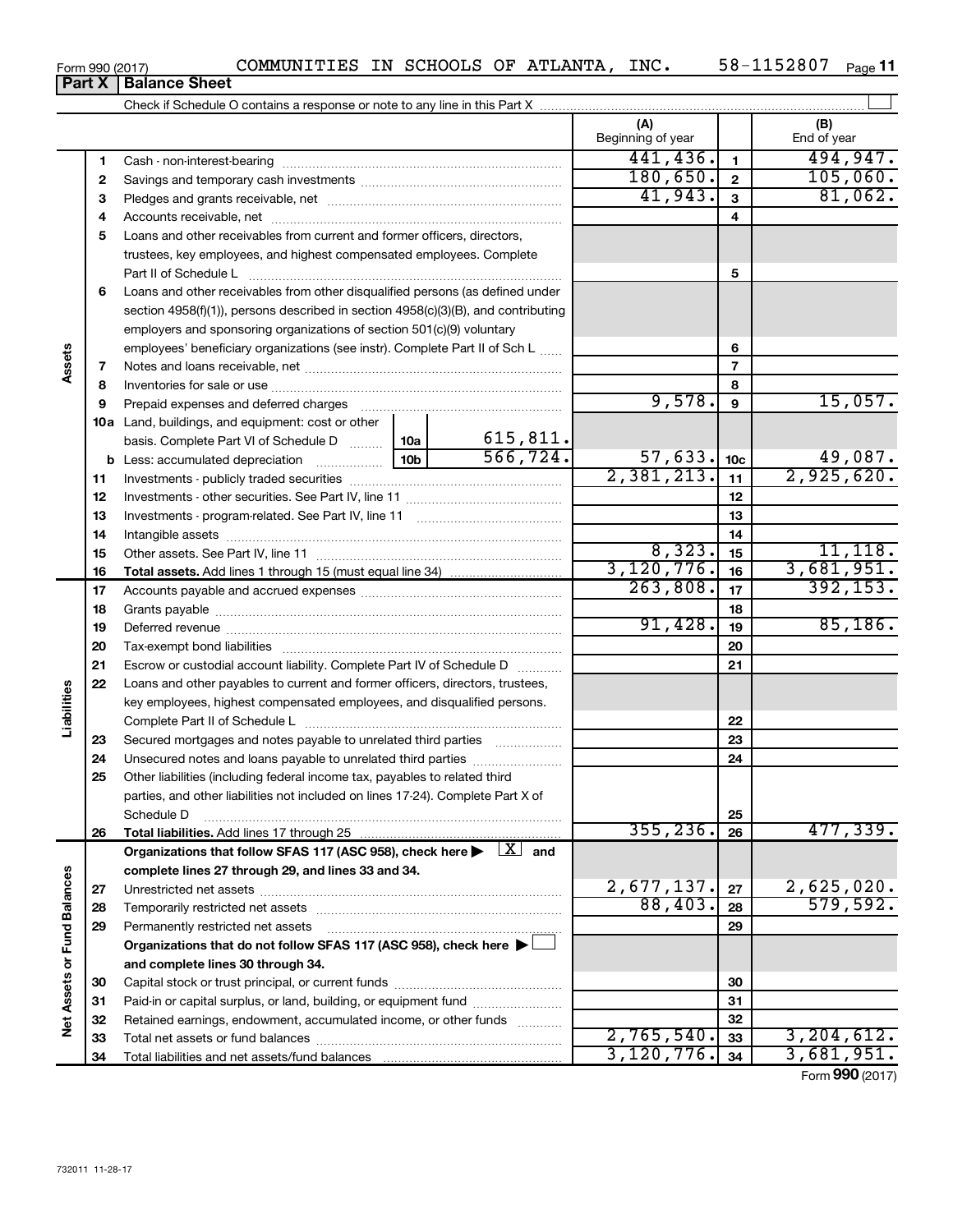|    | COMMUNITIES IN SCHOOLS OF ATLANTA, INC.<br>Form 990 (2017)                                                                      | 58-1152807              |                |     | Page 12                 |
|----|---------------------------------------------------------------------------------------------------------------------------------|-------------------------|----------------|-----|-------------------------|
|    | Part XI<br><b>Reconciliation of Net Assets</b>                                                                                  |                         |                |     |                         |
|    | Check if Schedule O contains a response or note to any line in this Part XI                                                     |                         |                |     |                         |
|    |                                                                                                                                 |                         |                |     |                         |
| 1  |                                                                                                                                 | 1                       | 6,724,316.     |     |                         |
| 2  |                                                                                                                                 | $\overline{2}$          | 6, 240, 280.   |     |                         |
| з  | Revenue less expenses. Subtract line 2 from line 1                                                                              | 3                       |                |     | 484,036.                |
| 4  |                                                                                                                                 | $\overline{\mathbf{4}}$ | 2,765,540.     |     |                         |
| 5  |                                                                                                                                 | 5                       |                |     | $-44,964.$              |
| 6  | Donated services and use of facilities                                                                                          | 6                       |                |     |                         |
| 7  | Investment expenses                                                                                                             | $\overline{7}$          |                |     |                         |
| 8  | Prior period adjustments                                                                                                        | 8                       |                |     |                         |
| 9  |                                                                                                                                 | $\mathbf{Q}$            |                |     | $\overline{0}$ .        |
| 10 | Net assets or fund balances at end of year. Combine lines 3 through 9 (must equal Part X, line 33,                              |                         |                |     |                         |
|    | column (B))                                                                                                                     | 10                      | 3, 204, 612.   |     |                         |
|    | Part XII Financial Statements and Reporting                                                                                     |                         |                |     |                         |
|    |                                                                                                                                 |                         |                |     | $\overline{\mathbf{X}}$ |
|    |                                                                                                                                 |                         |                | Yes | <b>No</b>               |
| 1  | $\boxed{\mathbf{X}}$ Accrual<br>Accounting method used to prepare the Form 990: $\Box$ Cash<br>Other                            |                         |                |     |                         |
|    | If the organization changed its method of accounting from a prior year or checked "Other," explain in Schedule O.               |                         |                |     |                         |
|    | 2a Were the organization's financial statements compiled or reviewed by an independent accountant?                              |                         | 2a             |     | x                       |
|    | If "Yes," check a box below to indicate whether the financial statements for the year were compiled or reviewed on a            |                         |                |     |                         |
|    | separate basis, consolidated basis, or both:                                                                                    |                         |                |     |                         |
|    | Separate basis<br><b>Consolidated basis</b><br>Both consolidated and separate basis                                             |                         |                |     |                         |
|    |                                                                                                                                 |                         | 2 <sub>b</sub> | х   |                         |
|    | If "Yes," check a box below to indicate whether the financial statements for the year were audited on a separate basis,         |                         |                |     |                         |
|    | consolidated basis, or both:                                                                                                    |                         |                |     |                         |
|    | $\lfloor \underline{X} \rfloor$ Separate basis<br>Consolidated basis<br>Both consolidated and separate basis                    |                         |                |     |                         |
|    | c If "Yes" to line 2a or 2b, does the organization have a committee that assumes responsibility for oversight of the audit,     |                         |                |     |                         |
|    | review, or compilation of its financial statements and selection of an independent accountant?                                  |                         | 2c             | х   |                         |
|    | If the organization changed either its oversight process or selection process during the tax year, explain in Schedule O.       |                         |                |     |                         |
|    | 3a As a result of a federal award, was the organization required to undergo an audit or audits as set forth in the Single Audit |                         |                |     |                         |
|    | Act and OMB Circular A-133?                                                                                                     |                         | За             |     | х                       |
|    | b If "Yes," did the organization undergo the required audit or audits? If the organization did not undergo the required audit   |                         |                |     |                         |
|    |                                                                                                                                 |                         | 3b             |     |                         |

Form (2017) **990**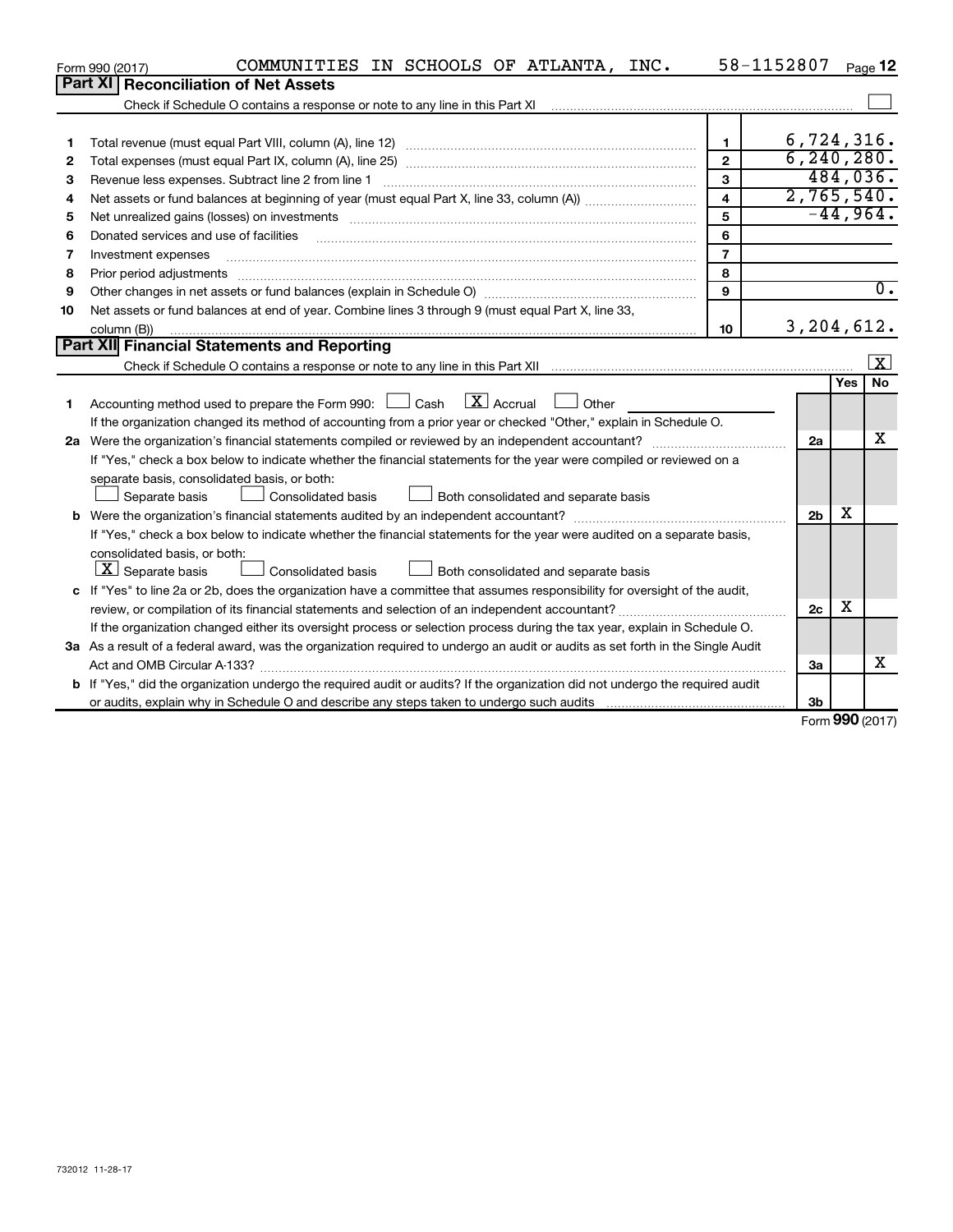| <b>SCHEDULE A</b> |  |
|-------------------|--|
|-------------------|--|

| (Form 990 or 990-EZ) |  |  |
|----------------------|--|--|
|                      |  |  |

Form 990 or 990-EZ)<br>
Complete if the organization is a section 501(c)(3) organization or a section<br> **Public Charity Status and Public Support** 

**4947(a)(1) nonexempt charitable trust. | Attach to Form 990 or Form 990-EZ.** 

| OMB No 1545-0047                    |
|-------------------------------------|
|                                     |
| <b>Open to Public</b><br>Inspection |

| Department of the Treasury<br>Attach to Form 990 or Form 990-EZ.<br>Internal Revenue Service<br><b>Inspection</b><br>Go to www.irs.gov/Form990 for instructions and the latest information. |                     |                                                                                                                                                                                                                                                 |  |                                                                                    |                                                                                                                                               |     | <b>Open to Public</b>             |                            |  |                                       |  |
|---------------------------------------------------------------------------------------------------------------------------------------------------------------------------------------------|---------------------|-------------------------------------------------------------------------------------------------------------------------------------------------------------------------------------------------------------------------------------------------|--|------------------------------------------------------------------------------------|-----------------------------------------------------------------------------------------------------------------------------------------------|-----|-----------------------------------|----------------------------|--|---------------------------------------|--|
|                                                                                                                                                                                             |                     | Name of the organization                                                                                                                                                                                                                        |  |                                                                                    |                                                                                                                                               |     |                                   |                            |  | <b>Employer identification number</b> |  |
|                                                                                                                                                                                             |                     |                                                                                                                                                                                                                                                 |  |                                                                                    | COMMUNITIES IN SCHOOLS OF ATLANTA, INC.                                                                                                       |     |                                   |                            |  | 58-1152807                            |  |
| <b>Part I</b>                                                                                                                                                                               |                     |                                                                                                                                                                                                                                                 |  |                                                                                    | Reason for Public Charity Status (All organizations must complete this part.) See instructions.                                               |     |                                   |                            |  |                                       |  |
|                                                                                                                                                                                             |                     |                                                                                                                                                                                                                                                 |  |                                                                                    | The organization is not a private foundation because it is: (For lines 1 through 12, check only one box.)                                     |     |                                   |                            |  |                                       |  |
| 1.                                                                                                                                                                                          |                     |                                                                                                                                                                                                                                                 |  |                                                                                    | A church, convention of churches, or association of churches described in section 170(b)(1)(A)(i).                                            |     |                                   |                            |  |                                       |  |
| 2                                                                                                                                                                                           |                     |                                                                                                                                                                                                                                                 |  |                                                                                    | A school described in section 170(b)(1)(A)(ii). (Attach Schedule E (Form 990 or 990-EZ).)                                                     |     |                                   |                            |  |                                       |  |
| з                                                                                                                                                                                           |                     |                                                                                                                                                                                                                                                 |  |                                                                                    |                                                                                                                                               |     |                                   |                            |  |                                       |  |
| 4                                                                                                                                                                                           |                     | A hospital or a cooperative hospital service organization described in section 170(b)(1)(A)(iii).<br>A medical research organization operated in conjunction with a hospital described in section 170(b)(1)(A)(iii). Enter the hospital's name, |  |                                                                                    |                                                                                                                                               |     |                                   |                            |  |                                       |  |
|                                                                                                                                                                                             |                     | city, and state:                                                                                                                                                                                                                                |  |                                                                                    |                                                                                                                                               |     |                                   |                            |  |                                       |  |
| 5                                                                                                                                                                                           |                     |                                                                                                                                                                                                                                                 |  |                                                                                    | An organization operated for the benefit of a college or university owned or operated by a governmental unit described in                     |     |                                   |                            |  |                                       |  |
|                                                                                                                                                                                             |                     |                                                                                                                                                                                                                                                 |  | section 170(b)(1)(A)(iv). (Complete Part II.)                                      |                                                                                                                                               |     |                                   |                            |  |                                       |  |
| 6                                                                                                                                                                                           |                     |                                                                                                                                                                                                                                                 |  |                                                                                    | A federal, state, or local government or governmental unit described in section 170(b)(1)(A)(v).                                              |     |                                   |                            |  |                                       |  |
| $\mathbf{7}$                                                                                                                                                                                | $\lfloor x \rfloor$ |                                                                                                                                                                                                                                                 |  |                                                                                    | An organization that normally receives a substantial part of its support from a governmental unit or from the general public described in     |     |                                   |                            |  |                                       |  |
|                                                                                                                                                                                             |                     |                                                                                                                                                                                                                                                 |  | section 170(b)(1)(A)(vi). (Complete Part II.)                                      |                                                                                                                                               |     |                                   |                            |  |                                       |  |
| 8                                                                                                                                                                                           |                     |                                                                                                                                                                                                                                                 |  |                                                                                    | A community trust described in section 170(b)(1)(A)(vi). (Complete Part II.)                                                                  |     |                                   |                            |  |                                       |  |
| 9                                                                                                                                                                                           |                     |                                                                                                                                                                                                                                                 |  |                                                                                    | An agricultural research organization described in section 170(b)(1)(A)(ix) operated in conjunction with a land-grant college                 |     |                                   |                            |  |                                       |  |
|                                                                                                                                                                                             |                     |                                                                                                                                                                                                                                                 |  |                                                                                    | or university or a non-land-grant college of agriculture (see instructions). Enter the name, city, and state of the college or                |     |                                   |                            |  |                                       |  |
|                                                                                                                                                                                             |                     | university:                                                                                                                                                                                                                                     |  |                                                                                    |                                                                                                                                               |     |                                   |                            |  |                                       |  |
| 10                                                                                                                                                                                          |                     |                                                                                                                                                                                                                                                 |  |                                                                                    | An organization that normally receives: (1) more than 33 1/3% of its support from contributions, membership fees, and gross receipts from     |     |                                   |                            |  |                                       |  |
|                                                                                                                                                                                             |                     |                                                                                                                                                                                                                                                 |  |                                                                                    | activities related to its exempt functions - subject to certain exceptions, and (2) no more than 33 1/3% of its support from gross investment |     |                                   |                            |  |                                       |  |
|                                                                                                                                                                                             |                     |                                                                                                                                                                                                                                                 |  |                                                                                    | income and unrelated business taxable income (less section 511 tax) from businesses acquired by the organization after June 30, 1975.         |     |                                   |                            |  |                                       |  |
|                                                                                                                                                                                             |                     |                                                                                                                                                                                                                                                 |  | See section 509(a)(2). (Complete Part III.)                                        |                                                                                                                                               |     |                                   |                            |  |                                       |  |
| 11                                                                                                                                                                                          |                     |                                                                                                                                                                                                                                                 |  |                                                                                    | An organization organized and operated exclusively to test for public safety. See section 509(a)(4).                                          |     |                                   |                            |  |                                       |  |
| 12                                                                                                                                                                                          |                     |                                                                                                                                                                                                                                                 |  |                                                                                    | An organization organized and operated exclusively for the benefit of, to perform the functions of, or to carry out the purposes of one or    |     |                                   |                            |  |                                       |  |
|                                                                                                                                                                                             |                     |                                                                                                                                                                                                                                                 |  |                                                                                    | more publicly supported organizations described in section 509(a)(1) or section 509(a)(2). See section 509(a)(3). Check the box in            |     |                                   |                            |  |                                       |  |
|                                                                                                                                                                                             |                     |                                                                                                                                                                                                                                                 |  |                                                                                    | lines 12a through 12d that describes the type of supporting organization and complete lines 12e, 12f, and 12g.                                |     |                                   |                            |  |                                       |  |
| a                                                                                                                                                                                           |                     |                                                                                                                                                                                                                                                 |  |                                                                                    | Type I. A supporting organization operated, supervised, or controlled by its supported organization(s), typically by giving                   |     |                                   |                            |  |                                       |  |
|                                                                                                                                                                                             |                     |                                                                                                                                                                                                                                                 |  |                                                                                    | the supported organization(s) the power to regularly appoint or elect a majority of the directors or trustees of the supporting               |     |                                   |                            |  |                                       |  |
|                                                                                                                                                                                             |                     |                                                                                                                                                                                                                                                 |  | organization. You must complete Part IV, Sections A and B.                         |                                                                                                                                               |     |                                   |                            |  |                                       |  |
| b                                                                                                                                                                                           |                     |                                                                                                                                                                                                                                                 |  |                                                                                    | Type II. A supporting organization supervised or controlled in connection with its supported organization(s), by having                       |     |                                   |                            |  |                                       |  |
|                                                                                                                                                                                             |                     |                                                                                                                                                                                                                                                 |  |                                                                                    | control or management of the supporting organization vested in the same persons that control or manage the supported                          |     |                                   |                            |  |                                       |  |
|                                                                                                                                                                                             |                     |                                                                                                                                                                                                                                                 |  | organization(s). You must complete Part IV, Sections A and C.                      |                                                                                                                                               |     |                                   |                            |  |                                       |  |
| с                                                                                                                                                                                           |                     |                                                                                                                                                                                                                                                 |  |                                                                                    | Type III functionally integrated. A supporting organization operated in connection with, and functionally integrated with,                    |     |                                   |                            |  |                                       |  |
|                                                                                                                                                                                             |                     |                                                                                                                                                                                                                                                 |  |                                                                                    | its supported organization(s) (see instructions). You must complete Part IV, Sections A, D, and E.                                            |     |                                   |                            |  |                                       |  |
| d                                                                                                                                                                                           |                     |                                                                                                                                                                                                                                                 |  |                                                                                    | Type III non-functionally integrated. A supporting organization operated in connection with its supported organization(s)                     |     |                                   |                            |  |                                       |  |
|                                                                                                                                                                                             |                     |                                                                                                                                                                                                                                                 |  |                                                                                    | that is not functionally integrated. The organization generally must satisfy a distribution requirement and an attentiveness                  |     |                                   |                            |  |                                       |  |
|                                                                                                                                                                                             |                     |                                                                                                                                                                                                                                                 |  |                                                                                    | requirement (see instructions). You must complete Part IV, Sections A and D, and Part V.                                                      |     |                                   |                            |  |                                       |  |
| e                                                                                                                                                                                           |                     |                                                                                                                                                                                                                                                 |  |                                                                                    | Check this box if the organization received a written determination from the IRS that it is a Type I, Type II, Type III                       |     |                                   |                            |  |                                       |  |
|                                                                                                                                                                                             |                     |                                                                                                                                                                                                                                                 |  |                                                                                    | functionally integrated, or Type III non-functionally integrated supporting organization.                                                     |     |                                   |                            |  |                                       |  |
|                                                                                                                                                                                             |                     |                                                                                                                                                                                                                                                 |  |                                                                                    |                                                                                                                                               |     |                                   |                            |  |                                       |  |
|                                                                                                                                                                                             |                     | (i) Name of supported                                                                                                                                                                                                                           |  | Provide the following information about the supported organization(s).<br>(ii) EIN | (iii) Type of organization                                                                                                                    |     | (iv) Is the organization listed   | (v) Amount of monetary     |  | (vi) Amount of other                  |  |
|                                                                                                                                                                                             |                     | organization                                                                                                                                                                                                                                    |  |                                                                                    | (described on lines 1-10                                                                                                                      | Yes | in your governing document?<br>No | support (see instructions) |  | support (see instructions)            |  |
|                                                                                                                                                                                             |                     |                                                                                                                                                                                                                                                 |  |                                                                                    | above (see instructions))                                                                                                                     |     |                                   |                            |  |                                       |  |
|                                                                                                                                                                                             |                     |                                                                                                                                                                                                                                                 |  |                                                                                    |                                                                                                                                               |     |                                   |                            |  |                                       |  |
|                                                                                                                                                                                             |                     |                                                                                                                                                                                                                                                 |  |                                                                                    |                                                                                                                                               |     |                                   |                            |  |                                       |  |
|                                                                                                                                                                                             |                     |                                                                                                                                                                                                                                                 |  |                                                                                    |                                                                                                                                               |     |                                   |                            |  |                                       |  |
|                                                                                                                                                                                             |                     |                                                                                                                                                                                                                                                 |  |                                                                                    |                                                                                                                                               |     |                                   |                            |  |                                       |  |
|                                                                                                                                                                                             |                     |                                                                                                                                                                                                                                                 |  |                                                                                    |                                                                                                                                               |     |                                   |                            |  |                                       |  |
|                                                                                                                                                                                             |                     |                                                                                                                                                                                                                                                 |  |                                                                                    |                                                                                                                                               |     |                                   |                            |  |                                       |  |
|                                                                                                                                                                                             |                     |                                                                                                                                                                                                                                                 |  |                                                                                    |                                                                                                                                               |     |                                   |                            |  |                                       |  |
|                                                                                                                                                                                             |                     |                                                                                                                                                                                                                                                 |  |                                                                                    |                                                                                                                                               |     |                                   |                            |  |                                       |  |
|                                                                                                                                                                                             |                     |                                                                                                                                                                                                                                                 |  |                                                                                    |                                                                                                                                               |     |                                   |                            |  |                                       |  |
| Total                                                                                                                                                                                       |                     |                                                                                                                                                                                                                                                 |  |                                                                                    |                                                                                                                                               |     |                                   |                            |  |                                       |  |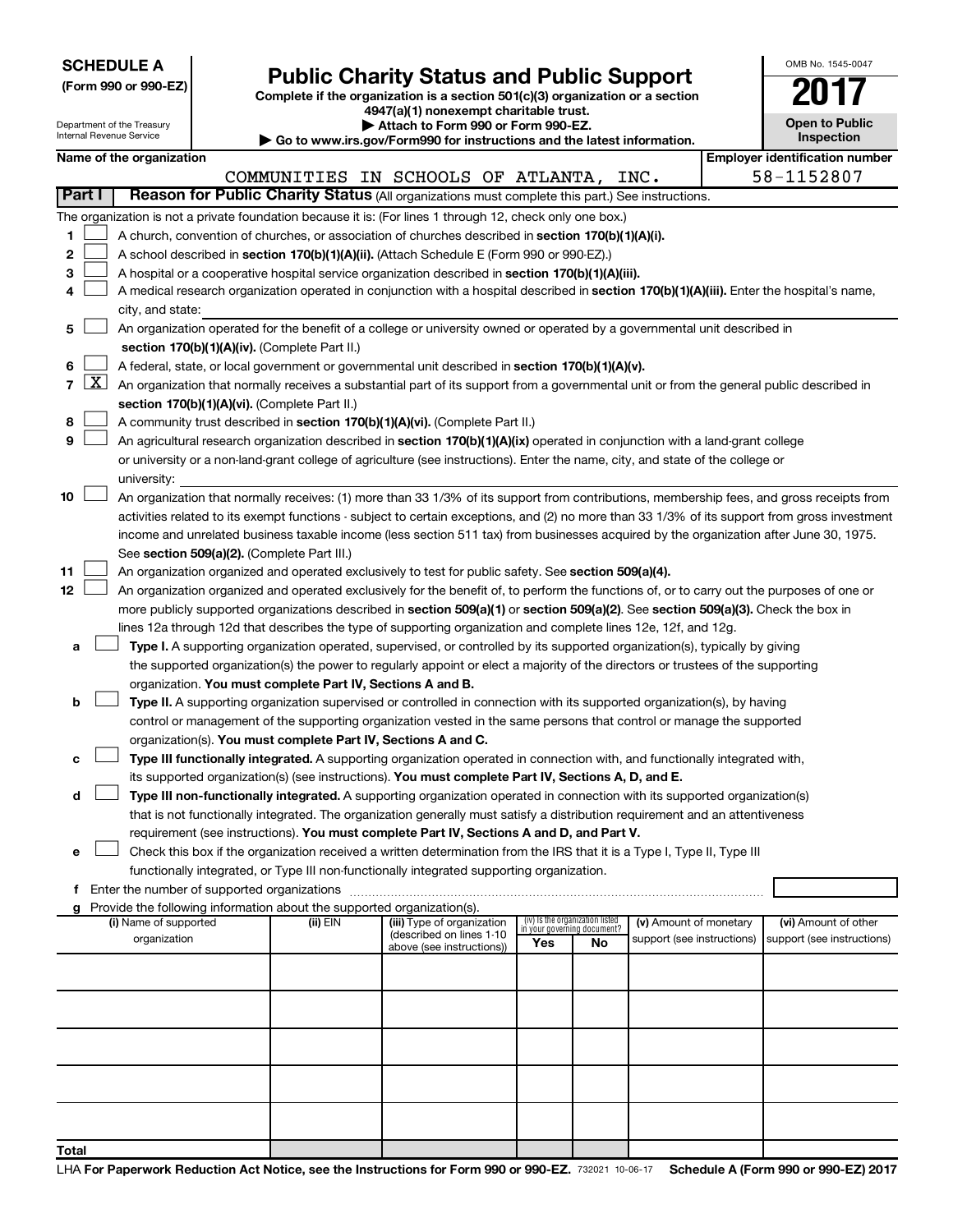#### Schedule A (Form 990 or 990-EZ) 2017 COMMUNITIES IN SCHOOLS OF ATLANTA, INC. 58-1152807 <sub>Page 2</sub> **Part II Support Schedule for Organizations Described in Sections 170(b)(1)(A)(iv) and 170(b)(1)(A)(vi)**

(Complete only if you checked the box on line 5, 7, or 8 of Part I or if the organization failed to qualify under Part III. If the organization fails to qualify under the tests listed below, please complete Part III.)

| <b>Section A. Public Support</b>                                                                                                                                                                                               |                      |                      |                       |                        |          |                                    |
|--------------------------------------------------------------------------------------------------------------------------------------------------------------------------------------------------------------------------------|----------------------|----------------------|-----------------------|------------------------|----------|------------------------------------|
| Calendar year (or fiscal year beginning in)                                                                                                                                                                                    | (a) 2013             | (b) 2014             | $(c)$ 2015            | $(d)$ 2016             | (e) 2017 | (f) Total                          |
| 1 Gifts, grants, contributions, and                                                                                                                                                                                            |                      |                      |                       |                        |          |                                    |
| membership fees received. (Do not                                                                                                                                                                                              |                      |                      |                       |                        |          |                                    |
| include any "unusual grants.")                                                                                                                                                                                                 | 2872315.             | 1483950.             | 3398091.              | 4530719.               |          | 6578797.18863872.                  |
| 2 Tax revenues levied for the organ-                                                                                                                                                                                           |                      |                      |                       |                        |          |                                    |
| ization's benefit and either paid to                                                                                                                                                                                           |                      |                      |                       |                        |          |                                    |
| or expended on its behalf                                                                                                                                                                                                      |                      |                      |                       |                        |          |                                    |
| 3 The value of services or facilities                                                                                                                                                                                          |                      |                      |                       |                        |          |                                    |
| furnished by a governmental unit to                                                                                                                                                                                            |                      |                      |                       |                        |          |                                    |
| the organization without charge                                                                                                                                                                                                |                      |                      |                       |                        |          |                                    |
| 4 Total. Add lines 1 through 3                                                                                                                                                                                                 | 2872315.             | 1483950.             | 3398091.              | 4530719.               |          | 6578797.18863872.                  |
| 5 The portion of total contributions                                                                                                                                                                                           |                      |                      |                       |                        |          |                                    |
| by each person (other than a                                                                                                                                                                                                   |                      |                      |                       |                        |          |                                    |
| governmental unit or publicly                                                                                                                                                                                                  |                      |                      |                       |                        |          |                                    |
| supported organization) included                                                                                                                                                                                               |                      |                      |                       |                        |          |                                    |
| on line 1 that exceeds 2% of the                                                                                                                                                                                               |                      |                      |                       |                        |          |                                    |
| amount shown on line 11,                                                                                                                                                                                                       |                      |                      |                       |                        |          |                                    |
| column (f)                                                                                                                                                                                                                     |                      |                      |                       |                        |          | 1817278.                           |
|                                                                                                                                                                                                                                |                      |                      |                       |                        |          | 17046594.                          |
| 6 Public support. Subtract line 5 from line 4.<br><b>Section B. Total Support</b>                                                                                                                                              |                      |                      |                       |                        |          |                                    |
| Calendar year (or fiscal year beginning in)                                                                                                                                                                                    |                      |                      |                       |                        |          |                                    |
|                                                                                                                                                                                                                                | (a) 2013<br>2872315. | (b) 2014<br>1483950. | $(c)$ 2015<br>3398091 | $(d)$ 2016<br>4530719. | (e) 2017 | (f) Total<br>6578797.18863872.     |
| <b>7</b> Amounts from line 4                                                                                                                                                                                                   |                      |                      |                       |                        |          |                                    |
| 8 Gross income from interest,                                                                                                                                                                                                  |                      |                      |                       |                        |          |                                    |
| dividends, payments received on                                                                                                                                                                                                |                      |                      |                       |                        |          |                                    |
| securities loans, rents, royalties,                                                                                                                                                                                            |                      | 78,335.              | 52, 143.              | 51, 196.               |          |                                    |
| and income from similar sources                                                                                                                                                                                                | 9,441.               |                      |                       |                        | 52,820.  | 243,935.                           |
| <b>9</b> Net income from unrelated business                                                                                                                                                                                    |                      |                      |                       |                        |          |                                    |
| activities, whether or not the                                                                                                                                                                                                 |                      |                      |                       |                        |          |                                    |
| business is regularly carried on                                                                                                                                                                                               |                      |                      |                       |                        |          |                                    |
| 10 Other income. Do not include gain                                                                                                                                                                                           |                      |                      |                       |                        |          |                                    |
| or loss from the sale of capital                                                                                                                                                                                               |                      |                      |                       |                        |          |                                    |
| assets (Explain in Part VI.)                                                                                                                                                                                                   | 27,614.              |                      | $47,014.$ 301,729.    | 1,881.                 |          | 845. 379,083.                      |
| 11 Total support. Add lines 7 through 10                                                                                                                                                                                       |                      |                      |                       |                        |          | 19486890.                          |
| 12 Gross receipts from related activities, etc. (see instructions)                                                                                                                                                             |                      |                      |                       |                        | 12       |                                    |
| 13 First five years. If the Form 990 is for the organization's first, second, third, fourth, or fifth tax year as a section 501(c)(3)                                                                                          |                      |                      |                       |                        |          |                                    |
| organization, check this box and stop here                                                                                                                                                                                     |                      |                      |                       |                        |          |                                    |
| <b>Section C. Computation of Public Support Percentage</b>                                                                                                                                                                     |                      |                      |                       |                        |          |                                    |
|                                                                                                                                                                                                                                |                      |                      |                       |                        | 14       | 87.48<br>%                         |
|                                                                                                                                                                                                                                |                      |                      |                       |                        | 15       | 76.87<br>$\%$                      |
| 16a 33 1/3% support test - 2017. If the organization did not check the box on line 13, and line 14 is 33 1/3% or more, check this box and                                                                                      |                      |                      |                       |                        |          |                                    |
| stop here. The organization qualifies as a publicly supported organization manufaction manufacture or the organization manufacture or the organization manufacture or the organization manufacture or the state of the state o |                      |                      |                       |                        |          | $\blacktriangleright$ $\mathbf{X}$ |
| b 33 1/3% support test - 2016. If the organization did not check a box on line 13 or 16a, and line 15 is 33 1/3% or more, check this box                                                                                       |                      |                      |                       |                        |          |                                    |
|                                                                                                                                                                                                                                |                      |                      |                       |                        |          |                                    |
| 17a 10% -facts-and-circumstances test - 2017. If the organization did not check a box on line 13, 16a, or 16b, and line 14 is 10% or more,                                                                                     |                      |                      |                       |                        |          |                                    |
| and if the organization meets the "facts-and-circumstances" test, check this box and stop here. Explain in Part VI how the organization                                                                                        |                      |                      |                       |                        |          |                                    |
| meets the "facts-and-circumstances" test. The organization qualifies as a publicly supported organization                                                                                                                      |                      |                      |                       |                        |          |                                    |
| b 10% -facts-and-circumstances test - 2016. If the organization did not check a box on line 13, 16a, 16b, or 17a, and line 15 is 10% or                                                                                        |                      |                      |                       |                        |          |                                    |
| more, and if the organization meets the "facts-and-circumstances" test, check this box and stop here. Explain in Part VI how the                                                                                               |                      |                      |                       |                        |          |                                    |
| organization meets the "facts-and-circumstances" test. The organization qualifies as a publicly supported organization                                                                                                         |                      |                      |                       |                        |          |                                    |
| 18 Private foundation. If the organization did not check a box on line 13, 16a, 16b, 17a, or 17b, check this box and see instructions.                                                                                         |                      |                      |                       |                        |          |                                    |
|                                                                                                                                                                                                                                |                      |                      |                       |                        |          |                                    |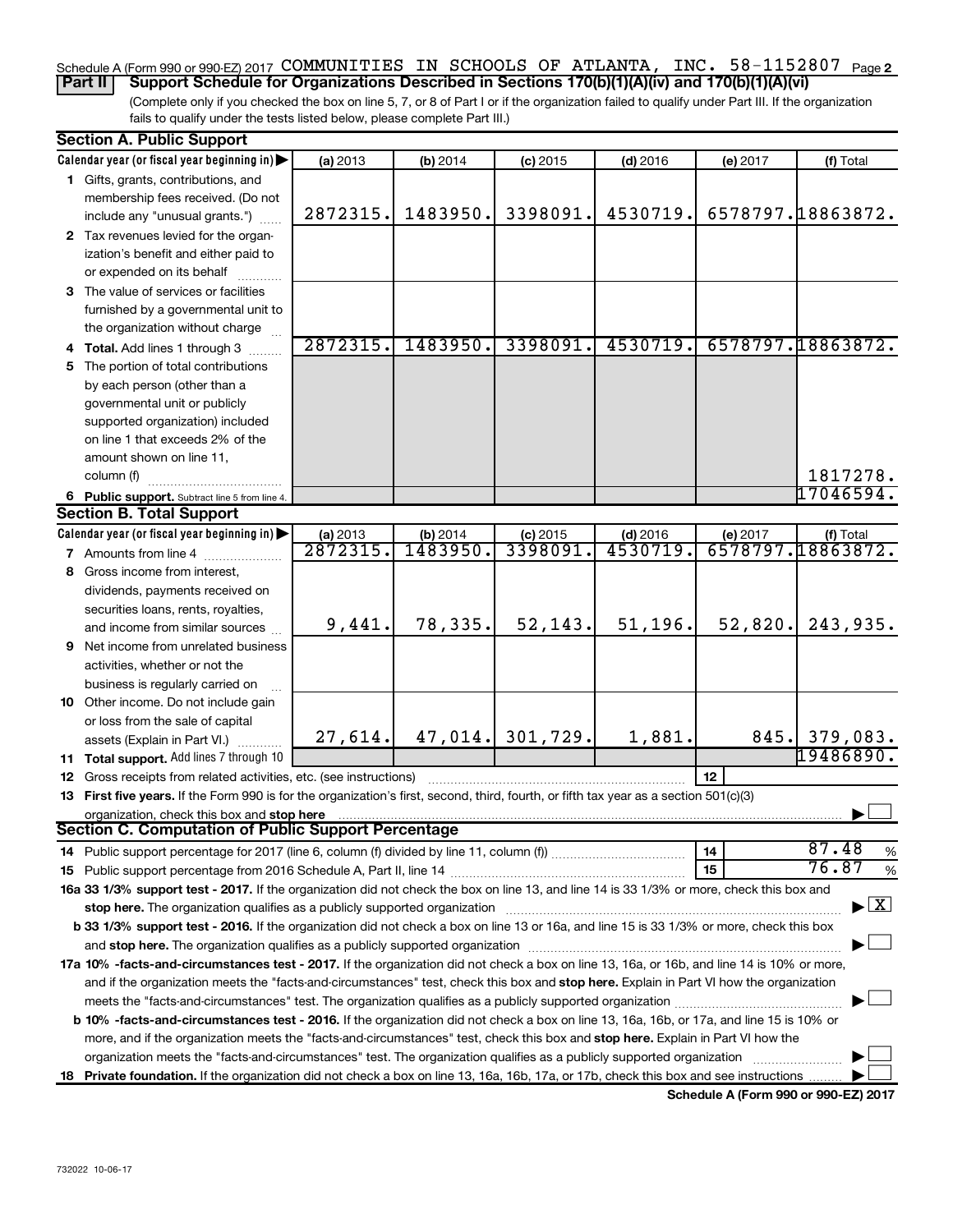### Schedule A (Form 990 or 990-EZ) 2017 COMMUNITIES IN SCHOOLS OF ATLANTA, INC. 58-1152807 <sub>Page 3</sub> **Part III Support Schedule for Organizations Described in Section 509(a)(2)**

(Complete only if you checked the box on line 10 of Part I or if the organization failed to qualify under Part II. If the organization fails to qualify under the tests listed below, please complete Part II.)

| <b>Section A. Public Support</b>                                                                                                                    |          |          |            |            |          |           |
|-----------------------------------------------------------------------------------------------------------------------------------------------------|----------|----------|------------|------------|----------|-----------|
| Calendar year (or fiscal year beginning in)                                                                                                         | (a) 2013 | (b) 2014 | $(c)$ 2015 | $(d)$ 2016 | (e) 2017 | (f) Total |
| 1 Gifts, grants, contributions, and                                                                                                                 |          |          |            |            |          |           |
| membership fees received. (Do not                                                                                                                   |          |          |            |            |          |           |
| include any "unusual grants.")                                                                                                                      |          |          |            |            |          |           |
| 2 Gross receipts from admissions,                                                                                                                   |          |          |            |            |          |           |
| merchandise sold or services per-                                                                                                                   |          |          |            |            |          |           |
| formed, or facilities furnished in                                                                                                                  |          |          |            |            |          |           |
| any activity that is related to the<br>organization's tax-exempt purpose                                                                            |          |          |            |            |          |           |
| 3 Gross receipts from activities that                                                                                                               |          |          |            |            |          |           |
| are not an unrelated trade or bus-                                                                                                                  |          |          |            |            |          |           |
| iness under section 513                                                                                                                             |          |          |            |            |          |           |
| 4 Tax revenues levied for the organ-                                                                                                                |          |          |            |            |          |           |
| ization's benefit and either paid to                                                                                                                |          |          |            |            |          |           |
| or expended on its behalf                                                                                                                           |          |          |            |            |          |           |
| 5 The value of services or facilities                                                                                                               |          |          |            |            |          |           |
| furnished by a governmental unit to                                                                                                                 |          |          |            |            |          |           |
| the organization without charge                                                                                                                     |          |          |            |            |          |           |
| <b>6 Total.</b> Add lines 1 through 5                                                                                                               |          |          |            |            |          |           |
| 7a Amounts included on lines 1, 2, and                                                                                                              |          |          |            |            |          |           |
| 3 received from disqualified persons                                                                                                                |          |          |            |            |          |           |
| <b>b</b> Amounts included on lines 2 and 3 received                                                                                                 |          |          |            |            |          |           |
| from other than disqualified persons that                                                                                                           |          |          |            |            |          |           |
| exceed the greater of \$5,000 or 1% of the<br>amount on line 13 for the year                                                                        |          |          |            |            |          |           |
| c Add lines 7a and 7b                                                                                                                               |          |          |            |            |          |           |
| 8 Public support. (Subtract line 7c from line 6.)                                                                                                   |          |          |            |            |          |           |
| <b>Section B. Total Support</b>                                                                                                                     |          |          |            |            |          |           |
| Calendar year (or fiscal year beginning in)                                                                                                         | (a) 2013 | (b) 2014 | (c) 2015   | $(d)$ 2016 | (e) 2017 | (f) Total |
| <b>9</b> Amounts from line 6                                                                                                                        |          |          |            |            |          |           |
| <b>10a</b> Gross income from interest,                                                                                                              |          |          |            |            |          |           |
| dividends, payments received on                                                                                                                     |          |          |            |            |          |           |
| securities loans, rents, royalties,<br>and income from similar sources                                                                              |          |          |            |            |          |           |
| <b>b</b> Unrelated business taxable income                                                                                                          |          |          |            |            |          |           |
| (less section 511 taxes) from businesses                                                                                                            |          |          |            |            |          |           |
| acquired after June 30, 1975                                                                                                                        |          |          |            |            |          |           |
| $\frac{1}{2}$<br>c Add lines 10a and 10b                                                                                                            |          |          |            |            |          |           |
| 11 Net income from unrelated business                                                                                                               |          |          |            |            |          |           |
| activities not included in line 10b.                                                                                                                |          |          |            |            |          |           |
| whether or not the business is                                                                                                                      |          |          |            |            |          |           |
| regularly carried on<br><b>12</b> Other income. Do not include gain                                                                                 |          |          |            |            |          |           |
| or loss from the sale of capital                                                                                                                    |          |          |            |            |          |           |
| assets (Explain in Part VI.)                                                                                                                        |          |          |            |            |          |           |
| <b>13</b> Total support. (Add lines 9, 10c, 11, and 12.)                                                                                            |          |          |            |            |          |           |
| 14 First five years. If the Form 990 is for the organization's first, second, third, fourth, or fifth tax year as a section 501(c)(3) organization, |          |          |            |            |          |           |
|                                                                                                                                                     |          |          |            |            |          |           |
| Section C. Computation of Public Support Percentage                                                                                                 |          |          |            |            |          |           |
|                                                                                                                                                     |          |          |            |            | 15       | %         |
| 16 Public support percentage from 2016 Schedule A, Part III, line 15                                                                                |          |          |            |            | 16       | %         |
| Section D. Computation of Investment Income Percentage                                                                                              |          |          |            |            |          |           |
| 17 Investment income percentage for 2017 (line 10c, column (f) divided by line 13, column (f))                                                      |          |          |            |            | 17       | %         |
| 18 Investment income percentage from 2016 Schedule A, Part III, line 17                                                                             |          |          |            |            | 18       | %         |
| 19a 33 1/3% support tests - 2017. If the organization did not check the box on line 14, and line 15 is more than 33 1/3%, and line 17 is not        |          |          |            |            |          |           |
| more than 33 1/3%, check this box and stop here. The organization qualifies as a publicly supported organization                                    |          |          |            |            |          |           |
| b 33 1/3% support tests - 2016. If the organization did not check a box on line 14 or line 19a, and line 16 is more than 33 1/3%, and               |          |          |            |            |          |           |
| line 18 is not more than 33 1/3%, check this box and stop here. The organization qualifies as a publicly supported organization                     |          |          |            |            |          |           |
|                                                                                                                                                     |          |          |            |            |          |           |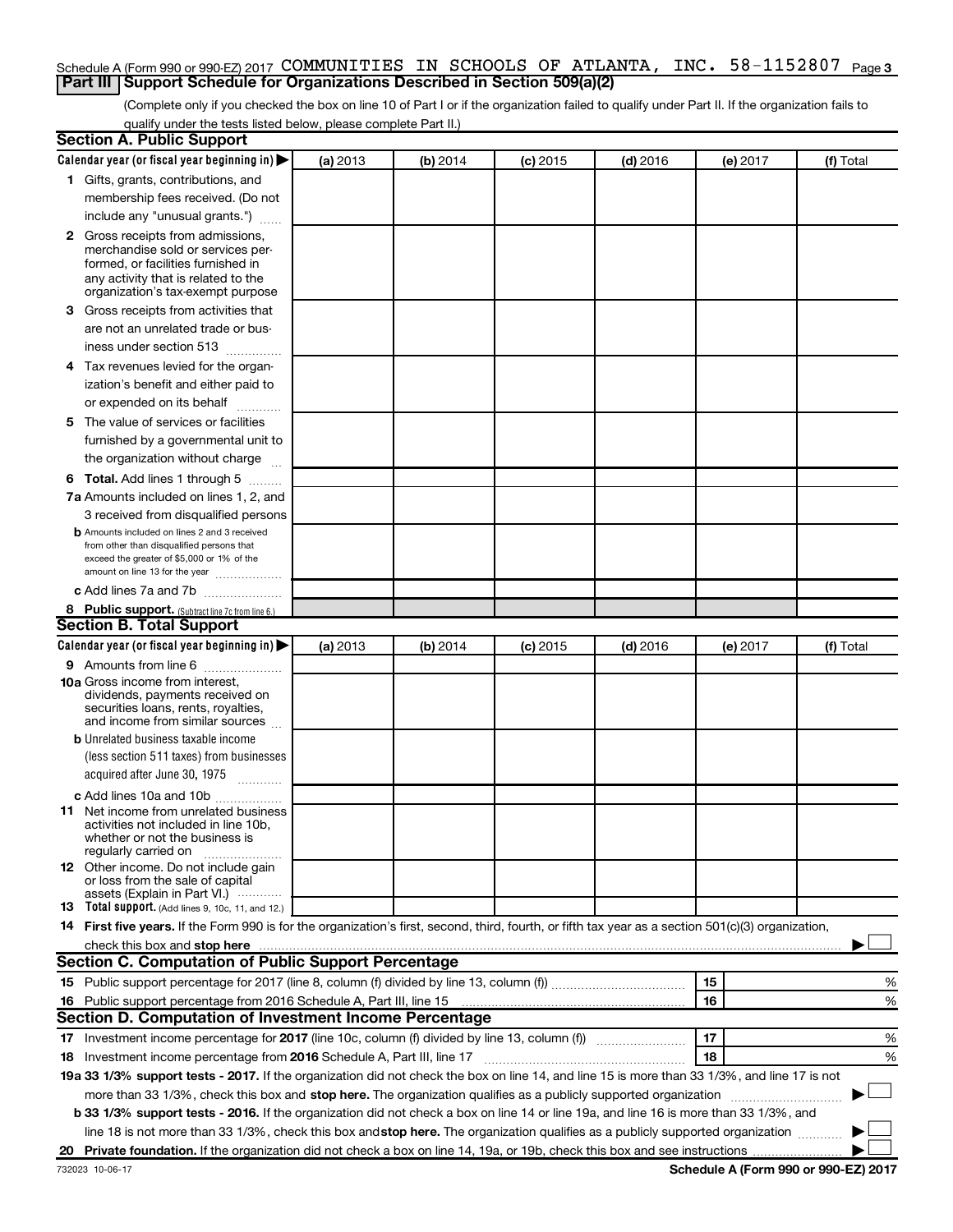### Schedule A (Form 990 or 990-EZ) 2017 COMMUNITIES IN SCHOOLS OF ATLANTA, INC. 58-1152807 <sub>Page 4</sub>

### **Part IV Supporting Organizations**

(Complete only if you checked a box in line 12 on Part I. If you checked 12a of Part I, complete Sections A and B. If you checked 12b of Part I, complete Sections A and C. If you checked 12c of Part I, complete Sections A, D, and E. If you checked 12d of Part I, complete Sections A and D, and complete Part V.)

#### **Section A. All Supporting Organizations**

- **1** Are all of the organization's supported organizations listed by name in the organization's governing documents? If "No," describe in Part VI how the supported organizations are designated. If designated by *class or purpose, describe the designation. If historic and continuing relationship, explain.*
- **2** Did the organization have any supported organization that does not have an IRS determination of status under section 509(a)(1) or (2)? If "Yes," explain in Part **VI** how the organization determined that the supported *organization was described in section 509(a)(1) or (2).*
- **3a** Did the organization have a supported organization described in section 501(c)(4), (5), or (6)? If "Yes," answer *(b) and (c) below.*
- **b** Did the organization confirm that each supported organization qualified under section 501(c)(4), (5), or (6) and satisfied the public support tests under section 509(a)(2)? If "Yes," describe in Part VI when and how the *organization made the determination.*
- **c** Did the organization ensure that all support to such organizations was used exclusively for section 170(c)(2)(B) purposes? If "Yes," explain in Part VI what controls the organization put in place to ensure such use.
- **4 a** *If* Was any supported organization not organized in the United States ("foreign supported organization")? *"Yes," and if you checked 12a or 12b in Part I, answer (b) and (c) below.*
- **b** Did the organization have ultimate control and discretion in deciding whether to make grants to the foreign supported organization? If "Yes," describe in Part VI how the organization had such control and discretion *despite being controlled or supervised by or in connection with its supported organizations.*
- **c** Did the organization support any foreign supported organization that does not have an IRS determination under sections 501(c)(3) and 509(a)(1) or (2)? If "Yes," explain in Part VI what controls the organization used *to ensure that all support to the foreign supported organization was used exclusively for section 170(c)(2)(B) purposes.*
- **5a** Did the organization add, substitute, or remove any supported organizations during the tax year? If "Yes," answer (b) and (c) below (if applicable). Also, provide detail in **Part VI,** including (i) the names and EIN *numbers of the supported organizations added, substituted, or removed; (ii) the reasons for each such action; (iii) the authority under the organization's organizing document authorizing such action; and (iv) how the action was accomplished (such as by amendment to the organizing document).*
- **b Type I or Type II only.** Was any added or substituted supported organization part of a class already designated in the organization's organizing document?
- **c Substitutions only.**  Was the substitution the result of an event beyond the organization's control?
- **6** Did the organization provide support (whether in the form of grants or the provision of services or facilities) to **Part VI.** support or benefit one or more of the filing organization's supported organizations? If "Yes," provide detail in anyone other than (i) its supported organizations, (ii) individuals that are part of the charitable class benefited by one or more of its supported organizations, or (iii) other supporting organizations that also
- **7** Did the organization provide a grant, loan, compensation, or other similar payment to a substantial contributor regard to a substantial contributor? If "Yes," complete Part I of Schedule L (Form 990 or 990-EZ). (defined in section 4958(c)(3)(C)), a family member of a substantial contributor, or a 35% controlled entity with
- **8** Did the organization make a loan to a disqualified person (as defined in section 4958) not described in line 7? *If "Yes," complete Part I of Schedule L (Form 990 or 990-EZ).*
- **9 a** Was the organization controlled directly or indirectly at any time during the tax year by one or more in section 509(a)(1) or (2))? If "Yes," provide detail in **Part VI.** disqualified persons as defined in section 4946 (other than foundation managers and organizations described
- **b** Did one or more disqualified persons (as defined in line 9a) hold a controlling interest in any entity in which the supporting organization had an interest? If "Yes," provide detail in Part VI.
- **c** Did a disqualified person (as defined in line 9a) have an ownership interest in, or derive any personal benefit from, assets in which the supporting organization also had an interest? If "Yes," provide detail in Part VI.
- **10 a** Was the organization subject to the excess business holdings rules of section 4943 because of section supporting organizations)? If "Yes," answer 10b below. 4943(f) (regarding certain Type II supporting organizations, and all Type III non-functionally integrated
	- **b** Did the organization have any excess business holdings in the tax year? (Use Schedule C, Form 4720, to *determine whether the organization had excess business holdings.)*

**1 2 3a 3b 3c 4a 4b 4c 5a 5b 5c 6 7 8 9a 9b 9c 10a**

**Yes No**

**10b**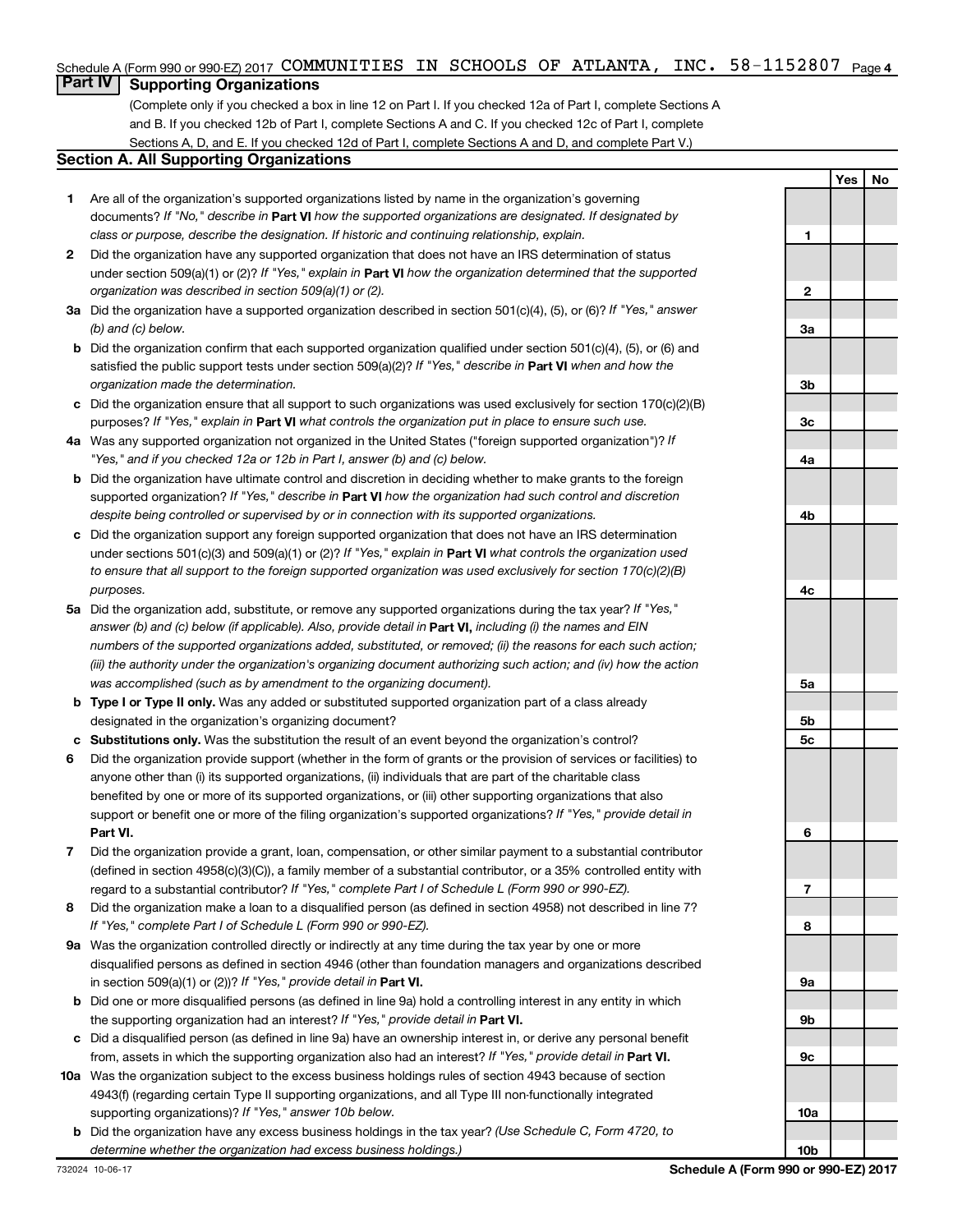#### Schedule A (Form 990 or 990-EZ) 2017 COMMUNITIES IN SCHOOLS OF ATLANTA, INC. 58-II52807 Page 5 **Part IV Supporting Organizations** *(continued)* COMMUNITIES IN SCHOOLS OF ATLANTA, INC. 58-1152807

|              |                                                                                                                                 |              | Yes | No |
|--------------|---------------------------------------------------------------------------------------------------------------------------------|--------------|-----|----|
| 11           | Has the organization accepted a gift or contribution from any of the following persons?                                         |              |     |    |
| а            | A person who directly or indirectly controls, either alone or together with persons described in (b) and (c)                    |              |     |    |
|              | below, the governing body of a supported organization?                                                                          | 11a          |     |    |
|              | <b>b</b> A family member of a person described in (a) above?                                                                    | 11b          |     |    |
|              | c A 35% controlled entity of a person described in (a) or (b) above? If "Yes" to a, b, or c, provide detail in Part VI.         | 11c          |     |    |
|              | <b>Section B. Type I Supporting Organizations</b>                                                                               |              |     |    |
|              |                                                                                                                                 |              | Yes | No |
| 1.           | Did the directors, trustees, or membership of one or more supported organizations have the power to                             |              |     |    |
|              | regularly appoint or elect at least a majority of the organization's directors or trustees at all times during the              |              |     |    |
|              | tax year? If "No," describe in Part VI how the supported organization(s) effectively operated, supervised, or                   |              |     |    |
|              | controlled the organization's activities. If the organization had more than one supported organization,                         |              |     |    |
|              | describe how the powers to appoint and/or remove directors or trustees were allocated among the supported                       |              |     |    |
|              | organizations and what conditions or restrictions, if any, applied to such powers during the tax year.                          | 1            |     |    |
| $\mathbf{2}$ | Did the organization operate for the benefit of any supported organization other than the supported                             |              |     |    |
|              | organization(s) that operated, supervised, or controlled the supporting organization? If "Yes," explain in                      |              |     |    |
|              | Part VI how providing such benefit carried out the purposes of the supported organization(s) that operated,                     |              |     |    |
|              | supervised, or controlled the supporting organization.                                                                          | $\mathbf{2}$ |     |    |
|              | <b>Section C. Type II Supporting Organizations</b>                                                                              |              |     |    |
|              |                                                                                                                                 |              | Yes | No |
| 1.           | Were a majority of the organization's directors or trustees during the tax year also a majority of the directors                |              |     |    |
|              | or trustees of each of the organization's supported organization(s)? If "No," describe in Part VI how control                   |              |     |    |
|              | or management of the supporting organization was vested in the same persons that controlled or managed                          |              |     |    |
|              | the supported organization(s).                                                                                                  | 1            |     |    |
|              | <b>Section D. All Type III Supporting Organizations</b>                                                                         |              |     |    |
|              |                                                                                                                                 |              | Yes | No |
| 1            | Did the organization provide to each of its supported organizations, by the last day of the fifth month of the                  |              |     |    |
|              | organization's tax year, (i) a written notice describing the type and amount of support provided during the prior tax           |              |     |    |
|              | year, (ii) a copy of the Form 990 that was most recently filed as of the date of notification, and (iii) copies of the          |              |     |    |
|              | organization's governing documents in effect on the date of notification, to the extent not previously provided?                | 1            |     |    |
| 2            | Were any of the organization's officers, directors, or trustees either (i) appointed or elected by the supported                |              |     |    |
|              | organization(s) or (ii) serving on the governing body of a supported organization? If "No," explain in <b>Part VI</b> how       |              |     |    |
|              | the organization maintained a close and continuous working relationship with the supported organization(s).                     | $\mathbf{2}$ |     |    |
| 3            | By reason of the relationship described in (2), did the organization's supported organizations have a                           |              |     |    |
|              | significant voice in the organization's investment policies and in directing the use of the organization's                      |              |     |    |
|              | income or assets at all times during the tax year? If "Yes," describe in Part VI the role the organization's                    |              |     |    |
|              | supported organizations played in this regard.                                                                                  | 3            |     |    |
|              | Section E. Type III Functionally Integrated Supporting Organizations                                                            |              |     |    |
| 1            | Check the box next to the method that the organization used to satisfy the Integral Part Test during the yealsee instructions). |              |     |    |
| a            | The organization satisfied the Activities Test. Complete line 2 below.                                                          |              |     |    |
| b            | The organization is the parent of each of its supported organizations. Complete line 3 below.                                   |              |     |    |
| c            | The organization supported a governmental entity. Describe in Part VI how you supported a government entity (see instructions). |              |     |    |
| 2            | Activities Test. Answer (a) and (b) below.                                                                                      |              | Yes | No |
| a            | Did substantially all of the organization's activities during the tax year directly further the exempt purposes of              |              |     |    |
|              | the supported organization(s) to which the organization was responsive? If "Yes," then in Part VI identify                      |              |     |    |
|              | those supported organizations and explain how these activities directly furthered their exempt purposes,                        |              |     |    |
|              | how the organization was responsive to those supported organizations, and how the organization determined                       |              |     |    |
|              | that these activities constituted substantially all of its activities.                                                          | 2a           |     |    |
| b            | Did the activities described in (a) constitute activities that, but for the organization's involvement, one or more             |              |     |    |
|              | of the organization's supported organization(s) would have been engaged in? If "Yes," explain in Part VI the                    |              |     |    |
|              | reasons for the organization's position that its supported organization(s) would have engaged in these                          |              |     |    |
|              | activities but for the organization's involvement.                                                                              | 2b           |     |    |
| 3            | Parent of Supported Organizations. Answer (a) and (b) below.                                                                    |              |     |    |
| а            | Did the organization have the power to regularly appoint or elect a majority of the officers, directors, or                     |              |     |    |
|              | trustees of each of the supported organizations? Provide details in Part VI.                                                    | За           |     |    |
| b            | Did the organization exercise a substantial degree of direction over the policies, programs, and activities of each             |              |     |    |
|              | of its supported organizations? If "Yes," describe in Part VI the role played by the organization in this regard.               | 3b           |     |    |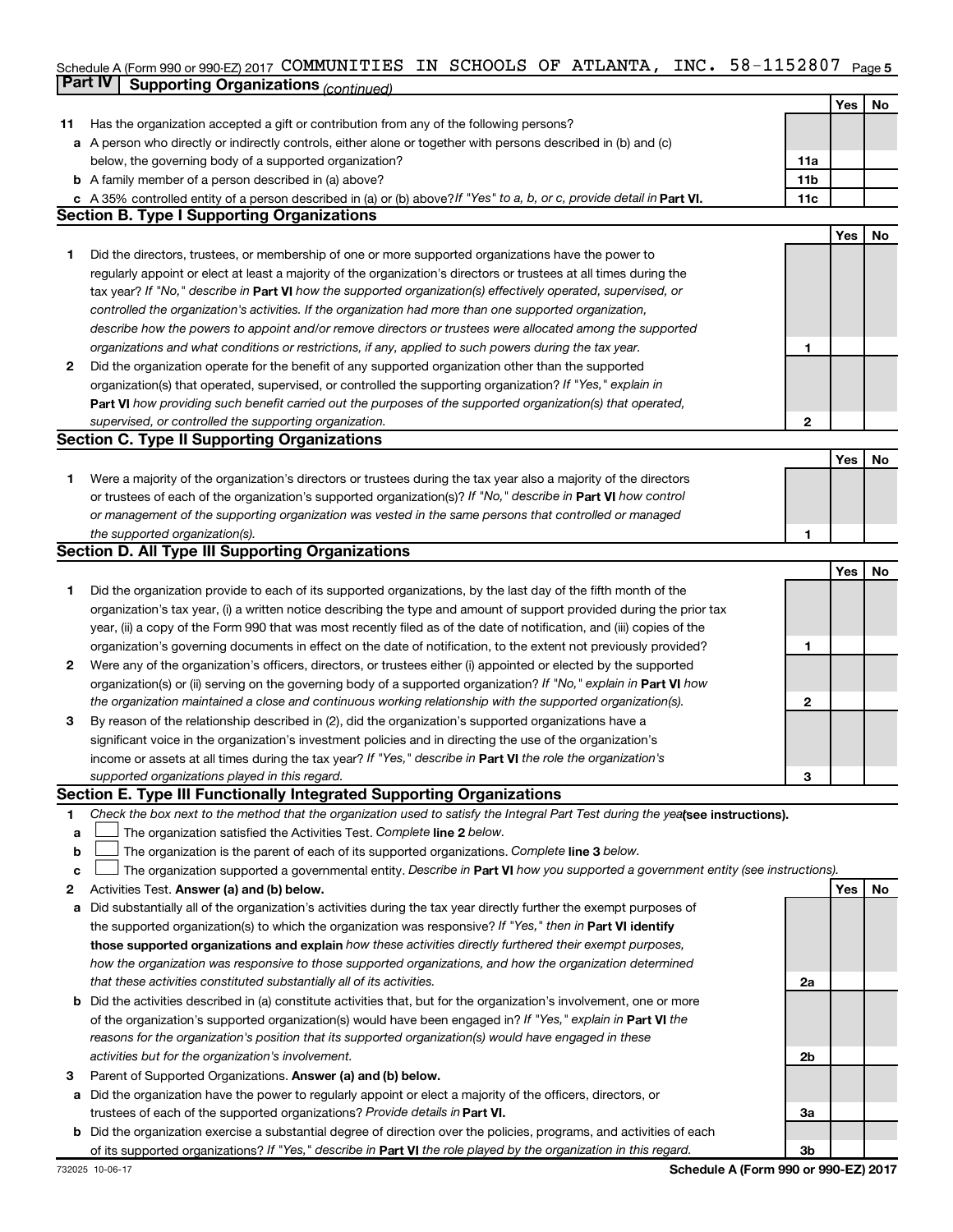|   | Schedule A (Form 990 or 990-EZ) 2017 COMMUNITIES IN SCHOOLS OF ATLANTA, INC. $58-1152807$ Page 6                                                   |                          |                |                                |
|---|----------------------------------------------------------------------------------------------------------------------------------------------------|--------------------------|----------------|--------------------------------|
|   | <b>Part V</b><br>Type III Non-Functionally Integrated 509(a)(3) Supporting Organizations                                                           |                          |                |                                |
| 1 | Check here if the organization satisfied the Integral Part Test as a qualifying trust on Nov. 20, 1970 (explain in Part VI.) See instructions. All |                          |                |                                |
|   | other Type III non-functionally integrated supporting organizations must complete Sections A through E.                                            |                          |                |                                |
|   | Section A - Adjusted Net Income                                                                                                                    |                          | (A) Prior Year | (B) Current Year<br>(optional) |
| 1 | Net short-term capital gain                                                                                                                        | 1                        |                |                                |
| 2 | Recoveries of prior-year distributions                                                                                                             | $\mathbf{2}$             |                |                                |
| З | Other gross income (see instructions)                                                                                                              | 3                        |                |                                |
| 4 | Add lines 1 through 3                                                                                                                              | 4                        |                |                                |
| 5 | Depreciation and depletion                                                                                                                         | 5                        |                |                                |
| 6 | Portion of operating expenses paid or incurred for production or                                                                                   |                          |                |                                |
|   | collection of gross income or for management, conservation, or                                                                                     |                          |                |                                |
|   | maintenance of property held for production of income (see instructions)                                                                           | 6                        |                |                                |
| 7 | Other expenses (see instructions)                                                                                                                  | $\overline{7}$           |                |                                |
| 8 | <b>Adjusted Net Income</b> (subtract lines 5, 6, and 7 from line 4)                                                                                | 8                        |                |                                |
|   | Section B - Minimum Asset Amount                                                                                                                   |                          | (A) Prior Year | (B) Current Year<br>(optional) |
| 1 | Aggregate fair market value of all non-exempt-use assets (see                                                                                      |                          |                |                                |
|   | instructions for short tax year or assets held for part of year):                                                                                  |                          |                |                                |
|   | a Average monthly value of securities                                                                                                              | 1a                       |                |                                |
|   | <b>b</b> Average monthly cash balances                                                                                                             | 1 <sub>b</sub>           |                |                                |
|   | c Fair market value of other non-exempt-use assets                                                                                                 | 1c                       |                |                                |
|   | <b>d</b> Total (add lines 1a, 1b, and 1c)                                                                                                          | 1d                       |                |                                |
|   | e Discount claimed for blockage or other                                                                                                           |                          |                |                                |
|   | factors (explain in detail in Part VI):                                                                                                            |                          |                |                                |
| 2 | Acquisition indebtedness applicable to non-exempt-use assets                                                                                       | $\mathbf{2}$             |                |                                |
| 3 | Subtract line 2 from line 1d                                                                                                                       | 3                        |                |                                |
| 4 | Cash deemed held for exempt use. Enter 1-1/2% of line 3 (for greater amount,                                                                       |                          |                |                                |
|   | see instructions)                                                                                                                                  | 4                        |                |                                |
| 5 | Net value of non-exempt-use assets (subtract line 4 from line 3)                                                                                   | 5                        |                |                                |
| 6 | Multiply line 5 by .035                                                                                                                            | 6                        |                |                                |
| 7 | Recoveries of prior-year distributions                                                                                                             | $\overline{\phantom{a}}$ |                |                                |
| 8 | Minimum Asset Amount (add line 7 to line 6)                                                                                                        | 8                        |                |                                |
|   | <b>Section C - Distributable Amount</b>                                                                                                            |                          |                | <b>Current Year</b>            |
| 1 | Adjusted net income for prior year (from Section A, line 8, Column A)                                                                              | 1                        |                |                                |
| 2 | Enter 85% of line 1                                                                                                                                | $\mathbf{2}$             |                |                                |
| 3 | Minimum asset amount for prior year (from Section B, line 8, Column A)                                                                             | 3                        |                |                                |
| 4 | Enter greater of line 2 or line 3                                                                                                                  | 4                        |                |                                |
| 5 | Income tax imposed in prior year                                                                                                                   | 5                        |                |                                |
| 6 | <b>Distributable Amount.</b> Subtract line 5 from line 4, unless subject to                                                                        |                          |                |                                |
|   | emergency temporary reduction (see instructions)                                                                                                   | 6                        |                |                                |

**7** Let Check here if the current year is the organization's first as a non-functionally integrated Type III supporting organization (see instructions).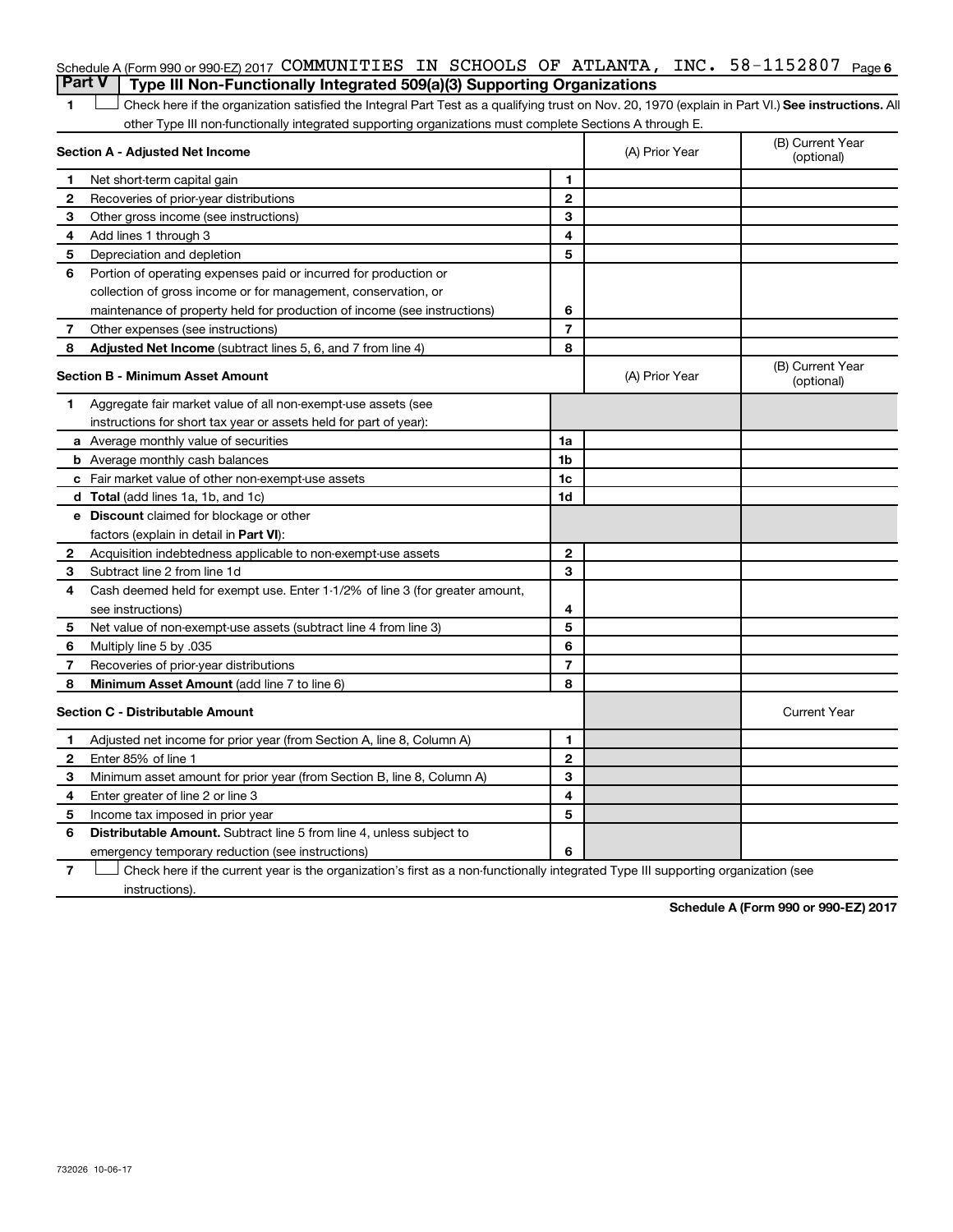#### $INC. 58 - 1152807$  Page 7  $S$ chedule A (Form 990 or 990-EZ) 2017  $\,$  COMMUNITILES IN  $\,$  SCHOOLS OF ATLANTA, INC.  $\,$  58  $-$  115280 /  $\,$  Page COMMUNITIES IN SCHOOLS OF ATLANTA, INC. 58-1152807

| <b>Part V</b> | Type III Non-Functionally Integrated 509(a)(3) Supporting Organizations (continued)        |                             |                                       |                                                |  |  |
|---------------|--------------------------------------------------------------------------------------------|-----------------------------|---------------------------------------|------------------------------------------------|--|--|
|               | <b>Section D - Distributions</b>                                                           |                             |                                       | <b>Current Year</b>                            |  |  |
| 1             | Amounts paid to supported organizations to accomplish exempt purposes                      |                             |                                       |                                                |  |  |
| 2             | Amounts paid to perform activity that directly furthers exempt purposes of supported       |                             |                                       |                                                |  |  |
|               | organizations, in excess of income from activity                                           |                             |                                       |                                                |  |  |
| 3             | Administrative expenses paid to accomplish exempt purposes of supported organizations      |                             |                                       |                                                |  |  |
| 4             | Amounts paid to acquire exempt-use assets                                                  |                             |                                       |                                                |  |  |
| 5             | Qualified set-aside amounts (prior IRS approval required)                                  |                             |                                       |                                                |  |  |
| 6             | Other distributions (describe in <b>Part VI</b> ). See instructions.                       |                             |                                       |                                                |  |  |
| 7             | Total annual distributions. Add lines 1 through 6.                                         |                             |                                       |                                                |  |  |
| 8             | Distributions to attentive supported organizations to which the organization is responsive |                             |                                       |                                                |  |  |
|               | (provide details in Part VI). See instructions.                                            |                             |                                       |                                                |  |  |
| 9             | Distributable amount for 2017 from Section C, line 6                                       |                             |                                       |                                                |  |  |
| 10            | Line 8 amount divided by line 9 amount                                                     |                             |                                       |                                                |  |  |
|               |                                                                                            | (i)                         | (ii)                                  | (iii)                                          |  |  |
|               | Section E - Distribution Allocations (see instructions)                                    | <b>Excess Distributions</b> | <b>Underdistributions</b><br>Pre-2017 | <b>Distributable</b><br><b>Amount for 2017</b> |  |  |
| 1             | Distributable amount for 2017 from Section C, line 6                                       |                             |                                       |                                                |  |  |
| $\mathbf{2}$  | Underdistributions, if any, for years prior to 2017 (reason-                               |                             |                                       |                                                |  |  |
|               | able cause required-explain in Part VI). See instructions.                                 |                             |                                       |                                                |  |  |
| 3             | Excess distributions carryover, if any, to 2017                                            |                             |                                       |                                                |  |  |
| a             |                                                                                            |                             |                                       |                                                |  |  |
|               | <b>b</b> From 2013                                                                         |                             |                                       |                                                |  |  |
|               | c From 2014                                                                                |                             |                                       |                                                |  |  |
|               | d From 2015                                                                                |                             |                                       |                                                |  |  |
|               | e From 2016                                                                                |                             |                                       |                                                |  |  |
|               | <b>Total</b> of lines 3a through e                                                         |                             |                                       |                                                |  |  |
|               | <b>g</b> Applied to underdistributions of prior years                                      |                             |                                       |                                                |  |  |
|               | <b>h</b> Applied to 2017 distributable amount                                              |                             |                                       |                                                |  |  |
|               | Carryover from 2012 not applied (see instructions)                                         |                             |                                       |                                                |  |  |
|               | Remainder. Subtract lines 3g, 3h, and 3i from 3f.                                          |                             |                                       |                                                |  |  |
| 4             | Distributions for 2017 from Section D,                                                     |                             |                                       |                                                |  |  |
|               | $line 7$ :                                                                                 |                             |                                       |                                                |  |  |
|               | <b>a</b> Applied to underdistributions of prior years                                      |                             |                                       |                                                |  |  |
|               | <b>b</b> Applied to 2017 distributable amount                                              |                             |                                       |                                                |  |  |
| с             | Remainder. Subtract lines 4a and 4b from 4.                                                |                             |                                       |                                                |  |  |
| 5             | Remaining underdistributions for years prior to 2017, if                                   |                             |                                       |                                                |  |  |
|               | any. Subtract lines 3g and 4a from line 2. For result greater                              |                             |                                       |                                                |  |  |
|               | than zero, explain in Part VI. See instructions.                                           |                             |                                       |                                                |  |  |
| 6             | Remaining underdistributions for 2017. Subtract lines 3h                                   |                             |                                       |                                                |  |  |
|               | and 4b from line 1. For result greater than zero, explain in                               |                             |                                       |                                                |  |  |
|               | <b>Part VI.</b> See instructions.                                                          |                             |                                       |                                                |  |  |
| 7             | Excess distributions carryover to 2018. Add lines 3j                                       |                             |                                       |                                                |  |  |
|               | and 4c.                                                                                    |                             |                                       |                                                |  |  |
| 8             | Breakdown of line 7:                                                                       |                             |                                       |                                                |  |  |
|               | a Excess from 2013                                                                         |                             |                                       |                                                |  |  |
|               | <b>b</b> Excess from 2014                                                                  |                             |                                       |                                                |  |  |
|               | c Excess from 2015                                                                         |                             |                                       |                                                |  |  |
|               | d Excess from 2016                                                                         |                             |                                       |                                                |  |  |
|               | e Excess from 2017                                                                         |                             |                                       |                                                |  |  |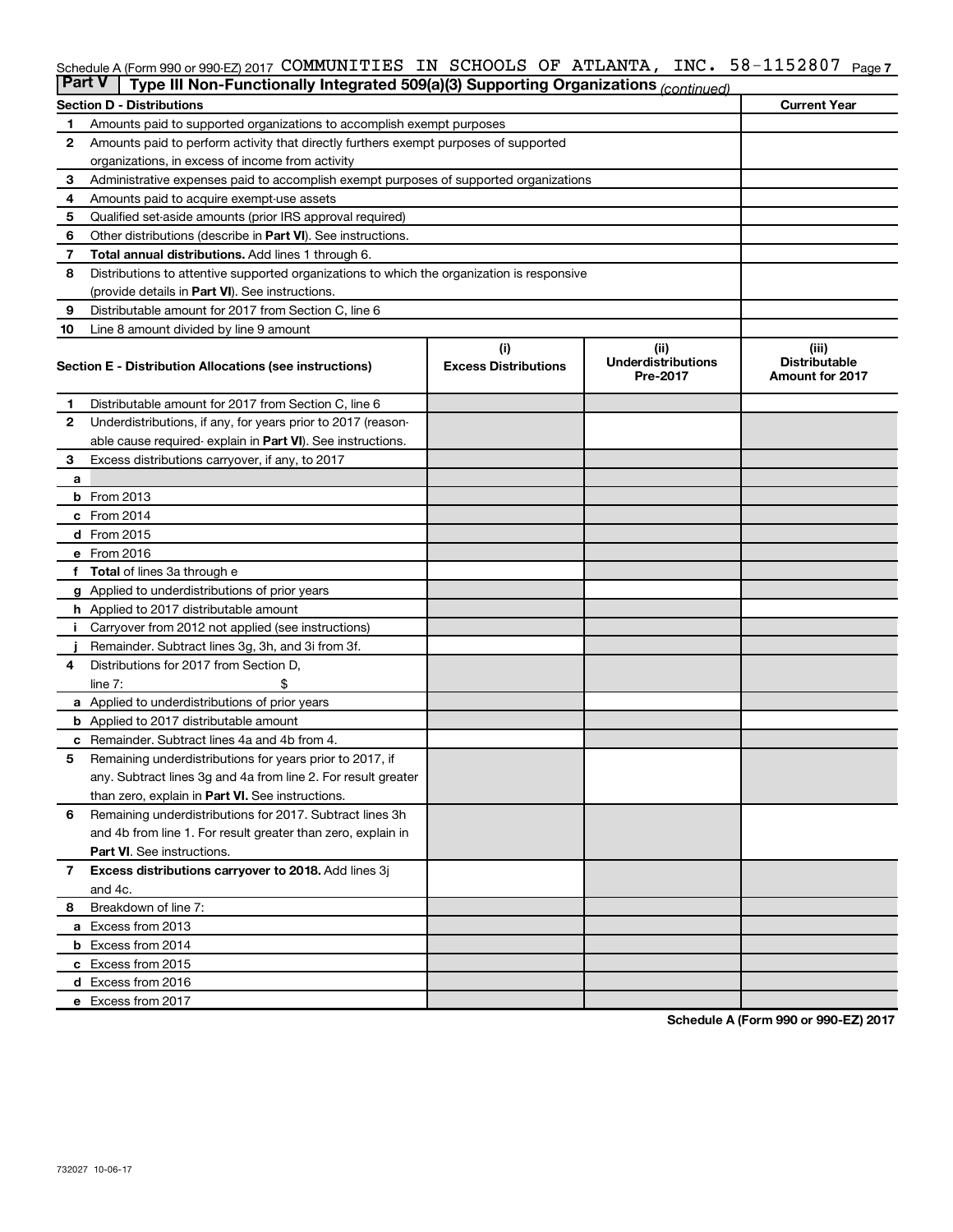| Schedule A (Form 990 or 990-EZ) 2017 COMMUNITIES IN SCHOOLS OF ATLANTA, INC. 58-1152807<br>Page 8<br><b>Part VI</b><br>Supplemental Information. Provide the explanations required by Part II, line 10; Part II, line 17a or 17b; Part III, line 12;                                                                                                                                                                                                       |
|------------------------------------------------------------------------------------------------------------------------------------------------------------------------------------------------------------------------------------------------------------------------------------------------------------------------------------------------------------------------------------------------------------------------------------------------------------|
| Part IV, Section A, lines 1, 2, 3b, 3c, 4b, 4c, 5a, 6, 9a, 9b, 9c, 11a, 11b, and 11c; Part IV, Section B, lines 1 and 2; Part IV, Section C,<br>line 1; Part IV, Section D, lines 2 and 3; Part IV, Section E, lines 1c, 2a, 2b, 3a, and 3b; Part V, line 1; Part V, Section B, line 1e; Part V,<br>Section D, lines 5, 6, and 8; and Part V, Section E, lines 2, 5, and 6. Also complete this part for any additional information.<br>(See instructions.) |
| SCHEDULE A, PART II, LINE 10, EXPLANATION FOR OTHER INCOME:                                                                                                                                                                                                                                                                                                                                                                                                |
| REIMBURSED EXPENSES, ETC.                                                                                                                                                                                                                                                                                                                                                                                                                                  |
| 27,614.<br>2013 AMOUNT:<br>\$                                                                                                                                                                                                                                                                                                                                                                                                                              |
| 47,014.<br>2014 AMOUNT:<br>\$                                                                                                                                                                                                                                                                                                                                                                                                                              |
| 301,729.<br>2015 AMOUNT:<br>\$                                                                                                                                                                                                                                                                                                                                                                                                                             |
| 2016 AMOUNT:<br>\$<br>1,881.                                                                                                                                                                                                                                                                                                                                                                                                                               |
| 845.<br>2017 AMOUNT:<br>\$                                                                                                                                                                                                                                                                                                                                                                                                                                 |
|                                                                                                                                                                                                                                                                                                                                                                                                                                                            |
|                                                                                                                                                                                                                                                                                                                                                                                                                                                            |
|                                                                                                                                                                                                                                                                                                                                                                                                                                                            |
|                                                                                                                                                                                                                                                                                                                                                                                                                                                            |
|                                                                                                                                                                                                                                                                                                                                                                                                                                                            |
|                                                                                                                                                                                                                                                                                                                                                                                                                                                            |
|                                                                                                                                                                                                                                                                                                                                                                                                                                                            |
|                                                                                                                                                                                                                                                                                                                                                                                                                                                            |
|                                                                                                                                                                                                                                                                                                                                                                                                                                                            |
|                                                                                                                                                                                                                                                                                                                                                                                                                                                            |
|                                                                                                                                                                                                                                                                                                                                                                                                                                                            |
|                                                                                                                                                                                                                                                                                                                                                                                                                                                            |
|                                                                                                                                                                                                                                                                                                                                                                                                                                                            |
|                                                                                                                                                                                                                                                                                                                                                                                                                                                            |
|                                                                                                                                                                                                                                                                                                                                                                                                                                                            |
|                                                                                                                                                                                                                                                                                                                                                                                                                                                            |
|                                                                                                                                                                                                                                                                                                                                                                                                                                                            |
|                                                                                                                                                                                                                                                                                                                                                                                                                                                            |
|                                                                                                                                                                                                                                                                                                                                                                                                                                                            |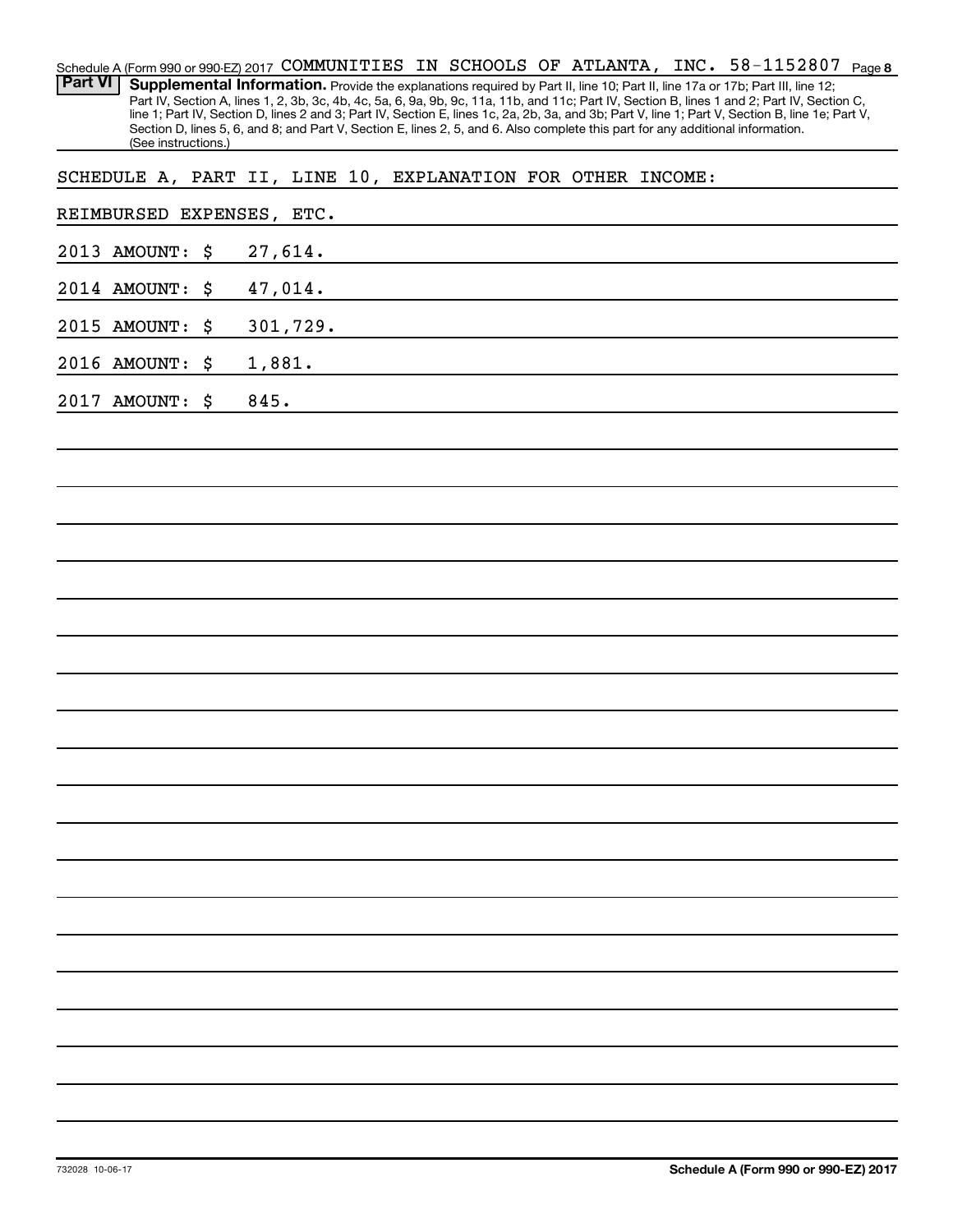723171 04-01-17

# **Identification of Excess Contributions Included on Part II, Line 5 Schedule A <sup>2017</sup>**

## **\*\* Do Not File \*\* \*\*\* Not Open to Public Inspection \*\*\***

| <b>Contributor's Name</b>                                 | Total<br><b>Contributions</b> | <b>Excess</b><br><b>Contributions</b> |
|-----------------------------------------------------------|-------------------------------|---------------------------------------|
| ANNE COX CHAMBERS                                         | 2,046,754.                    | 1,657,016.                            |
| GOIZUETA FOUNDATION                                       | 550,000.                      | 160, 262.                             |
|                                                           |                               |                                       |
|                                                           |                               |                                       |
|                                                           |                               |                                       |
|                                                           |                               |                                       |
|                                                           |                               |                                       |
|                                                           |                               |                                       |
|                                                           |                               |                                       |
|                                                           |                               |                                       |
|                                                           |                               |                                       |
|                                                           |                               |                                       |
|                                                           |                               |                                       |
|                                                           |                               |                                       |
|                                                           |                               |                                       |
|                                                           |                               |                                       |
|                                                           |                               |                                       |
|                                                           |                               |                                       |
|                                                           |                               |                                       |
|                                                           |                               |                                       |
|                                                           |                               |                                       |
|                                                           |                               |                                       |
|                                                           |                               |                                       |
| Total Excess Contributions to Schedule A, Part II, Line 5 |                               | 1,817,278.                            |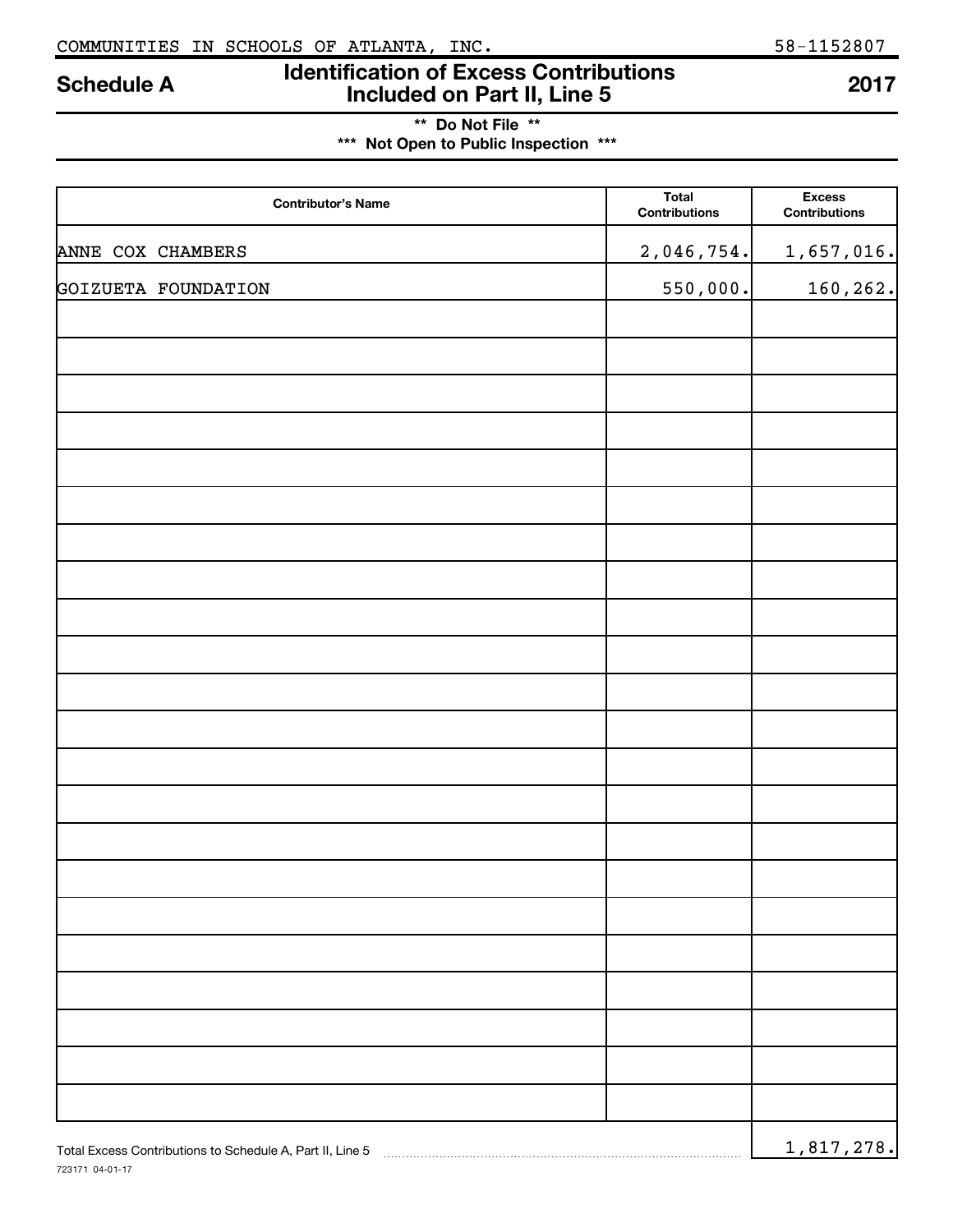Department of the Treasury Internal Revenue Service **(Form 990, 990-EZ,** \*\* PUBLIC DISCLOSURE COPY \*\*

# **Schedule B Schedule of Contributors**

**or 990-PF) | Attach to Form 990, Form 990-EZ, or Form 990-PF. | Go to www.irs.gov/Form990 for the latest information.** OMB No. 1545-0047

# **2017**

**Employer identification number** 

|  |  | Name of the organization |
|--|--|--------------------------|
|--|--|--------------------------|

| COMMUNITIES IN SCHOOLS OF ATLANTA,    |  |  | INC. | 58-1152807 |
|---------------------------------------|--|--|------|------------|
| <b>Organization type (check one):</b> |  |  |      |            |

| Filers of:         | Section:                                                                    |
|--------------------|-----------------------------------------------------------------------------|
| Form 990 or 990-EZ | $ \mathbf{X} $ 501(c)( 3) (enter number) organization                       |
|                    | $4947(a)(1)$ nonexempt charitable trust not treated as a private foundation |
|                    | 527 political organization                                                  |
| Form 990-PF        | 501(c)(3) exempt private foundation                                         |
|                    | 4947(a)(1) nonexempt charitable trust treated as a private foundation       |
|                    | 501(c)(3) taxable private foundation                                        |

Check if your organization is covered by the General Rule or a Special Rule.

**Note:**  Only a section 501(c)(7), (8), or (10) organization can check boxes for both the General Rule and a Special Rule. See instructions.

#### **General Rule**

 $\Box$ 

For an organization filing Form 990, 990-EZ, or 990-PF that received, during the year, contributions totaling \$5,000 or more (in money or property) from any one contributor. Complete Parts I and II. See instructions for determining a contributor's total contributions.

#### **Special Rules**

any one contributor, during the year, total contributions of the greater of (1) \$5,000; or (2) 2% of the amount on (i) Form 990, Part VIII, line 1h;  $\boxed{\text{X}}$  For an organization described in section 501(c)(3) filing Form 990 or 990-EZ that met the 33 1/3% support test of the regulations under sections 509(a)(1) and 170(b)(1)(A)(vi), that checked Schedule A (Form 990 or 990-EZ), Part II, line 13, 16a, or 16b, and that received from or (ii) Form 990-EZ, line 1. Complete Parts I and II.

year, total contributions of more than \$1,000 *exclusively* for religious, charitable, scientific, literary, or educational purposes, or for For an organization described in section 501(c)(7), (8), or (10) filing Form 990 or 990-EZ that received from any one contributor, during the the prevention of cruelty to children or animals. Complete Parts I, II, and III.  $\Box$ 

purpose. Don't complete any of the parts unless the General Rule applies to this organization because it received nonexclusively year, contributions exclusively for religious, charitable, etc., purposes, but no such contributions totaled more than \$1,000. If this box is checked, enter here the total contributions that were received during the year for an exclusively religious, charitable, etc., For an organization described in section 501(c)(7), (8), or (10) filing Form 990 or 990-EZ that received from any one contributor, during the religious, charitable, etc., contributions totaling \$5,000 or more during the year  $\ldots$  $\ldots$  $\ldots$  $\ldots$  $\ldots$  $\ldots$  $\Box$ 

**Caution:**  An organization that isn't covered by the General Rule and/or the Special Rules doesn't file Schedule B (Form 990, 990-EZ, or 990-PF),  **must** but it answer "No" on Part IV, line 2, of its Form 990; or check the box on line H of its Form 990-EZ or on its Form 990-PF, Part I, line 2, to certify that it doesn't meet the filing requirements of Schedule B (Form 990, 990-EZ, or 990-PF).

LHA For Paperwork Reduction Act Notice, see the instructions for Form 990, 990-EZ, or 990-PF. Schedule B (Form 990, 990-EZ, or 990-PF) (2017)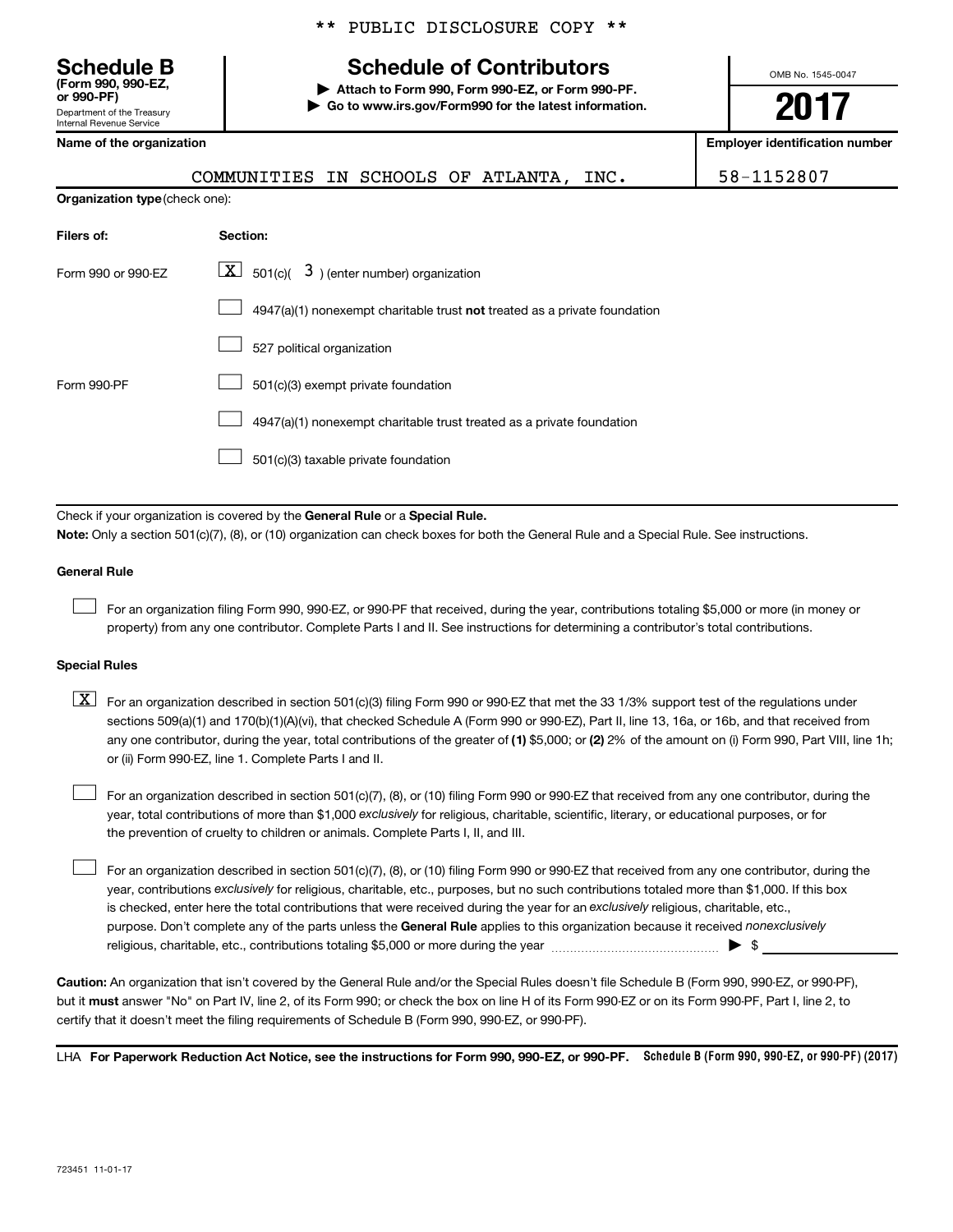| Schedule B (Form 990, 990-EZ, or 990-PF) (2017) | Page |
|-------------------------------------------------|------|
|-------------------------------------------------|------|

**Name of organization Employer identification number**

### COMMUNITIES IN SCHOOLS OF ATLANTA, INC. 58-1152807

**Part I** Contributors (see instructions). Use duplicate copies of Part I if additional space is needed.

| (a)<br>No. | (b)<br>Name, address, and ZIP + 4 | (c)<br><b>Total contributions</b> | (d)<br>Type of contribution                                                                                      |
|------------|-----------------------------------|-----------------------------------|------------------------------------------------------------------------------------------------------------------|
| 2          |                                   | 2,374,000.<br>\$                  | $\overline{\text{X}}$<br>Person<br>Payroll<br>Noncash<br>(Complete Part II for<br>noncash contributions.)        |
| (a)<br>No. | (b)<br>Name, address, and ZIP + 4 | (c)<br><b>Total contributions</b> | (d)<br>Type of contribution                                                                                      |
| 6          |                                   | 1,045,000.<br>$\frac{1}{2}$       | $\overline{\text{X}}$<br>Person<br>Payroll<br>Noncash<br>(Complete Part II for<br>noncash contributions.)        |
| (a)<br>No. | (b)<br>Name, address, and ZIP + 4 | (c)<br><b>Total contributions</b> | (d)<br>Type of contribution                                                                                      |
| 9          |                                   | 550,000.<br>\$                    | $\overline{\text{X}}$<br>Person<br>Payroll<br><b>Noncash</b><br>(Complete Part II for<br>noncash contributions.) |
| (a)<br>No. | (b)<br>Name, address, and ZIP + 4 | (c)<br><b>Total contributions</b> | (d)<br>Type of contribution                                                                                      |
| 3          |                                   | 400,000.<br>\$                    | $\overline{\text{X}}$<br>Person<br>Payroll<br><b>Noncash</b><br>(Complete Part II for<br>noncash contributions.) |
| (a)<br>No. | (b)<br>Name, address, and ZIP + 4 | (c)<br><b>Total contributions</b> | (d)<br>Type of contribution                                                                                      |
| 4          |                                   | 219,000.<br>$\$$                  | $\overline{\mathbf{X}}$<br>Person<br>Payroll<br>Noncash<br>(Complete Part II for<br>noncash contributions.)      |
| (a)<br>No. | (b)<br>Name, address, and ZIP + 4 | (c)<br><b>Total contributions</b> | (d)<br>Type of contribution                                                                                      |
| 1          |                                   | 148,000.<br>\$                    | $\overline{\mathbf{X}}$<br>Person<br>Payroll<br>Noncash<br>(Complete Part II for<br>noncash contributions.)      |

**Schedule B (Form 990, 990-EZ, or 990-PF) (2017)**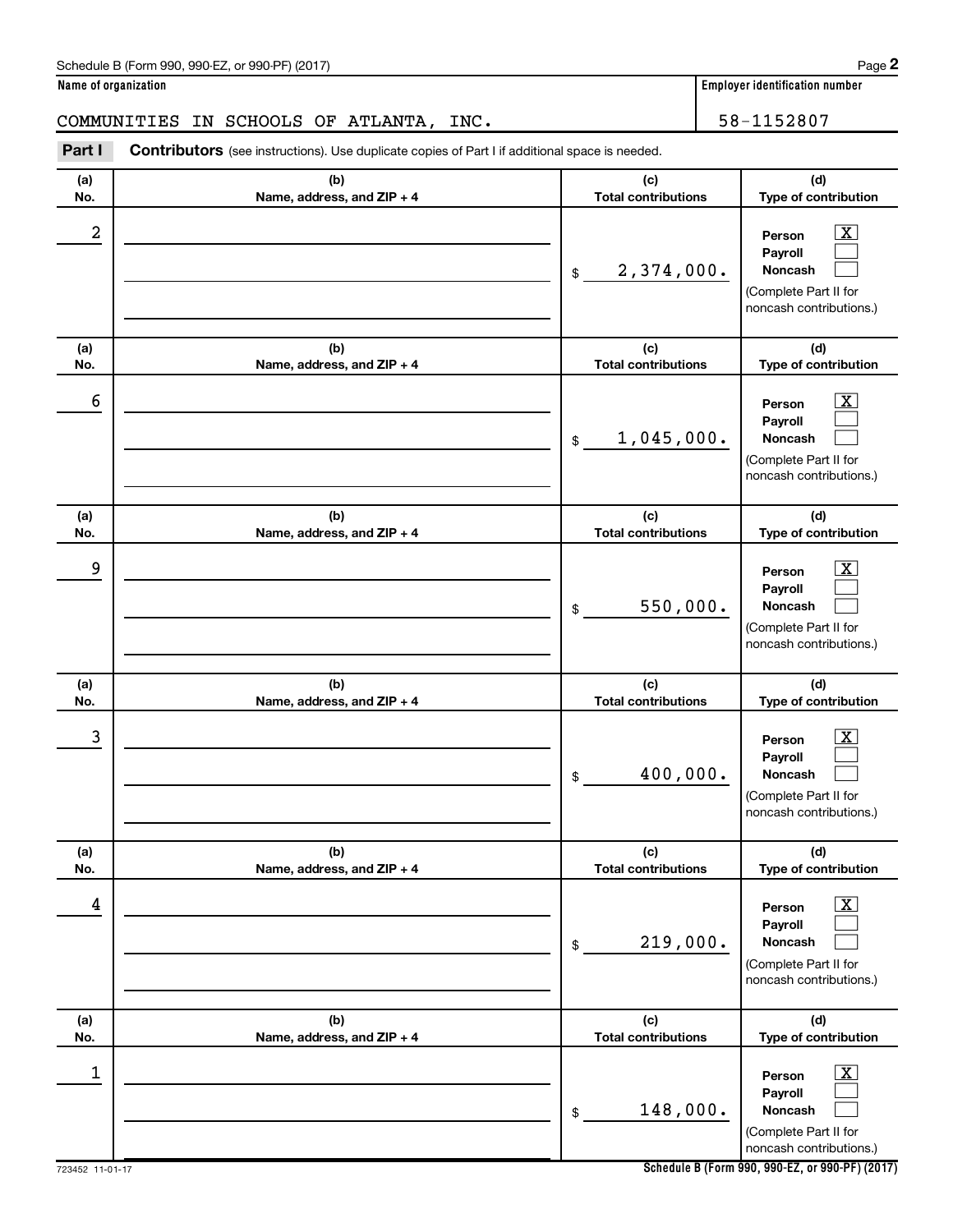| Schedule B (Form 990, 990-EZ, or 990-PF) (2017) | Page |
|-------------------------------------------------|------|
|-------------------------------------------------|------|

### COMMUNITIES IN SCHOOLS OF ATLANTA, INC. | 58-1152807

**Part I** Contributors (see instructions). Use duplicate copies of Part I if additional space is needed.

| (a)<br>No. | (b)<br>Name, address, and ZIP + 4 | (c)<br><b>Total contributions</b> | (d)<br>Type of contribution                                                                                      |
|------------|-----------------------------------|-----------------------------------|------------------------------------------------------------------------------------------------------------------|
| 8          |                                   | 145,736.<br>\$                    | $\overline{\text{X}}$<br>Person<br>Payroll<br>Noncash<br>(Complete Part II for<br>noncash contributions.)        |
| (a)<br>No. | (b)<br>Name, address, and ZIP + 4 | (c)<br><b>Total contributions</b> | (d)<br>Type of contribution                                                                                      |
| 7          |                                   | 141,500.<br>\$                    | $\overline{\text{X}}$<br>Person<br>Payroll<br><b>Noncash</b><br>(Complete Part II for<br>noncash contributions.) |
| (a)<br>No. | (b)<br>Name, address, and ZIP + 4 | (c)<br><b>Total contributions</b> | (d)<br>Type of contribution                                                                                      |
| 5          |                                   | 136,560.<br>\$                    | $\overline{\text{X}}$<br>Person<br>Payroll<br><b>Noncash</b><br>(Complete Part II for<br>noncash contributions.) |
| (a)<br>No. | (b)<br>Name, address, and ZIP + 4 | (c)<br><b>Total contributions</b> | (d)<br>Type of contribution                                                                                      |
|            |                                   | \$                                | Person<br>Payroll<br><b>Noncash</b><br>(Complete Part II for<br>noncash contributions.)                          |
| (a)<br>No. | (b)<br>Name, address, and ZIP + 4 | (c)<br><b>Total contributions</b> | (d)<br>Type of contribution                                                                                      |
|            |                                   | \$                                | Person<br>Payroll<br>Noncash<br>(Complete Part II for<br>noncash contributions.)                                 |
| (a)<br>No. | (b)<br>Name, address, and ZIP + 4 | (c)<br><b>Total contributions</b> | (d)<br>Type of contribution                                                                                      |
|            |                                   | \$                                | Person<br>Payroll<br>Noncash<br>(Complete Part II for<br>noncash contributions.)                                 |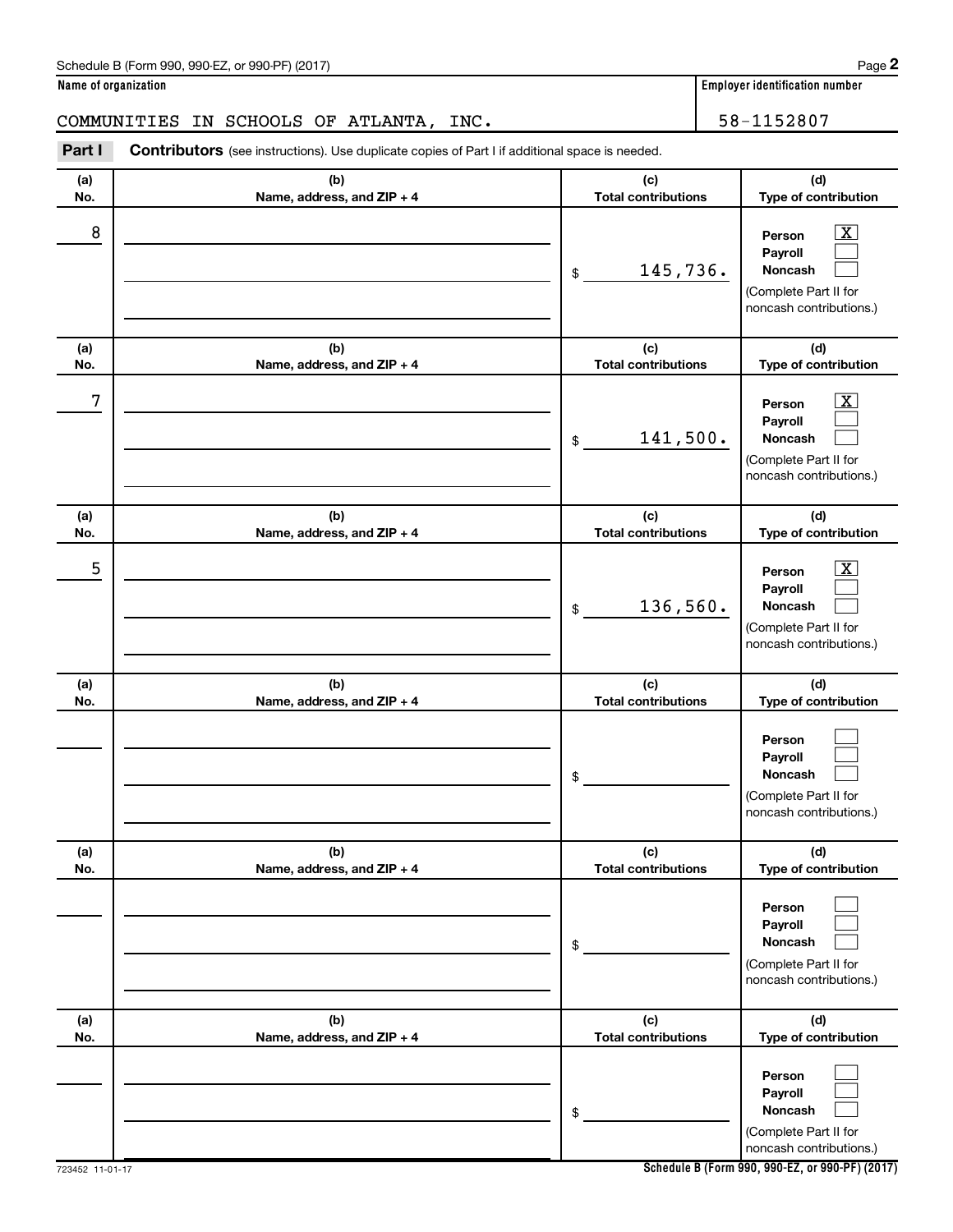| NO.<br>from<br>Part I        | (D)<br>Description of noncash property given | FMV (or estimate)<br>(See instructions.)        | (d)<br>Date received                            |
|------------------------------|----------------------------------------------|-------------------------------------------------|-------------------------------------------------|
|                              |                                              |                                                 |                                                 |
|                              |                                              | $\,$                                            |                                                 |
| (a)<br>No.<br>from<br>Part I | (b)<br>Description of noncash property given | (c)<br>FMV (or estimate)<br>(See instructions.) | (d)<br>Date received                            |
|                              |                                              |                                                 |                                                 |
|                              |                                              | $\,$                                            |                                                 |
| (a)<br>No.<br>from<br>Part I | (b)<br>Description of noncash property given | (c)<br>FMV (or estimate)<br>(See instructions.) | (d)<br>Date received                            |
|                              |                                              |                                                 |                                                 |
|                              |                                              | $\$$                                            |                                                 |
| (a)<br>No.<br>from<br>Part I | (b)<br>Description of noncash property given | (c)<br>FMV (or estimate)<br>(See instructions.) | (d)<br>Date received                            |
|                              |                                              |                                                 |                                                 |
|                              |                                              | $\$$                                            |                                                 |
| (a)<br>No.<br>from<br>Part I | (b)<br>Description of noncash property given | (c)<br>FMV (or estimate)<br>(See instructions.) | (d)<br>Date received                            |
|                              |                                              |                                                 |                                                 |
|                              |                                              | $\,$                                            |                                                 |
| (a)<br>No.<br>from<br>Part I | (b)<br>Description of noncash property given | (c)<br>FMV (or estimate)<br>(See instructions.) | (d)<br>Date received                            |
|                              |                                              |                                                 |                                                 |
|                              |                                              | \$                                              | Sebedule B (Ferm 000, 000 F7, et 000 BE) (2017) |

**(b)**

Part II Noncash Property (see instructions). Use duplicate copies of Part II if additional space is needed.

**(a) No.**

723453 11-01-17

**Schedule B (Form 990, 990-EZ, or 990-PF) (2017)**

**(d)**

COMMUNITIES IN SCHOOLS OF ATLANTA, INC. 41 122807

**(c)**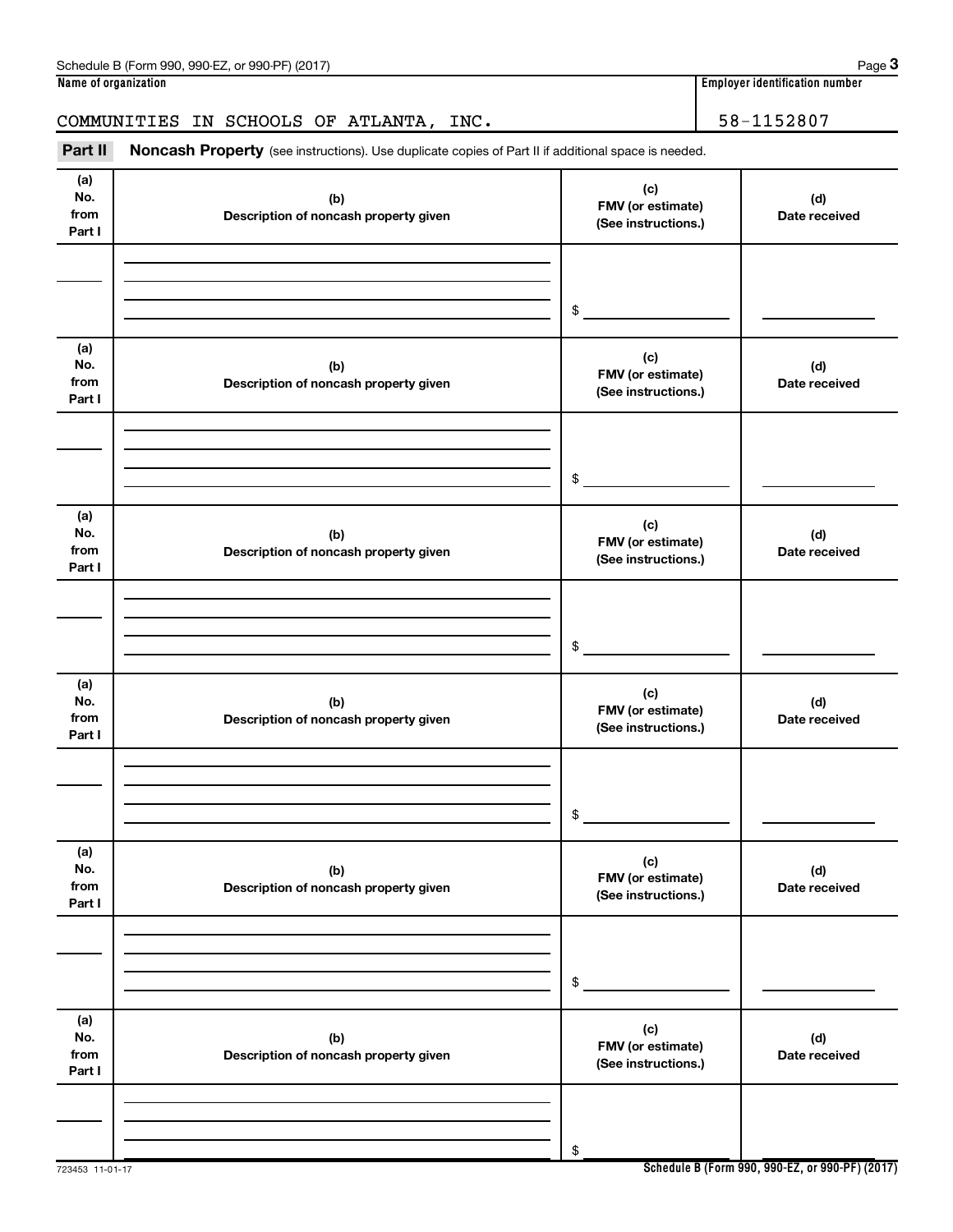|                      | Schedule B (Form 990, 990-EZ, or 990-PF) (2017)                                                                                                                                                                                                                                 |                      |                                          | Page 4                                   |  |  |  |  |
|----------------------|---------------------------------------------------------------------------------------------------------------------------------------------------------------------------------------------------------------------------------------------------------------------------------|----------------------|------------------------------------------|------------------------------------------|--|--|--|--|
| Name of organization |                                                                                                                                                                                                                                                                                 |                      |                                          | <b>Employer identification number</b>    |  |  |  |  |
|                      | COMMUNITIES IN SCHOOLS OF ATLANTA, INC.                                                                                                                                                                                                                                         |                      |                                          | 58-1152807                               |  |  |  |  |
| Part III             | Exclusively religious, charitable, etc., contributions to organizations described in section $501(c)(7)$ , (8), or (10) that total more than \$1,000 for<br>the year from any one contributor. Complete columns (a) through (e) and the following line entry. For organizations |                      |                                          |                                          |  |  |  |  |
|                      | completing Part III, enter the total of exclusively religious, charitable, etc., contributions of \$1,000 or less for the year. (Enter this info. once.)                                                                                                                        |                      |                                          |                                          |  |  |  |  |
| (a) No.              | Use duplicate copies of Part III if additional space is needed.                                                                                                                                                                                                                 |                      |                                          |                                          |  |  |  |  |
| from<br>Part I       | (b) Purpose of gift                                                                                                                                                                                                                                                             | (c) Use of gift      |                                          | (d) Description of how gift is held      |  |  |  |  |
|                      |                                                                                                                                                                                                                                                                                 |                      |                                          |                                          |  |  |  |  |
|                      |                                                                                                                                                                                                                                                                                 |                      |                                          |                                          |  |  |  |  |
|                      |                                                                                                                                                                                                                                                                                 |                      |                                          |                                          |  |  |  |  |
|                      |                                                                                                                                                                                                                                                                                 | (e) Transfer of gift |                                          |                                          |  |  |  |  |
|                      |                                                                                                                                                                                                                                                                                 |                      |                                          |                                          |  |  |  |  |
|                      | Transferee's name, address, and ZIP + 4                                                                                                                                                                                                                                         |                      |                                          | Relationship of transferor to transferee |  |  |  |  |
|                      |                                                                                                                                                                                                                                                                                 |                      |                                          |                                          |  |  |  |  |
|                      |                                                                                                                                                                                                                                                                                 |                      |                                          |                                          |  |  |  |  |
| (a) No.              |                                                                                                                                                                                                                                                                                 |                      |                                          |                                          |  |  |  |  |
| from<br>Part I       | (b) Purpose of gift                                                                                                                                                                                                                                                             | (c) Use of gift      |                                          | (d) Description of how gift is held      |  |  |  |  |
|                      |                                                                                                                                                                                                                                                                                 |                      |                                          |                                          |  |  |  |  |
|                      |                                                                                                                                                                                                                                                                                 |                      |                                          |                                          |  |  |  |  |
|                      |                                                                                                                                                                                                                                                                                 |                      |                                          |                                          |  |  |  |  |
|                      |                                                                                                                                                                                                                                                                                 | (e) Transfer of gift |                                          |                                          |  |  |  |  |
|                      |                                                                                                                                                                                                                                                                                 |                      |                                          |                                          |  |  |  |  |
|                      | Transferee's name, address, and ZIP + 4                                                                                                                                                                                                                                         |                      |                                          | Relationship of transferor to transferee |  |  |  |  |
|                      |                                                                                                                                                                                                                                                                                 |                      |                                          |                                          |  |  |  |  |
|                      |                                                                                                                                                                                                                                                                                 |                      |                                          |                                          |  |  |  |  |
| (a) No.              |                                                                                                                                                                                                                                                                                 |                      |                                          |                                          |  |  |  |  |
| from<br>Part I       | (b) Purpose of gift                                                                                                                                                                                                                                                             | (c) Use of gift      | (d) Description of how gift is held      |                                          |  |  |  |  |
|                      |                                                                                                                                                                                                                                                                                 |                      |                                          |                                          |  |  |  |  |
|                      |                                                                                                                                                                                                                                                                                 |                      |                                          |                                          |  |  |  |  |
|                      |                                                                                                                                                                                                                                                                                 |                      |                                          |                                          |  |  |  |  |
|                      |                                                                                                                                                                                                                                                                                 | (e) Transfer of gift |                                          |                                          |  |  |  |  |
|                      | Transferee's name, address, and ZIP + 4                                                                                                                                                                                                                                         |                      |                                          | Relationship of transferor to transferee |  |  |  |  |
|                      |                                                                                                                                                                                                                                                                                 |                      |                                          |                                          |  |  |  |  |
|                      |                                                                                                                                                                                                                                                                                 |                      |                                          |                                          |  |  |  |  |
|                      |                                                                                                                                                                                                                                                                                 |                      |                                          |                                          |  |  |  |  |
| (a) No.<br>from      | (b) Purpose of gift                                                                                                                                                                                                                                                             | (c) Use of gift      |                                          | (d) Description of how gift is held      |  |  |  |  |
| Part I               |                                                                                                                                                                                                                                                                                 |                      |                                          |                                          |  |  |  |  |
|                      |                                                                                                                                                                                                                                                                                 |                      |                                          |                                          |  |  |  |  |
|                      |                                                                                                                                                                                                                                                                                 |                      |                                          |                                          |  |  |  |  |
|                      |                                                                                                                                                                                                                                                                                 | (e) Transfer of gift |                                          |                                          |  |  |  |  |
|                      |                                                                                                                                                                                                                                                                                 |                      |                                          |                                          |  |  |  |  |
|                      | Transferee's name, address, and ZIP + 4                                                                                                                                                                                                                                         |                      | Relationship of transferor to transferee |                                          |  |  |  |  |
|                      |                                                                                                                                                                                                                                                                                 |                      |                                          |                                          |  |  |  |  |
|                      |                                                                                                                                                                                                                                                                                 |                      |                                          |                                          |  |  |  |  |
|                      |                                                                                                                                                                                                                                                                                 |                      |                                          |                                          |  |  |  |  |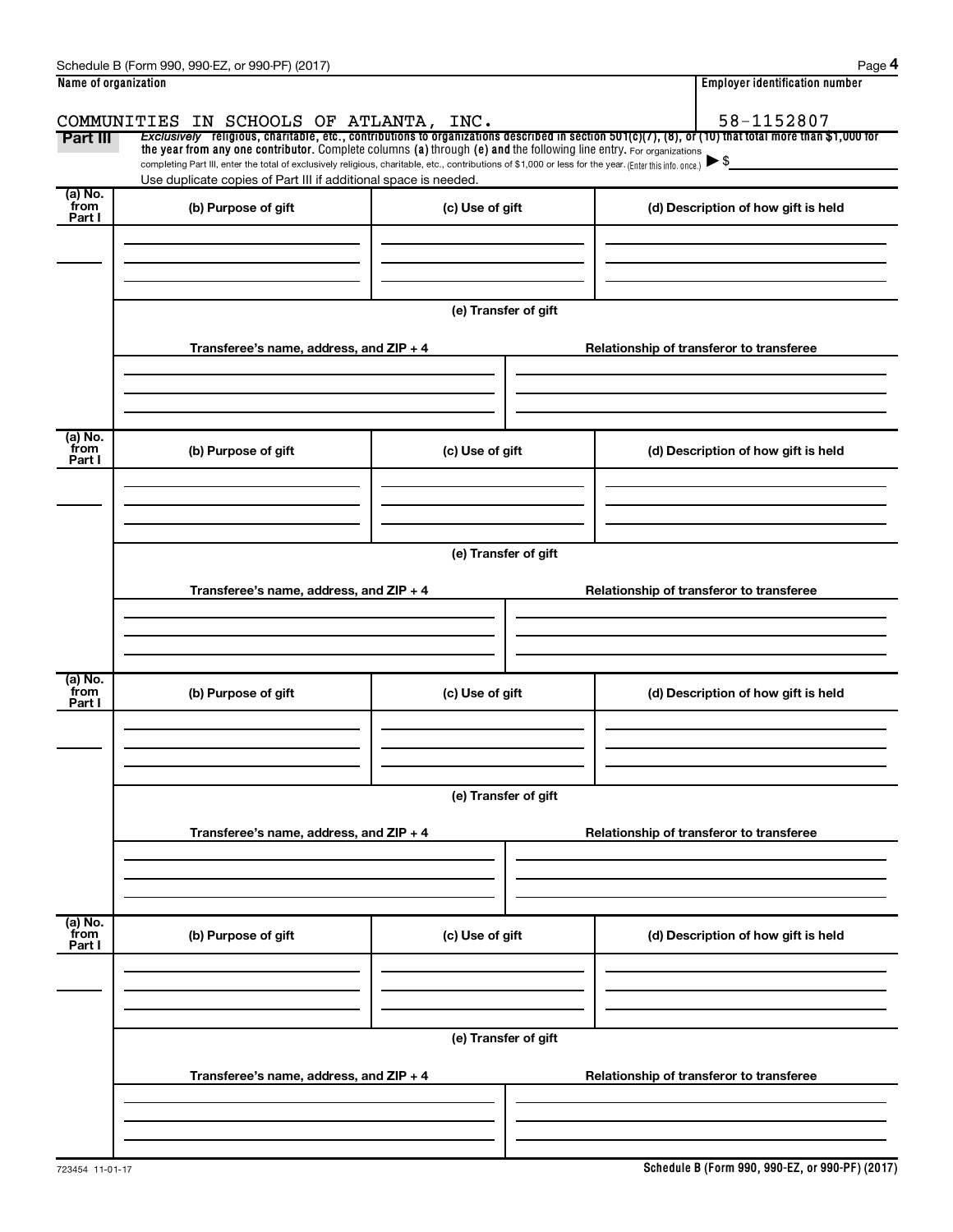| <b>SCHEDULE D</b> |  |
|-------------------|--|
|-------------------|--|

# **SCHEDULE D Supplemental Financial Statements**<br> **Form 990 2017**<br> **Part IV** line 6.7.8.9.10, 11a, 11b, 11d, 11d, 11d, 11d, 11d, 12a, 0r, 12b

**(Form 990) | Complete if the organization answered "Yes" on Form 990, Part IV, line 6, 7, 8, 9, 10, 11a, 11b, 11c, 11d, 11e, 11f, 12a, or 12b.**



Department of the Treasury Internal Revenue Service

**| Attach to Form 990. |Go to www.irs.gov/Form990 for instructions and the latest information.**

|         | Name of the organization                                                                                                                                  | COMMUNITIES IN SCHOOLS OF ATLANTA, INC.            |                          | <b>Employer identification number</b><br>58-1152807 |
|---------|-----------------------------------------------------------------------------------------------------------------------------------------------------------|----------------------------------------------------|--------------------------|-----------------------------------------------------|
| Part I  | Organizations Maintaining Donor Advised Funds or Other Similar Funds or Accounts. Complete if the                                                         |                                                    |                          |                                                     |
|         |                                                                                                                                                           |                                                    |                          |                                                     |
|         | organization answered "Yes" on Form 990, Part IV, line 6.                                                                                                 | (a) Donor advised funds                            |                          | (b) Funds and other accounts                        |
|         |                                                                                                                                                           |                                                    |                          |                                                     |
| 1       |                                                                                                                                                           |                                                    |                          |                                                     |
| 2<br>З  | Aggregate value of contributions to (during year)<br>Aggregate value of grants from (during year)                                                         |                                                    |                          |                                                     |
| 4       |                                                                                                                                                           |                                                    |                          |                                                     |
| 5       | Did the organization inform all donors and donor advisors in writing that the assets held in donor advised funds                                          |                                                    |                          |                                                     |
|         |                                                                                                                                                           |                                                    |                          | Yes<br><b>No</b>                                    |
| 6       | Did the organization inform all grantees, donors, and donor advisors in writing that grant funds can be used only                                         |                                                    |                          |                                                     |
|         | for charitable purposes and not for the benefit of the donor or donor advisor, or for any other purpose conferring                                        |                                                    |                          |                                                     |
|         | impermissible private benefit?                                                                                                                            |                                                    |                          | Yes<br>No                                           |
| Part II | Conservation Easements. Complete if the organization answered "Yes" on Form 990, Part IV, line 7.                                                         |                                                    |                          |                                                     |
| 1       | Purpose(s) of conservation easements held by the organization (check all that apply).                                                                     |                                                    |                          |                                                     |
|         | Preservation of land for public use (e.g., recreation or education)                                                                                       | Preservation of a historically important land area |                          |                                                     |
|         | Protection of natural habitat                                                                                                                             | Preservation of a certified historic structure     |                          |                                                     |
|         | Preservation of open space                                                                                                                                |                                                    |                          |                                                     |
| 2       | Complete lines 2a through 2d if the organization held a qualified conservation contribution in the form of a conservation easement on the last            |                                                    |                          |                                                     |
|         | day of the tax year.                                                                                                                                      |                                                    |                          | Held at the End of the Tax Year                     |
| а       |                                                                                                                                                           |                                                    | 2a                       |                                                     |
|         | Total acreage restricted by conservation easements                                                                                                        |                                                    | 2 <sub>b</sub>           |                                                     |
|         |                                                                                                                                                           |                                                    | 2c                       |                                                     |
| d       | Number of conservation easements included in (c) acquired after 7/25/06, and not on a historic structure                                                  |                                                    |                          |                                                     |
|         |                                                                                                                                                           |                                                    | 2d                       |                                                     |
| 3       | Number of conservation easements modified, transferred, released, extinguished, or terminated by the organization during the tax                          |                                                    |                          |                                                     |
|         | $\vee$ ear $\blacktriangleright$                                                                                                                          |                                                    |                          |                                                     |
| 4       | Number of states where property subject to conservation easement is located >                                                                             |                                                    |                          |                                                     |
| 5       | Does the organization have a written policy regarding the periodic monitoring, inspection, handling of                                                    |                                                    |                          |                                                     |
|         | violations, and enforcement of the conservation easements it holds?                                                                                       |                                                    |                          | Yes<br><b>No</b>                                    |
| 6       | Staff and volunteer hours devoted to monitoring, inspecting, handling of violations, and enforcing conservation easements during the year                 |                                                    |                          |                                                     |
|         |                                                                                                                                                           |                                                    |                          |                                                     |
| 7       | Amount of expenses incurred in monitoring, inspecting, handling of violations, and enforcing conservation easements during the year<br>► \$               |                                                    |                          |                                                     |
| 8       | Does each conservation easement reported on line 2(d) above satisfy the requirements of section 170(h)(4)(B)(i)                                           |                                                    |                          |                                                     |
|         |                                                                                                                                                           |                                                    |                          | Yes<br>No                                           |
|         | In Part XIII, describe how the organization reports conservation easements in its revenue and expense statement, and balance sheet, and                   |                                                    |                          |                                                     |
|         | include, if applicable, the text of the footnote to the organization's financial statements that describes the organization's accounting for              |                                                    |                          |                                                     |
|         | conservation easements.                                                                                                                                   |                                                    |                          |                                                     |
|         | Organizations Maintaining Collections of Art, Historical Treasures, or Other Similar Assets.<br>Part III                                                  |                                                    |                          |                                                     |
|         | Complete if the organization answered "Yes" on Form 990, Part IV, line 8.                                                                                 |                                                    |                          |                                                     |
|         | 1a If the organization elected, as permitted under SFAS 116 (ASC 958), not to report in its revenue statement and balance sheet works of art,             |                                                    |                          |                                                     |
|         | historical treasures, or other similar assets held for public exhibition, education, or research in furtherance of public service, provide, in Part XIII, |                                                    |                          |                                                     |
|         | the text of the footnote to its financial statements that describes these items.                                                                          |                                                    |                          |                                                     |
| b       | If the organization elected, as permitted under SFAS 116 (ASC 958), to report in its revenue statement and balance sheet works of art, historical         |                                                    |                          |                                                     |
|         | treasures, or other similar assets held for public exhibition, education, or research in furtherance of public service, provide the following amounts     |                                                    |                          |                                                     |
|         | relating to these items:                                                                                                                                  |                                                    |                          |                                                     |
|         |                                                                                                                                                           |                                                    | ▶                        | $\frac{1}{2}$                                       |
|         | (ii) Assets included in Form 990, Part X                                                                                                                  |                                                    |                          | $\triangleright$ \$                                 |
| 2       | If the organization received or held works of art, historical treasures, or other similar assets for financial gain, provide                              |                                                    |                          |                                                     |
|         | the following amounts required to be reported under SFAS 116 (ASC 958) relating to these items:                                                           |                                                    |                          |                                                     |
| а       |                                                                                                                                                           |                                                    | ▶                        | - \$                                                |
|         |                                                                                                                                                           |                                                    | $\blacktriangleright$ \$ |                                                     |

732051 10-09-17 **For Paperwork Reduction Act Notice, see the Instructions for Form 990. Schedule D (Form 990) 2017** LHA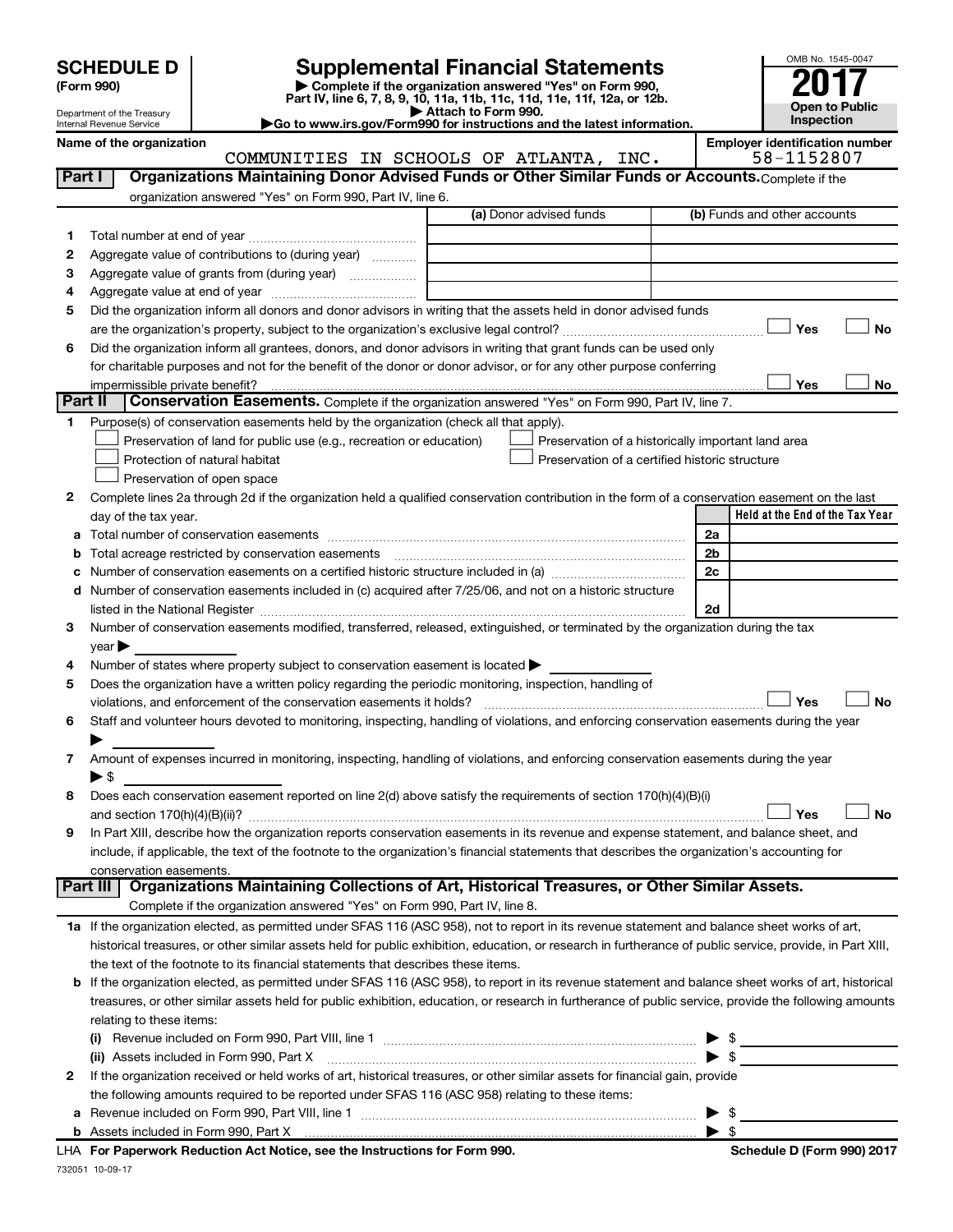|               | Schedule D (Form 990) 2017                                                                                                                                                                                                     | COMMUNITIES IN SCHOOLS OF ATLANTA, INC. |   |                |                                                                                                                                                                                                                               |  |                 | 58-1152807 |                | Page 2           |  |
|---------------|--------------------------------------------------------------------------------------------------------------------------------------------------------------------------------------------------------------------------------|-----------------------------------------|---|----------------|-------------------------------------------------------------------------------------------------------------------------------------------------------------------------------------------------------------------------------|--|-----------------|------------|----------------|------------------|--|
|               | Part III<br>Organizations Maintaining Collections of Art, Historical Treasures, or Other Similar Assets (continued)                                                                                                            |                                         |   |                |                                                                                                                                                                                                                               |  |                 |            |                |                  |  |
| 3             | Using the organization's acquisition, accession, and other records, check any of the following that are a significant use of its collection items                                                                              |                                         |   |                |                                                                                                                                                                                                                               |  |                 |            |                |                  |  |
|               | (check all that apply):                                                                                                                                                                                                        |                                         |   |                |                                                                                                                                                                                                                               |  |                 |            |                |                  |  |
| a             | Public exhibition                                                                                                                                                                                                              | d                                       |   |                | Loan or exchange programs                                                                                                                                                                                                     |  |                 |            |                |                  |  |
| b             | Scholarly research                                                                                                                                                                                                             | e                                       |   |                | Other and the contract of the contract of the contract of the contract of the contract of the contract of the contract of the contract of the contract of the contract of the contract of the contract of the contract of the |  |                 |            |                |                  |  |
| c             | Preservation for future generations                                                                                                                                                                                            |                                         |   |                |                                                                                                                                                                                                                               |  |                 |            |                |                  |  |
|               | Provide a description of the organization's collections and explain how they further the organization's exempt purpose in Part XIII.                                                                                           |                                         |   |                |                                                                                                                                                                                                                               |  |                 |            |                |                  |  |
| 5             | During the year, did the organization solicit or receive donations of art, historical treasures, or other similar assets                                                                                                       |                                         |   |                |                                                                                                                                                                                                                               |  |                 |            |                |                  |  |
|               | Yes<br>No<br>Part IV<br>Escrow and Custodial Arrangements. Complete if the organization answered "Yes" on Form 990, Part IV, line 9, or                                                                                        |                                         |   |                |                                                                                                                                                                                                                               |  |                 |            |                |                  |  |
|               | reported an amount on Form 990, Part X, line 21.                                                                                                                                                                               |                                         |   |                |                                                                                                                                                                                                                               |  |                 |            |                |                  |  |
|               | 1a Is the organization an agent, trustee, custodian or other intermediary for contributions or other assets not included                                                                                                       |                                         |   |                |                                                                                                                                                                                                                               |  |                 |            |                |                  |  |
|               | on Form 990, Part X? [11] matter and the contract of the contract of the contract of the contract of the contract of the contract of the contract of the contract of the contract of the contract of the contract of the contr |                                         |   |                |                                                                                                                                                                                                                               |  |                 |            | Yes            | No               |  |
|               | b If "Yes," explain the arrangement in Part XIII and complete the following table:                                                                                                                                             |                                         |   |                |                                                                                                                                                                                                                               |  |                 |            |                |                  |  |
|               |                                                                                                                                                                                                                                |                                         |   |                |                                                                                                                                                                                                                               |  |                 |            | Amount         |                  |  |
|               | c Beginning balance measurements and the contract of the contract of the contract of the contract of the contract of the contract of the contract of the contract of the contract of the contract of the contract of the contr |                                         |   |                |                                                                                                                                                                                                                               |  | 1c              |            |                |                  |  |
|               |                                                                                                                                                                                                                                |                                         |   |                |                                                                                                                                                                                                                               |  | 1d              |            |                |                  |  |
|               | Distributions during the year manufactured and an account of the year manufactured and the year manufactured and the year manufactured and the year manufactured and the year manufactured and the year manufactured and the y |                                         |   |                |                                                                                                                                                                                                                               |  | 1е              |            |                |                  |  |
| f             |                                                                                                                                                                                                                                |                                         |   |                |                                                                                                                                                                                                                               |  | 1f              |            |                |                  |  |
|               |                                                                                                                                                                                                                                |                                         |   |                |                                                                                                                                                                                                                               |  |                 |            | Yes            | No               |  |
|               | <b>b</b> If "Yes," explain the arrangement in Part XIII. Check here if the explanation has been provided on Part XIII                                                                                                          |                                         |   |                |                                                                                                                                                                                                                               |  |                 |            |                |                  |  |
| <b>Part V</b> | <b>Endowment Funds.</b> Complete if the organization answered "Yes" on Form 990, Part IV, line 10.                                                                                                                             |                                         |   |                |                                                                                                                                                                                                                               |  |                 |            |                |                  |  |
|               |                                                                                                                                                                                                                                | (a) Current year                        |   | (b) Prior year | (c) Two years back $\vert$ (d) Three years back $\vert$ (e) Four years back                                                                                                                                                   |  |                 |            |                |                  |  |
|               | 1a Beginning of year balance                                                                                                                                                                                                   |                                         |   |                |                                                                                                                                                                                                                               |  |                 |            |                |                  |  |
| b             |                                                                                                                                                                                                                                |                                         |   |                |                                                                                                                                                                                                                               |  |                 |            |                |                  |  |
|               | Net investment earnings, gains, and losses                                                                                                                                                                                     |                                         |   |                |                                                                                                                                                                                                                               |  |                 |            |                |                  |  |
|               |                                                                                                                                                                                                                                |                                         |   |                |                                                                                                                                                                                                                               |  |                 |            |                |                  |  |
|               | e Other expenditures for facilities                                                                                                                                                                                            |                                         |   |                |                                                                                                                                                                                                                               |  |                 |            |                |                  |  |
|               | and programs                                                                                                                                                                                                                   |                                         |   |                |                                                                                                                                                                                                                               |  |                 |            |                |                  |  |
| Ť.            |                                                                                                                                                                                                                                |                                         |   |                |                                                                                                                                                                                                                               |  |                 |            |                |                  |  |
|               | End of year balance                                                                                                                                                                                                            |                                         |   |                |                                                                                                                                                                                                                               |  |                 |            |                |                  |  |
| 2             | Provide the estimated percentage of the current year end balance (line 1g, column (a)) held as:                                                                                                                                |                                         |   |                |                                                                                                                                                                                                                               |  |                 |            |                |                  |  |
| а             | Board designated or quasi-endowment                                                                                                                                                                                            |                                         | ℅ |                |                                                                                                                                                                                                                               |  |                 |            |                |                  |  |
| b             | Permanent endowment                                                                                                                                                                                                            | %                                       |   |                |                                                                                                                                                                                                                               |  |                 |            |                |                  |  |
|               | c Temporarily restricted endowment                                                                                                                                                                                             | %                                       |   |                |                                                                                                                                                                                                                               |  |                 |            |                |                  |  |
|               | The percentages on lines 2a, 2b, and 2c should equal 100%.                                                                                                                                                                     |                                         |   |                |                                                                                                                                                                                                                               |  |                 |            |                |                  |  |
|               | 3a Are there endowment funds not in the possession of the organization that are held and administered for the organization                                                                                                     |                                         |   |                |                                                                                                                                                                                                                               |  |                 |            |                | <b>Yes</b><br>No |  |
|               | by:<br>(i)                                                                                                                                                                                                                     |                                         |   |                |                                                                                                                                                                                                                               |  |                 |            | 3a(i)          |                  |  |
|               |                                                                                                                                                                                                                                |                                         |   |                |                                                                                                                                                                                                                               |  |                 |            | 3a(ii)         |                  |  |
|               |                                                                                                                                                                                                                                |                                         |   |                |                                                                                                                                                                                                                               |  |                 |            | 3b             |                  |  |
|               | Describe in Part XIII the intended uses of the organization's endowment funds.                                                                                                                                                 |                                         |   |                |                                                                                                                                                                                                                               |  |                 |            |                |                  |  |
|               | <b>Part VI</b><br>Land, Buildings, and Equipment.                                                                                                                                                                              |                                         |   |                |                                                                                                                                                                                                                               |  |                 |            |                |                  |  |
|               | Complete if the organization answered "Yes" on Form 990, Part IV, line 11a. See Form 990, Part X, line 10.                                                                                                                     |                                         |   |                |                                                                                                                                                                                                                               |  |                 |            |                |                  |  |
|               | Description of property                                                                                                                                                                                                        | (a) Cost or other                       |   |                | (b) Cost or other                                                                                                                                                                                                             |  | (c) Accumulated |            | (d) Book value |                  |  |
|               |                                                                                                                                                                                                                                | basis (investment)                      |   |                | basis (other)                                                                                                                                                                                                                 |  | depreciation    |            |                |                  |  |
|               |                                                                                                                                                                                                                                |                                         |   |                |                                                                                                                                                                                                                               |  |                 |            |                |                  |  |
|               |                                                                                                                                                                                                                                |                                         |   |                |                                                                                                                                                                                                                               |  |                 |            |                |                  |  |
|               |                                                                                                                                                                                                                                |                                         |   |                | 25,519.                                                                                                                                                                                                                       |  | 23, 136.        |            |                | 2,383.           |  |
|               |                                                                                                                                                                                                                                |                                         |   |                | 521, 251.                                                                                                                                                                                                                     |  | 483,445.        |            |                | 37,806.          |  |
|               |                                                                                                                                                                                                                                |                                         |   |                | 69,041.                                                                                                                                                                                                                       |  | 60, 143.        |            |                | 8,898.           |  |
|               | Total. Add lines 1a through 1e. (Column (d) must equal Form 990, Part X, column (B), line 10c.)                                                                                                                                |                                         |   |                |                                                                                                                                                                                                                               |  |                 |            |                | 49,087.          |  |

**Schedule D (Form 990) 2017**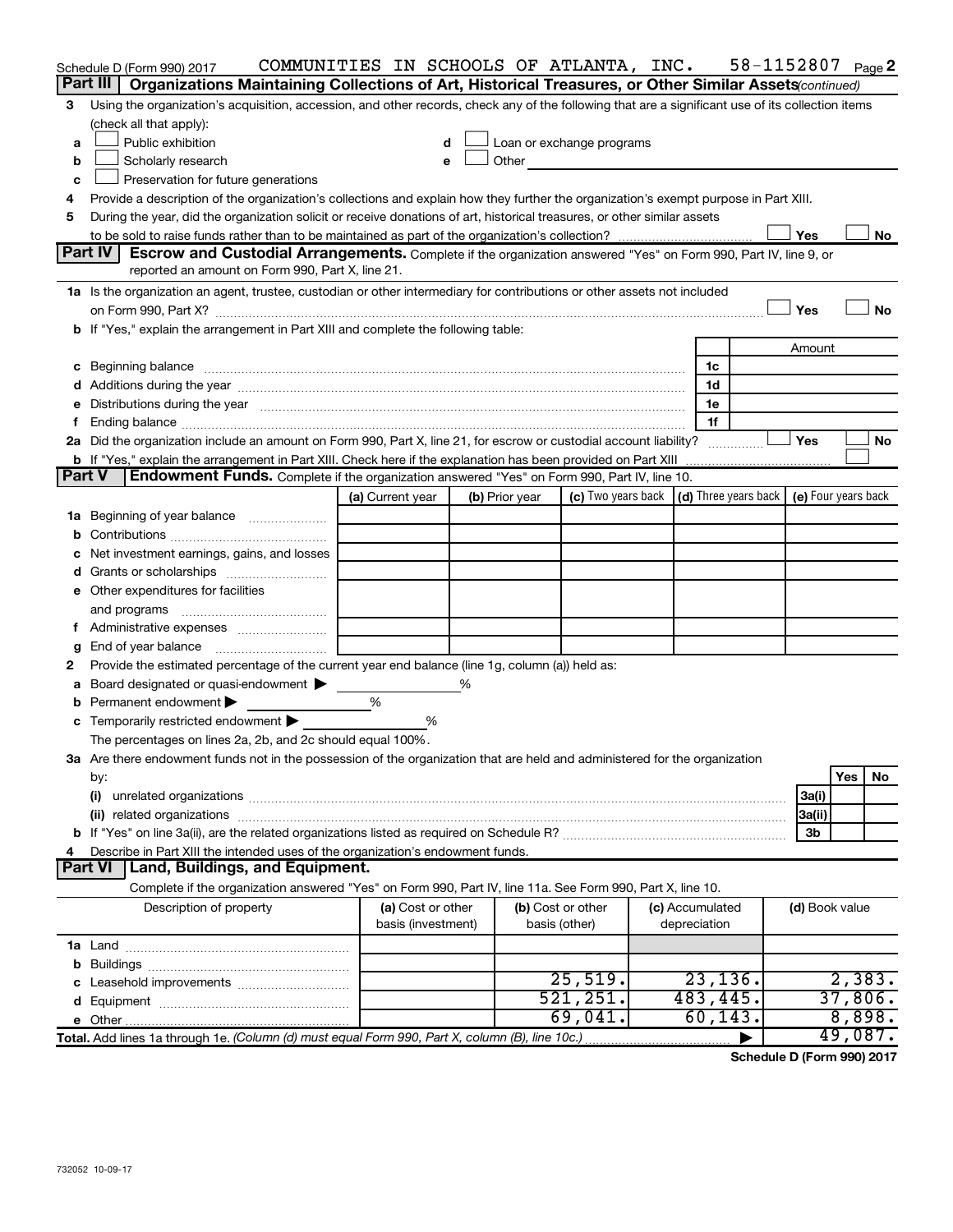|                | Schedule D (Form 990) 2017    | COMMUNITIES IN SCHOOLS OF ATLANTA, INC.                                                                                                              |                 |                |                | 58-1152807                                                | Page 3 |
|----------------|-------------------------------|------------------------------------------------------------------------------------------------------------------------------------------------------|-----------------|----------------|----------------|-----------------------------------------------------------|--------|
|                |                               | <b>Part VII</b> Investments - Other Securities.                                                                                                      |                 |                |                |                                                           |        |
|                |                               | Complete if the organization answered "Yes" on Form 990, Part IV, line 11b. See Form 990, Part X, line 12.                                           |                 |                |                |                                                           |        |
|                |                               | (a) Description of security or category (including name of security)                                                                                 |                 | (b) Book value |                | (c) Method of valuation: Cost or end-of-year market value |        |
|                | (1) Financial derivatives     |                                                                                                                                                      |                 |                |                |                                                           |        |
|                |                               |                                                                                                                                                      |                 |                |                |                                                           |        |
| $(3)$ Other    |                               |                                                                                                                                                      |                 |                |                |                                                           |        |
| (A)            |                               |                                                                                                                                                      |                 |                |                |                                                           |        |
| (B)            |                               |                                                                                                                                                      |                 |                |                |                                                           |        |
| (C)            |                               |                                                                                                                                                      |                 |                |                |                                                           |        |
| (D)            |                               |                                                                                                                                                      |                 |                |                |                                                           |        |
| (E)            |                               |                                                                                                                                                      |                 |                |                |                                                           |        |
| (F)            |                               |                                                                                                                                                      |                 |                |                |                                                           |        |
| (G)            |                               |                                                                                                                                                      |                 |                |                |                                                           |        |
| (H)            |                               |                                                                                                                                                      |                 |                |                |                                                           |        |
|                |                               | Total. (Col. (b) must equal Form 990, Part X, col. (B) line 12.)                                                                                     |                 |                |                |                                                           |        |
|                |                               | Part VIII Investments - Program Related.                                                                                                             |                 |                |                |                                                           |        |
|                |                               | Complete if the organization answered "Yes" on Form 990, Part IV, line 11c. See Form 990, Part X, line 13.                                           |                 |                |                |                                                           |        |
|                | (a) Description of investment |                                                                                                                                                      |                 | (b) Book value |                | (c) Method of valuation: Cost or end-of-year market value |        |
| (1)            |                               |                                                                                                                                                      |                 |                |                |                                                           |        |
| (2)            |                               |                                                                                                                                                      |                 |                |                |                                                           |        |
| (3)            |                               |                                                                                                                                                      |                 |                |                |                                                           |        |
| (4)            |                               |                                                                                                                                                      |                 |                |                |                                                           |        |
| (5)            |                               |                                                                                                                                                      |                 |                |                |                                                           |        |
| (6)            |                               |                                                                                                                                                      |                 |                |                |                                                           |        |
| (7)            |                               |                                                                                                                                                      |                 |                |                |                                                           |        |
| (8)            |                               |                                                                                                                                                      |                 |                |                |                                                           |        |
| (9)            |                               |                                                                                                                                                      |                 |                |                |                                                           |        |
|                |                               | Total. (Col. (b) must equal Form 990, Part X, col. (B) line 13.)                                                                                     |                 |                |                |                                                           |        |
| <b>Part IX</b> | <b>Other Assets.</b>          |                                                                                                                                                      |                 |                |                |                                                           |        |
|                |                               | Complete if the organization answered "Yes" on Form 990, Part IV, line 11d. See Form 990, Part X, line 15.                                           |                 |                |                |                                                           |        |
|                |                               |                                                                                                                                                      | (a) Description |                |                | (b) Book value                                            |        |
| (1)            |                               |                                                                                                                                                      |                 |                |                |                                                           |        |
| (2)            |                               |                                                                                                                                                      |                 |                |                |                                                           |        |
| (3)            |                               |                                                                                                                                                      |                 |                |                |                                                           |        |
| (4)            |                               |                                                                                                                                                      |                 |                |                |                                                           |        |
| (5)            |                               |                                                                                                                                                      |                 |                |                |                                                           |        |
| (6)            |                               |                                                                                                                                                      |                 |                |                |                                                           |        |
| (7)            |                               |                                                                                                                                                      |                 |                |                |                                                           |        |
| (8)            |                               |                                                                                                                                                      |                 |                |                |                                                           |        |
| (9)            |                               |                                                                                                                                                      |                 |                |                |                                                           |        |
|                |                               | Total. (Column (b) must equal Form 990, Part X, col. (B) line 15.)                                                                                   |                 |                |                |                                                           |        |
| <b>Part X</b>  | <b>Other Liabilities.</b>     |                                                                                                                                                      |                 |                |                |                                                           |        |
|                |                               | Complete if the organization answered "Yes" on Form 990, Part IV, line 11e or 11f. See Form 990, Part X, line 25.                                    |                 |                |                |                                                           |        |
| 1.             |                               | (a) Description of liability                                                                                                                         |                 |                | (b) Book value |                                                           |        |
| (1)            | Federal income taxes          |                                                                                                                                                      |                 |                |                |                                                           |        |
| (2)            |                               |                                                                                                                                                      |                 |                |                |                                                           |        |
| (3)            |                               |                                                                                                                                                      |                 |                |                |                                                           |        |
| (4)            |                               |                                                                                                                                                      |                 |                |                |                                                           |        |
| (5)            |                               |                                                                                                                                                      |                 |                |                |                                                           |        |
| (6)            |                               |                                                                                                                                                      |                 |                |                |                                                           |        |
| (7)            |                               |                                                                                                                                                      |                 |                |                |                                                           |        |
| (8)            |                               |                                                                                                                                                      |                 |                |                |                                                           |        |
| (9)            |                               |                                                                                                                                                      |                 |                |                |                                                           |        |
|                |                               | Total. (Column (b) must equal Form 990, Part X, col. (B) line 25.)                                                                                   |                 |                |                |                                                           |        |
|                |                               | 2. Liability for uncertain tax positions. In Part XIII, provide the text of the footnote to the organization's financial statements that reports the |                 |                |                |                                                           |        |
|                |                               | organization's liability for uncertain tax positions under FIN 48 (ASC 740). Check here if the text of the footnote has been provided in Part XIII   |                 |                |                |                                                           |        |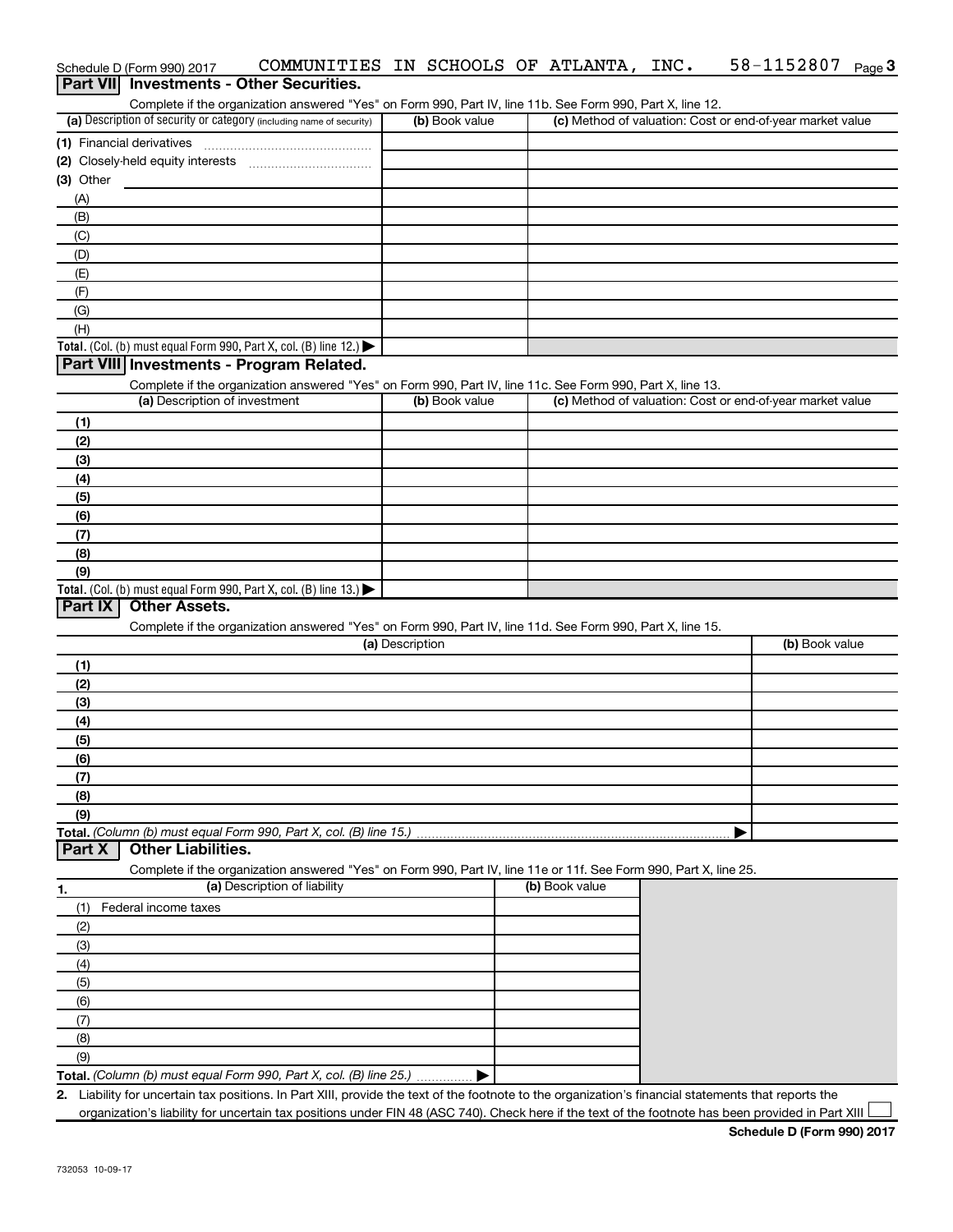|    |                | Schedule D (Form 990) 2017                                                                                                                                                                                                          | COMMUNITIES IN SCHOOLS OF ATLANTA, INC. |  |                |            |                | 58-1152807 Page 4 |         |
|----|----------------|-------------------------------------------------------------------------------------------------------------------------------------------------------------------------------------------------------------------------------------|-----------------------------------------|--|----------------|------------|----------------|-------------------|---------|
|    | <b>Part XI</b> | Reconciliation of Revenue per Audited Financial Statements With Revenue per Return.                                                                                                                                                 |                                         |  |                |            |                |                   |         |
|    |                | Complete if the organization answered "Yes" on Form 990, Part IV, line 12a.                                                                                                                                                         |                                         |  |                |            |                |                   |         |
| 1  |                | Total revenue, gains, and other support per audited financial statements                                                                                                                                                            |                                         |  |                |            |                | 6,771,941.        |         |
| 2  |                | Amounts included on line 1 but not on Form 990, Part VIII, line 12:                                                                                                                                                                 |                                         |  |                |            |                |                   |         |
| a  |                | Net unrealized gains (losses) on investments [111] Met unrealized gains (losses) on investments [11] Metaman m                                                                                                                      |                                         |  | 2a             | $-44,964.$ |                |                   |         |
| b  |                |                                                                                                                                                                                                                                     |                                         |  | 2 <sub>b</sub> | 98,758.    |                |                   |         |
| с  |                |                                                                                                                                                                                                                                     |                                         |  | 2 <sub>c</sub> |            |                |                   |         |
| d  |                |                                                                                                                                                                                                                                     |                                         |  | 2d             | $-6,500.$  |                |                   |         |
| е  |                | Add lines 2a through 2d                                                                                                                                                                                                             |                                         |  |                |            | 2e             |                   | 47,294. |
| 3  |                |                                                                                                                                                                                                                                     |                                         |  |                |            | 3              | 6,724,647.        |         |
| 4  |                | Amounts included on Form 990, Part VIII, line 12, but not on line 1:                                                                                                                                                                |                                         |  |                |            |                |                   |         |
| a  |                |                                                                                                                                                                                                                                     |                                         |  | 4a             |            |                |                   |         |
| b  |                |                                                                                                                                                                                                                                     |                                         |  | 4 <sub>b</sub> | $-331.$    |                |                   |         |
|    |                | Add lines 4a and 4b                                                                                                                                                                                                                 |                                         |  |                |            | 4с             |                   | $-331.$ |
| 5. |                |                                                                                                                                                                                                                                     |                                         |  |                |            | $5\phantom{a}$ | 6,724,316.        |         |
|    |                | Part XII Reconciliation of Expenses per Audited Financial Statements With Expenses per Return.                                                                                                                                      |                                         |  |                |            |                |                   |         |
|    |                | Complete if the organization answered "Yes" on Form 990, Part IV, line 12a.                                                                                                                                                         |                                         |  |                |            |                |                   |         |
| 1  |                |                                                                                                                                                                                                                                     |                                         |  |                |            |                | 6,332,869.        |         |
| 2  |                | Amounts included on line 1 but not on Form 990, Part IX, line 25:                                                                                                                                                                   |                                         |  |                |            |                |                   |         |
| a  |                |                                                                                                                                                                                                                                     |                                         |  | 2a             | 98,758.    |                |                   |         |
| b  |                |                                                                                                                                                                                                                                     |                                         |  | 2 <sub>b</sub> |            |                |                   |         |
|    |                |                                                                                                                                                                                                                                     |                                         |  | 2 <sub>c</sub> |            |                |                   |         |
| d  |                |                                                                                                                                                                                                                                     |                                         |  | 2d             | 331.       |                |                   |         |
| е  |                | Add lines 2a through 2d <b>[10]</b> University of the state of the state of the state of the state of the state of the state of the state of the state of the state of the state of the state of the state of the state of the stat |                                         |  |                |            | 2e             |                   | 99,089. |
| 3  |                |                                                                                                                                                                                                                                     |                                         |  |                |            | 3              | 6, 233, 780.      |         |
| 4  |                | Amounts included on Form 990, Part IX, line 25, but not on line 1:                                                                                                                                                                  |                                         |  |                |            |                |                   |         |
| a  |                |                                                                                                                                                                                                                                     |                                         |  | 4a             |            |                |                   |         |
|    |                |                                                                                                                                                                                                                                     |                                         |  | 4b             | 6,500.     |                |                   |         |
|    |                | Add lines 4a and 4b                                                                                                                                                                                                                 |                                         |  |                |            | 4c             |                   | 6,500.  |
| 5  |                |                                                                                                                                                                                                                                     |                                         |  |                |            | 5              | 6, 240, 280.      |         |
|    |                | <b>Part XIII Supplemental Information.</b>                                                                                                                                                                                          |                                         |  |                |            |                |                   |         |
|    |                | Provide the descriptions required for Part II, lines 3, 5, and 9; Part III, lines 1a and 4; Part IV, lines 1b and 2b; Part V, line 4; Part X, line 2; Part XI,                                                                      |                                         |  |                |            |                |                   |         |
|    |                | lines 2d and 4b; and Part XII, lines 2d and 4b. Also complete this part to provide any additional information.                                                                                                                      |                                         |  |                |            |                |                   |         |

### PART XI, LINE 2D - OTHER ADJUSTMENTS:

RECLASS OF EVENT EXPENSE FROM AUDIT REVENUE  $-6,500$ .

PART XI, LINE 4B - OTHER ADJUSTMENTS:

RECLASS LOSS ON DISPOSAL OF FIXED ASSETS FROM EXPENSE  $-331$ .

### PART XII, LINE 2D - OTHER ADJUSTMENTS:

### RECLASS LOSS ON DISPOSAL OF FIXED ASSETS TO CONTRA REVENUE

### $\rm{ACCOUNT} \hspace{23.5cm} 331$  .

### PART XII, LINE 4B - OTHER ADJUSTMENTS: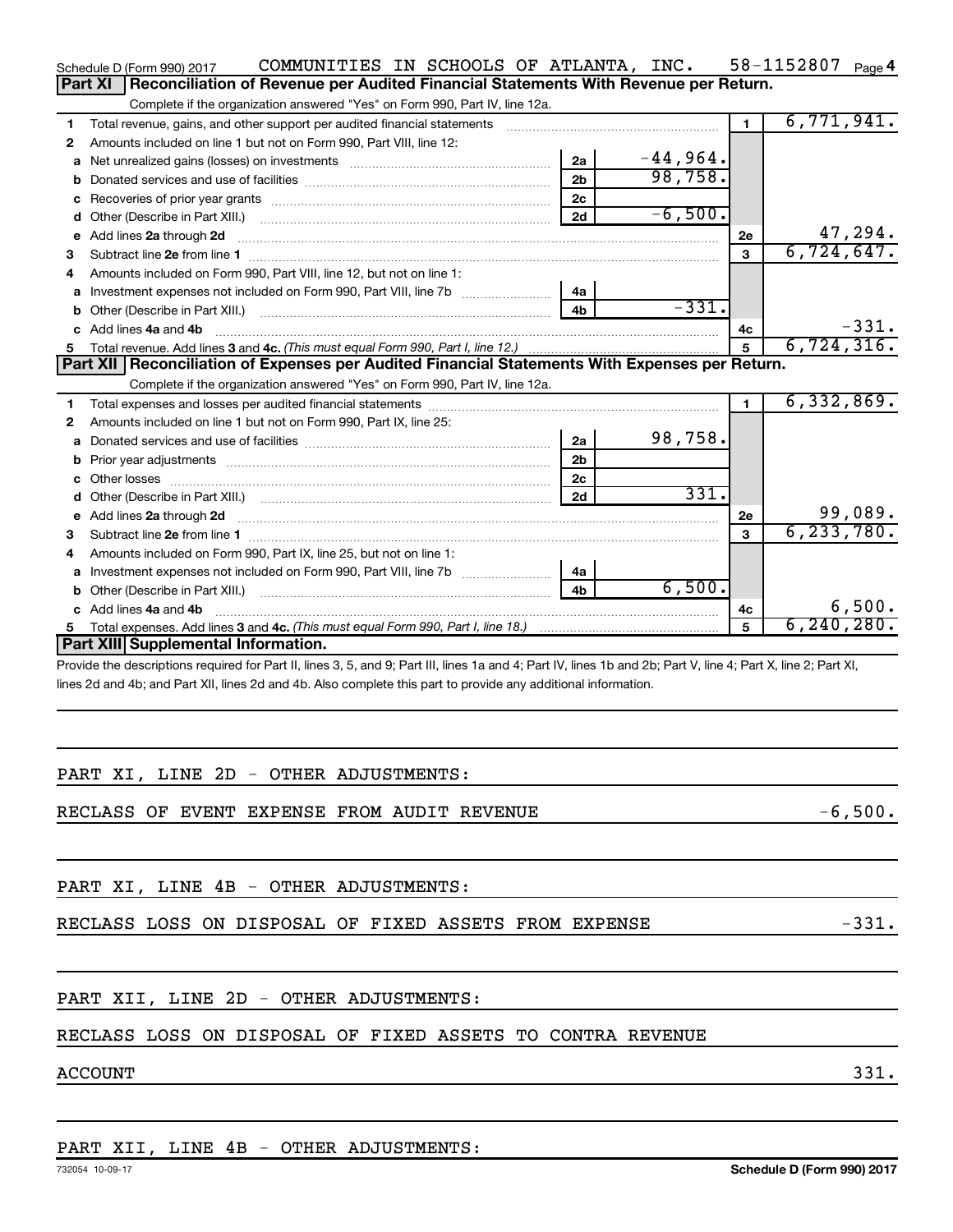|  |                                                                                                |  |  |  | COMMUNITIES IN SCHOOLS OF ATLANTA, INC. 58-1152807 Page 5 |        |
|--|------------------------------------------------------------------------------------------------|--|--|--|-----------------------------------------------------------|--------|
|  | Schedule D (Form 990) 2017 COMMUNITIE<br><b>Part XIII Supplemental Information</b> (continued) |  |  |  |                                                           |        |
|  | RECLASS OF EVENT EXPENSE FROM AUDIT REVENUE                                                    |  |  |  |                                                           | 6,500. |
|  |                                                                                                |  |  |  |                                                           |        |
|  |                                                                                                |  |  |  |                                                           |        |
|  |                                                                                                |  |  |  |                                                           |        |
|  |                                                                                                |  |  |  |                                                           |        |
|  |                                                                                                |  |  |  |                                                           |        |
|  |                                                                                                |  |  |  |                                                           |        |
|  |                                                                                                |  |  |  |                                                           |        |
|  |                                                                                                |  |  |  |                                                           |        |
|  |                                                                                                |  |  |  |                                                           |        |
|  |                                                                                                |  |  |  |                                                           |        |
|  |                                                                                                |  |  |  |                                                           |        |
|  |                                                                                                |  |  |  |                                                           |        |
|  |                                                                                                |  |  |  |                                                           |        |
|  |                                                                                                |  |  |  |                                                           |        |
|  |                                                                                                |  |  |  |                                                           |        |
|  |                                                                                                |  |  |  |                                                           |        |
|  |                                                                                                |  |  |  |                                                           |        |
|  |                                                                                                |  |  |  |                                                           |        |
|  |                                                                                                |  |  |  |                                                           |        |
|  |                                                                                                |  |  |  |                                                           |        |
|  |                                                                                                |  |  |  |                                                           |        |
|  |                                                                                                |  |  |  |                                                           |        |
|  |                                                                                                |  |  |  |                                                           |        |
|  |                                                                                                |  |  |  |                                                           |        |
|  |                                                                                                |  |  |  |                                                           |        |
|  |                                                                                                |  |  |  |                                                           |        |
|  |                                                                                                |  |  |  |                                                           |        |
|  |                                                                                                |  |  |  |                                                           |        |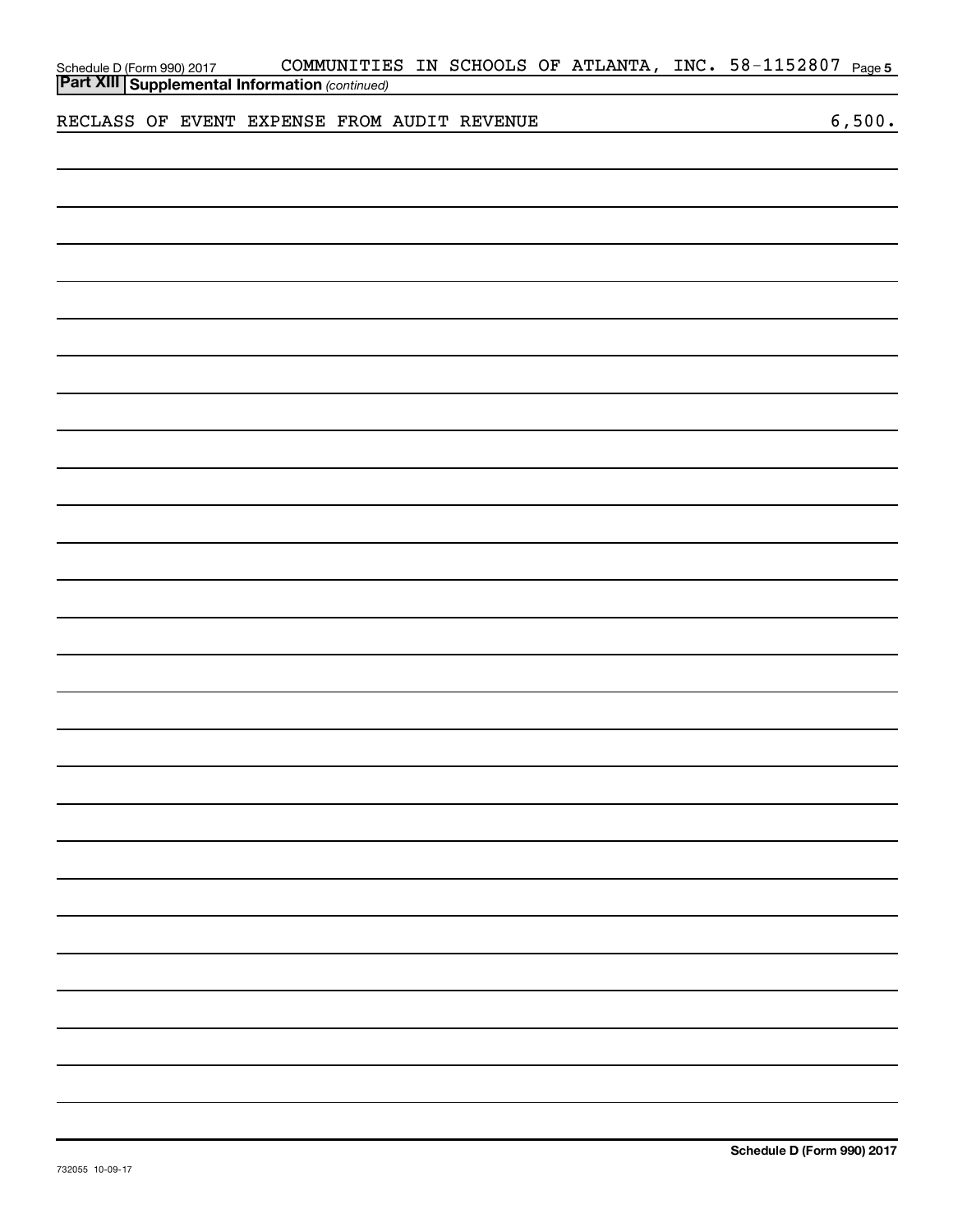| <b>SCHEDULE G</b>                                                                                                                                                               |                                 |                       |                                                                                                                                                                               |                                         |                                 |                     |               |                                  |                        | OMB No. 1545-0047                       |
|---------------------------------------------------------------------------------------------------------------------------------------------------------------------------------|---------------------------------|-----------------------|-------------------------------------------------------------------------------------------------------------------------------------------------------------------------------|-----------------------------------------|---------------------------------|---------------------|---------------|----------------------------------|------------------------|-----------------------------------------|
| (Form 990 or 990-EZ)                                                                                                                                                            |                                 |                       | <b>Supplemental Information Regarding Fundraising or Gaming Activities</b><br>Complete if the organization answered "Yes" on Form 990, Part IV, line 17, 18, or 19, or if the |                                         |                                 |                     |               |                                  |                        |                                         |
|                                                                                                                                                                                 |                                 |                       | organization entered more than \$15,000 on Form 990-EZ, line 6a.                                                                                                              |                                         |                                 |                     |               |                                  |                        |                                         |
| Department of the Treasury<br>Internal Revenue Service                                                                                                                          |                                 |                       | Attach to Form 990 or Form 990-EZ.<br>Go to www.irs.gov/Form990 for the latest instructions.                                                                                  |                                         |                                 |                     |               |                                  |                        | <b>Open to Public</b><br>Inspection     |
| Name of the organization                                                                                                                                                        |                                 |                       |                                                                                                                                                                               |                                         |                                 |                     |               |                                  |                        | <b>Employer identification number</b>   |
|                                                                                                                                                                                 |                                 |                       | COMMUNITIES IN SCHOOLS OF ATLANTA, INC.                                                                                                                                       |                                         |                                 |                     |               |                                  | 58-1152807             |                                         |
| Part I                                                                                                                                                                          | required to complete this part. |                       | Fundraising Activities. Complete if the organization answered "Yes" on Form 990, Part IV, line 17. Form 990-EZ filers are not                                                 |                                         |                                 |                     |               |                                  |                        |                                         |
| 1 Indicate whether the organization raised funds through any of the following activities. Check all that apply.                                                                 |                                 |                       |                                                                                                                                                                               |                                         |                                 |                     |               |                                  |                        |                                         |
| $\mathbf{a}$ $\mathbf{X}$ Mail solicitations                                                                                                                                    |                                 |                       | $e$ $\boxed{X}$ Solicitation of non-government grants                                                                                                                         |                                         |                                 |                     |               |                                  |                        |                                         |
| $\boxed{\textbf{X}}$ Internet and email solicitations<br>b                                                                                                                      |                                 |                       | $f\left[\frac{X}{X}\right]$ Solicitation of government grants                                                                                                                 |                                         |                                 |                     |               |                                  |                        |                                         |
| Phone solicitations<br>C                                                                                                                                                        |                                 |                       | $g\mid X$ Special fundraising events                                                                                                                                          |                                         |                                 |                     |               |                                  |                        |                                         |
| $\boxed{\mathbf{X}}$ In-person solicitations<br>d<br>2 a Did the organization have a written or oral agreement with any individual (including officers, directors, trustees, or |                                 |                       |                                                                                                                                                                               |                                         |                                 |                     |               |                                  |                        |                                         |
|                                                                                                                                                                                 |                                 |                       | key employees listed in Form 990, Part VII) or entity in connection with professional fundraising services?                                                                   |                                         |                                 |                     |               |                                  | $\boxed{\text{X}}$ Yes | <b>No</b>                               |
| b If "Yes," list the 10 highest paid individuals or entities (fundraisers) pursuant to agreements under which the fundraiser is to be                                           |                                 |                       |                                                                                                                                                                               |                                         |                                 |                     |               |                                  |                        |                                         |
| compensated at least \$5,000 by the organization.                                                                                                                               |                                 |                       |                                                                                                                                                                               |                                         |                                 |                     |               |                                  |                        |                                         |
|                                                                                                                                                                                 |                                 |                       |                                                                                                                                                                               |                                         |                                 |                     |               |                                  | (v) Amount paid        |                                         |
| (i) Name and address of individual                                                                                                                                              |                                 |                       | (ii) Activity                                                                                                                                                                 | (iii) Did<br>fundraiser<br>have custody |                                 | (iv) Gross receipts |               |                                  | to (or retained by)    | (vi) Amount paid<br>to (or retained by) |
| or entity (fundraiser)                                                                                                                                                          |                                 |                       |                                                                                                                                                                               |                                         | or control of<br>contributions? |                     | from activity | fundraiser<br>listed in col. (i) |                        | organization                            |
| CANDY BERMAN & ASSOCIATES -                                                                                                                                                     |                                 | CHOOSE SUCCESS EVENT  |                                                                                                                                                                               | Yes                                     | No                              |                     |               |                                  |                        |                                         |
| 3475 LENOX ROAD, ATLANTA, GA                                                                                                                                                    |                                 | PLANNER               |                                                                                                                                                                               |                                         | X                               |                     | 414,439.      |                                  | 38,790.                | 375,649.                                |
| GRANTSCRIBES, INC. - 2998                                                                                                                                                       |                                 | PROSPECT RESEARCH AND |                                                                                                                                                                               |                                         |                                 |                     |               |                                  |                        |                                         |
| PARK LANE, ATLANTA, GA 30341                                                                                                                                                    |                                 | GRANT PROPOSAL        |                                                                                                                                                                               |                                         | х                               |                     | 0.            |                                  | 29,700.                | $-29,700.$                              |
| NON-PROFIT LEADERSHIP, LLC -                                                                                                                                                    |                                 |                       | PROFESSIONAL FUNDRAISING                                                                                                                                                      |                                         |                                 |                     |               |                                  |                        |                                         |
| 6218 MOUNTAIN BROOK WAY, NW,                                                                                                                                                    |                                 | SERVICE               |                                                                                                                                                                               |                                         | х                               |                     | 0.            |                                  | 30,000.                | $-30,000.$                              |
|                                                                                                                                                                                 |                                 |                       |                                                                                                                                                                               |                                         |                                 |                     |               |                                  |                        |                                         |
|                                                                                                                                                                                 |                                 |                       |                                                                                                                                                                               |                                         |                                 |                     |               |                                  |                        |                                         |
|                                                                                                                                                                                 |                                 |                       |                                                                                                                                                                               |                                         |                                 |                     |               |                                  |                        |                                         |
|                                                                                                                                                                                 |                                 |                       |                                                                                                                                                                               |                                         |                                 |                     |               |                                  |                        |                                         |
|                                                                                                                                                                                 |                                 |                       |                                                                                                                                                                               |                                         |                                 |                     |               |                                  |                        |                                         |
|                                                                                                                                                                                 |                                 |                       |                                                                                                                                                                               |                                         |                                 |                     |               |                                  |                        |                                         |
|                                                                                                                                                                                 |                                 |                       |                                                                                                                                                                               |                                         |                                 |                     |               |                                  |                        |                                         |
|                                                                                                                                                                                 |                                 |                       |                                                                                                                                                                               |                                         |                                 |                     |               |                                  |                        |                                         |
|                                                                                                                                                                                 |                                 |                       |                                                                                                                                                                               |                                         |                                 |                     |               |                                  |                        |                                         |
|                                                                                                                                                                                 |                                 |                       |                                                                                                                                                                               |                                         |                                 |                     |               |                                  |                        |                                         |
|                                                                                                                                                                                 |                                 |                       |                                                                                                                                                                               |                                         |                                 |                     |               |                                  |                        |                                         |
|                                                                                                                                                                                 |                                 |                       |                                                                                                                                                                               |                                         |                                 |                     |               |                                  |                        |                                         |
|                                                                                                                                                                                 |                                 |                       |                                                                                                                                                                               |                                         |                                 |                     |               |                                  |                        |                                         |
| Total                                                                                                                                                                           |                                 |                       |                                                                                                                                                                               |                                         |                                 |                     | 414,439.      |                                  | 98,490.                | 315,949.                                |
| 3 List all states in which the organization is registered or licensed to solicit contributions or has been notified it is exempt from registration<br>or licensing.             |                                 |                       |                                                                                                                                                                               |                                         |                                 |                     |               |                                  |                        |                                         |
| GA                                                                                                                                                                              |                                 |                       |                                                                                                                                                                               |                                         |                                 |                     |               |                                  |                        |                                         |
|                                                                                                                                                                                 |                                 |                       |                                                                                                                                                                               |                                         |                                 |                     |               |                                  |                        |                                         |
|                                                                                                                                                                                 |                                 |                       |                                                                                                                                                                               |                                         |                                 |                     |               |                                  |                        |                                         |
|                                                                                                                                                                                 |                                 |                       |                                                                                                                                                                               |                                         |                                 |                     |               |                                  |                        |                                         |
|                                                                                                                                                                                 |                                 |                       |                                                                                                                                                                               |                                         |                                 |                     |               |                                  |                        |                                         |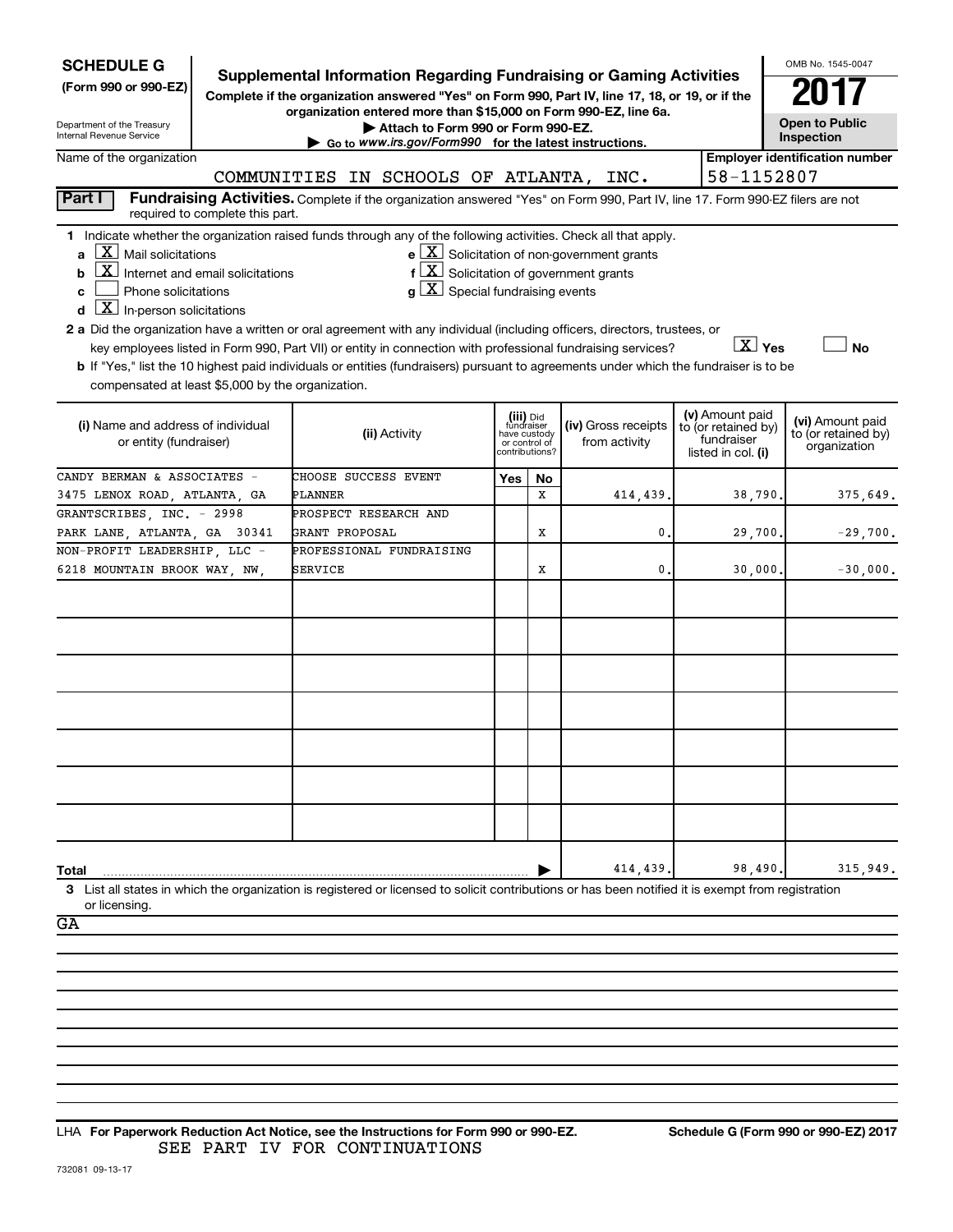Schedule G (Form 990 or 990-EZ) 2017 **COMMUNITIES IN SCHOOLS OF ATLANTA, INC.** 58-1152807 <sub>Page</sub> 2 Part II | Fundraising Events. Complete if the organization answered "Yes" on Form 990, Part IV, line 18, or reported more than \$15,000

of fundraising event contributions and gross income on Form 990-EZ, lines 1 and 6b. List events with gross receipts greater than \$5,000.

|                 |              |                                                                                                          | (a) Event $#1$<br><b>CHOOSE</b> | (b) Event #2                                     | (c) Other events<br><b>NONE</b> | (d) Total events<br>(add col. (a) through           |
|-----------------|--------------|----------------------------------------------------------------------------------------------------------|---------------------------------|--------------------------------------------------|---------------------------------|-----------------------------------------------------|
|                 |              |                                                                                                          | <b>SUCCESS</b>                  |                                                  |                                 |                                                     |
|                 |              |                                                                                                          | (event type)                    | (event type)                                     | (total number)                  | col. (c)                                            |
|                 |              |                                                                                                          |                                 |                                                  |                                 |                                                     |
| Revenue         | 1.           |                                                                                                          | 414,439.                        |                                                  |                                 | 414,439.                                            |
|                 | $\mathbf{2}$ |                                                                                                          | 372,679.                        |                                                  |                                 | 372,679.                                            |
|                 | 3            | Gross income (line 1 minus line 2)                                                                       | 41,760.                         |                                                  |                                 | 41,760.                                             |
|                 |              |                                                                                                          |                                 |                                                  |                                 |                                                     |
|                 |              |                                                                                                          |                                 |                                                  |                                 |                                                     |
| Direct Expenses | 5            |                                                                                                          | 5,270.                          |                                                  |                                 | 5,270.                                              |
|                 |              |                                                                                                          |                                 |                                                  |                                 |                                                     |
|                 | 6            |                                                                                                          | 31,918.                         |                                                  |                                 | 31,918.                                             |
|                 |              |                                                                                                          | 35, 713.                        |                                                  |                                 | 35,713.                                             |
|                 | 7            | Food and beverages                                                                                       |                                 |                                                  |                                 |                                                     |
|                 | 8            |                                                                                                          | 600.                            |                                                  |                                 | 600.                                                |
|                 | 9            |                                                                                                          | 55,859.                         |                                                  |                                 | 55,859.                                             |
|                 | 10           | Direct expense summary. Add lines 4 through 9 in column (d)                                              |                                 |                                                  |                                 | 129, 360.                                           |
|                 |              |                                                                                                          |                                 |                                                  |                                 | $-87,600.$                                          |
| Part III        |              | Gaming. Complete if the organization answered "Yes" on Form 990, Part IV, line 19, or reported more than |                                 |                                                  |                                 |                                                     |
|                 |              | \$15,000 on Form 990-EZ, line 6a.                                                                        |                                 |                                                  |                                 |                                                     |
|                 |              |                                                                                                          | (a) Bingo                       | (b) Pull tabs/instant<br>bingo/progressive bingo | (c) Other gaming                | (d) Total gaming (add<br>col. (a) through col. (c)) |
| Revenue         |              |                                                                                                          |                                 |                                                  |                                 |                                                     |
|                 |              |                                                                                                          |                                 |                                                  |                                 |                                                     |
|                 |              |                                                                                                          |                                 |                                                  |                                 |                                                     |
|                 |              |                                                                                                          |                                 |                                                  |                                 |                                                     |

|          | 2                                                                          | Cash prizes         |                                   |                |                |  |  |  |  |  |  |  |
|----------|----------------------------------------------------------------------------|---------------------|-----------------------------------|----------------|----------------|--|--|--|--|--|--|--|
| Expenses | 3                                                                          | Noncash prizes      |                                   |                |                |  |  |  |  |  |  |  |
| Direct   | 4                                                                          | Rent/facility costs |                                   |                |                |  |  |  |  |  |  |  |
|          | 5                                                                          |                     |                                   |                |                |  |  |  |  |  |  |  |
|          | 6                                                                          | Volunteer labor     | <b>Yes</b><br>$\frac{0}{0}$<br>No | Yes<br>%<br>No | Yes<br>%<br>No |  |  |  |  |  |  |  |
|          | Direct expense summary. Add lines 2 through 5 in column (d)<br>7           |                     |                                   |                |                |  |  |  |  |  |  |  |
|          | 8                                                                          |                     |                                   |                |                |  |  |  |  |  |  |  |
|          | Q Enter the state(s) in which the ergenization conducts coming ostivities: |                     |                                   |                |                |  |  |  |  |  |  |  |

**9** Enter the state(s) in which the organization conducts gaming activities:

| a Is the organization licensed to conduct gaming activities in each of these states? | <b>Yes</b> |  | No |
|--------------------------------------------------------------------------------------|------------|--|----|
| <b>b</b> If "No," explain:                                                           |            |  |    |

**10 a Yes No** Were any of the organization's gaming licenses revoked, suspended, or terminated during the tax year? ~~~~~~~~~ † † **b** If "Yes," explain:

732082 09-13-17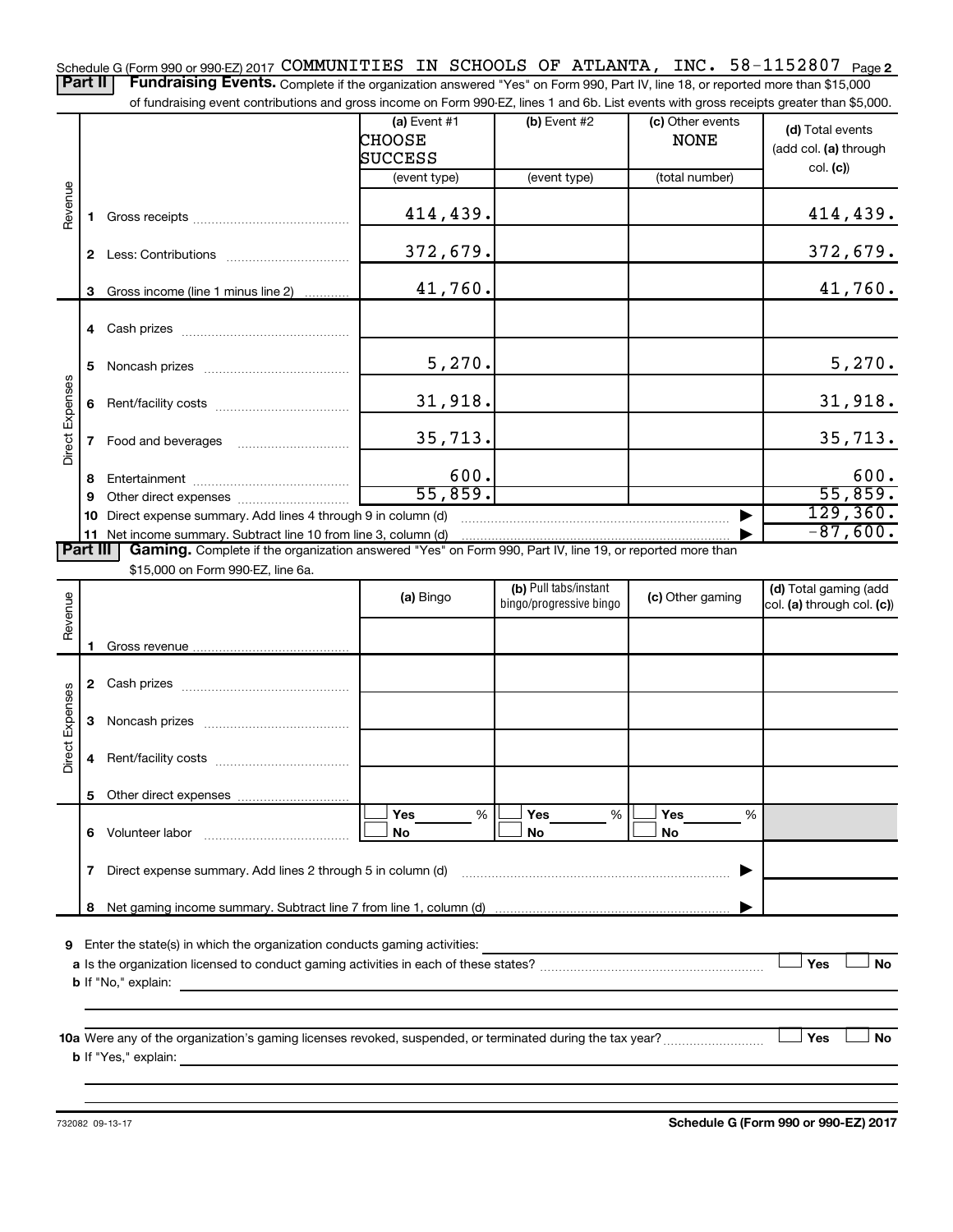|       | Schedule G (Form 990 or 990-EZ) 2017 COMMUNITIES IN SCHOOLS OF ATLANTA, INC. $58-1152807$                                                                                                                                                                    |                 | Page 3    |
|-------|--------------------------------------------------------------------------------------------------------------------------------------------------------------------------------------------------------------------------------------------------------------|-----------------|-----------|
| 11    |                                                                                                                                                                                                                                                              | Yes             | <b>No</b> |
|       | 12 Is the organization a grantor, beneficiary or trustee of a trust, or a member of a partnership or other entity formed                                                                                                                                     |                 |           |
|       |                                                                                                                                                                                                                                                              | Yes             | <b>No</b> |
|       | <b>13</b> Indicate the percentage of gaming activity conducted in:                                                                                                                                                                                           |                 |           |
|       |                                                                                                                                                                                                                                                              | <b>13a</b>      | %         |
|       | <b>b</b> An outside facility <i>www.communicality www.communicality.communicality www.communicality www.communicality.communicality www.communicality.com</i>                                                                                                | 13 <sub>b</sub> | $\%$      |
|       | 14 Enter the name and address of the person who prepares the organization's gaming/special events books and records:                                                                                                                                         |                 |           |
|       | Name $\blacktriangleright$                                                                                                                                                                                                                                   |                 |           |
|       | Address $\blacktriangleright$<br>and the control of the control of the control of the control of the control of the control of the control of the                                                                                                            |                 |           |
|       | 15a Does the organization have a contract with a third party from whom the organization receives gaming revenue?                                                                                                                                             | Yes             | <b>No</b> |
|       |                                                                                                                                                                                                                                                              |                 |           |
|       | of gaming revenue retained by the third party $\triangleright$ \$                                                                                                                                                                                            |                 |           |
|       | c If "Yes," enter name and address of the third party:                                                                                                                                                                                                       |                 |           |
|       | Name $\blacktriangleright$<br><u> 1989 - John Harry Harry Harry Harry Harry Harry Harry Harry Harry Harry Harry Harry Harry Harry Harry Harry</u>                                                                                                            |                 |           |
|       | Address $\blacktriangleright$<br><u> 1989 - Johann Barbara, marka a shekara ta 1989 - An tsa a shekara ta 1989 - An tsa a shekara tsa a shekara t</u>                                                                                                        |                 |           |
|       |                                                                                                                                                                                                                                                              |                 |           |
| 16    | Gaming manager information:                                                                                                                                                                                                                                  |                 |           |
|       | Name $\blacktriangleright$<br><u> 1989 - Andrea Stadt Britain, amerikansk politiker (</u>                                                                                                                                                                    |                 |           |
|       | Gaming manager compensation > \$                                                                                                                                                                                                                             |                 |           |
|       |                                                                                                                                                                                                                                                              |                 |           |
|       | Description of services provided > example and a service of the service of the services provided > example and the services provided > example and the services provided > example and the service of the service of the servi                               |                 |           |
|       |                                                                                                                                                                                                                                                              |                 |           |
|       |                                                                                                                                                                                                                                                              |                 |           |
|       | Director/officer<br>Employee<br>Independent contractor                                                                                                                                                                                                       |                 |           |
| 17    | Mandatory distributions:                                                                                                                                                                                                                                     |                 |           |
|       | a Is the organization required under state law to make charitable distributions from the gaming proceeds to                                                                                                                                                  |                 |           |
|       | retain the state gaming license? $\Box$ No                                                                                                                                                                                                                   |                 |           |
|       | b Enter the amount of distributions required under state law to be distributed to other exempt organizations or spent in the                                                                                                                                 |                 |           |
|       | organization's own exempt activities during the tax year $\triangleright$ \$                                                                                                                                                                                 |                 |           |
|       | <b>Part IV</b><br>Supplemental Information. Provide the explanations required by Part I, line 2b, columns (iii) and (v); and Part III, lines 9, 9b, 10b, 15b,<br>15c, 16, and 17b, as applicable. Also provide any additional information. See instructions. |                 |           |
|       | SCHEDULE G, PART I, LINE 2B, LIST OF TEN HIGHEST PAID FUNDRAISERS:                                                                                                                                                                                           |                 |           |
|       |                                                                                                                                                                                                                                                              |                 |           |
|       |                                                                                                                                                                                                                                                              |                 |           |
| ( I ) | NAME OF FUNDRAISER: CANDY BERMAN & ASSOCIATES                                                                                                                                                                                                                |                 |           |
| ( I ) | 30303<br>ADDRESS OF FUNDRAISER: 3475 LENOX ROAD, ATLANTA, GA                                                                                                                                                                                                 |                 |           |
|       |                                                                                                                                                                                                                                                              |                 |           |
| ( I ) | NAME OF FUNDRAISER: NON-PROFIT LEADERSHIP, LLC                                                                                                                                                                                                               |                 |           |
|       |                                                                                                                                                                                                                                                              |                 |           |
| ( I ) | ADDRESS OF FUNDRAISER: 6218 MOUNTAIN BROOK WAY, NW, ATLANTA, GA                                                                                                                                                                                              |                 | 30328     |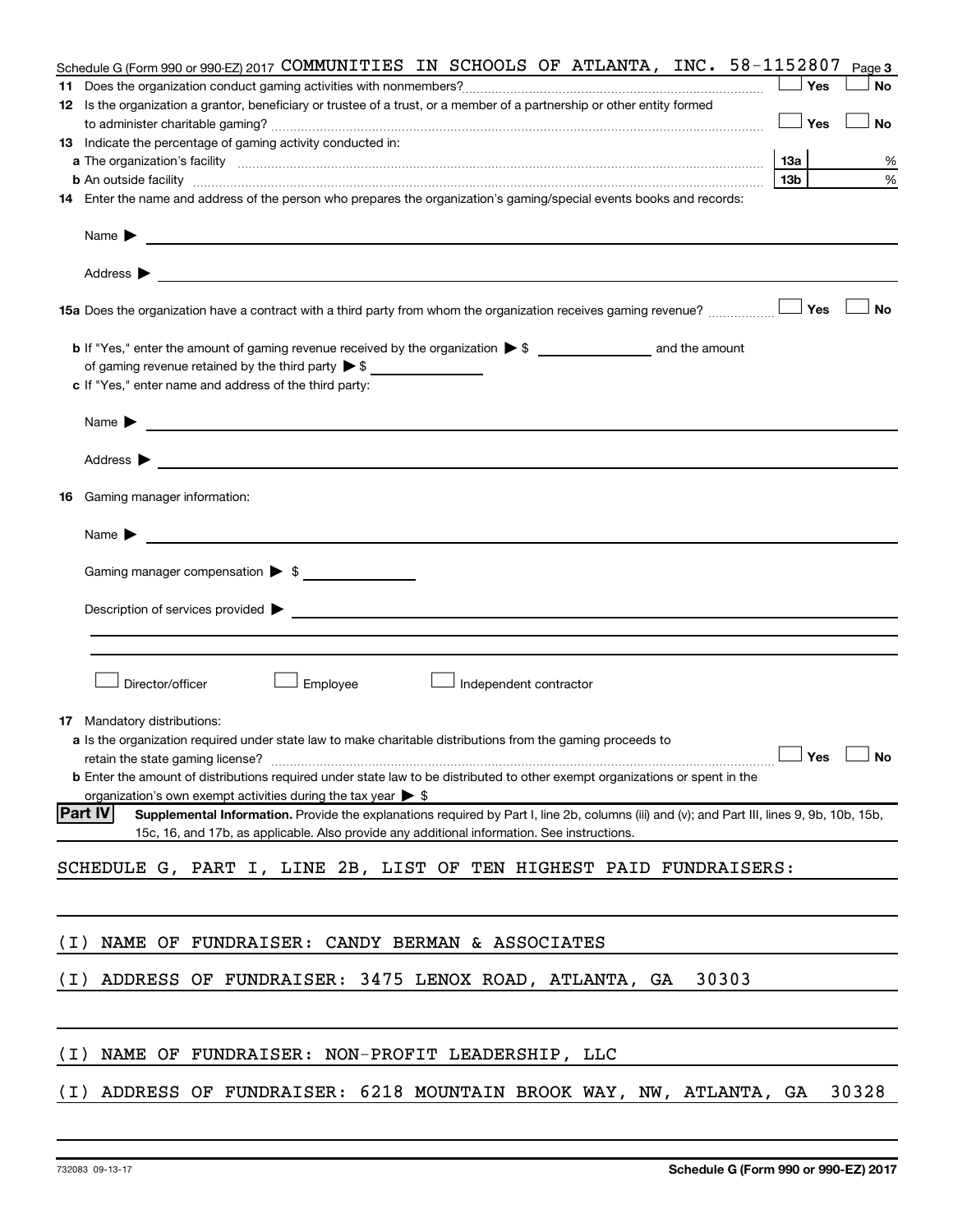|                                                                                                     | COMMUNITIES IN SCHOOLS OF ATLANTA, INC. 58-1152807 Page 4 |  |  |  |  |
|-----------------------------------------------------------------------------------------------------|-----------------------------------------------------------|--|--|--|--|
| Schedule G (Form 990 or 990-EZ) COMMUNITIE<br><b>Part IV   Supplemental Information</b> (continued) |                                                           |  |  |  |  |
|                                                                                                     |                                                           |  |  |  |  |
|                                                                                                     |                                                           |  |  |  |  |
|                                                                                                     |                                                           |  |  |  |  |
|                                                                                                     |                                                           |  |  |  |  |
|                                                                                                     |                                                           |  |  |  |  |
|                                                                                                     |                                                           |  |  |  |  |
|                                                                                                     |                                                           |  |  |  |  |
|                                                                                                     |                                                           |  |  |  |  |
|                                                                                                     |                                                           |  |  |  |  |
|                                                                                                     |                                                           |  |  |  |  |
|                                                                                                     |                                                           |  |  |  |  |
|                                                                                                     |                                                           |  |  |  |  |
|                                                                                                     |                                                           |  |  |  |  |
|                                                                                                     |                                                           |  |  |  |  |
|                                                                                                     |                                                           |  |  |  |  |
|                                                                                                     |                                                           |  |  |  |  |
|                                                                                                     |                                                           |  |  |  |  |
|                                                                                                     |                                                           |  |  |  |  |
|                                                                                                     |                                                           |  |  |  |  |
|                                                                                                     |                                                           |  |  |  |  |
|                                                                                                     |                                                           |  |  |  |  |
|                                                                                                     |                                                           |  |  |  |  |
|                                                                                                     |                                                           |  |  |  |  |
|                                                                                                     |                                                           |  |  |  |  |
|                                                                                                     |                                                           |  |  |  |  |
|                                                                                                     |                                                           |  |  |  |  |
|                                                                                                     |                                                           |  |  |  |  |
|                                                                                                     |                                                           |  |  |  |  |
|                                                                                                     |                                                           |  |  |  |  |
|                                                                                                     |                                                           |  |  |  |  |
|                                                                                                     |                                                           |  |  |  |  |
|                                                                                                     |                                                           |  |  |  |  |
|                                                                                                     |                                                           |  |  |  |  |
|                                                                                                     |                                                           |  |  |  |  |
|                                                                                                     |                                                           |  |  |  |  |
|                                                                                                     |                                                           |  |  |  |  |
|                                                                                                     |                                                           |  |  |  |  |
|                                                                                                     |                                                           |  |  |  |  |
|                                                                                                     |                                                           |  |  |  |  |
|                                                                                                     |                                                           |  |  |  |  |
|                                                                                                     |                                                           |  |  |  |  |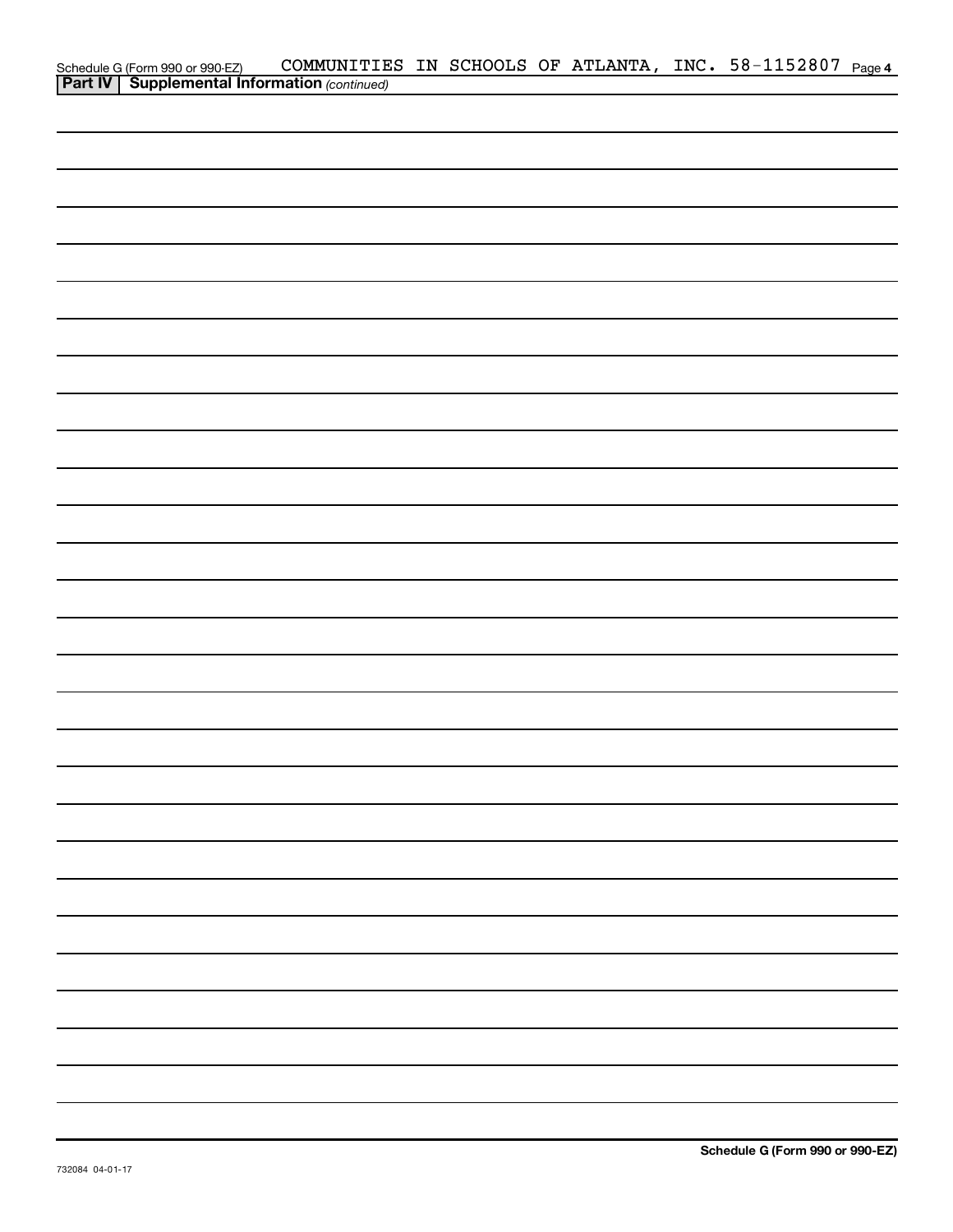| <b>SCHEDULE I</b><br>(Form 990)<br>Department of the Treasury<br>Internal Revenue Service |                                                                                                                                                                                                                                                                                                                            |  | <b>Grants and Other Assistance to Organizations,</b><br>Governments, and Individuals in the United States<br>Complete if the organization answered "Yes" on Form 990, Part IV, line 21 or 22. | Attach to Form 990.<br>Go to www.irs.gov/Form990 for the latest information. |  |  |  | OMB No. 1545-0047<br><b>Open to Public</b><br>Inspection |  |  |  |  |  |
|-------------------------------------------------------------------------------------------|----------------------------------------------------------------------------------------------------------------------------------------------------------------------------------------------------------------------------------------------------------------------------------------------------------------------------|--|-----------------------------------------------------------------------------------------------------------------------------------------------------------------------------------------------|------------------------------------------------------------------------------|--|--|--|----------------------------------------------------------|--|--|--|--|--|
| Name of the organization                                                                  |                                                                                                                                                                                                                                                                                                                            |  |                                                                                                                                                                                               |                                                                              |  |  |  | <b>Employer identification number</b>                    |  |  |  |  |  |
| Part I                                                                                    | <b>General Information on Grants and Assistance</b>                                                                                                                                                                                                                                                                        |  | COMMUNITIES IN SCHOOLS OF ATLANTA, INC.                                                                                                                                                       |                                                                              |  |  |  | 58-1152807                                               |  |  |  |  |  |
| $\mathbf{1}$<br>$\mathbf{2}$                                                              | Does the organization maintain records to substantiate the amount of the grants or assistance, the grantees' eligibility for the grants or assistance, and the selection                                                                                                                                                   |  |                                                                                                                                                                                               |                                                                              |  |  |  | $\sqrt{X}$ Yes<br><b>No</b>                              |  |  |  |  |  |
| Part II                                                                                   | Describe in Part IV the organization's procedures for monitoring the use of grant funds in the United States.<br>Grants and Other Assistance to Domestic Organizations and Domestic Governments. Complete if the organization answered "Yes" on Form 990, Part IV, line 21, for any                                        |  |                                                                                                                                                                                               |                                                                              |  |  |  |                                                          |  |  |  |  |  |
|                                                                                           | recipient that received more than \$5,000. Part II can be duplicated if additional space is needed.                                                                                                                                                                                                                        |  |                                                                                                                                                                                               |                                                                              |  |  |  |                                                          |  |  |  |  |  |
|                                                                                           | (f) Method of<br>1 (a) Name and address of organization<br>(c) IRC section<br>(d) Amount of<br>(e) Amount of<br>(g) Description of<br>$(b)$ EIN<br>(h) Purpose of grant<br>valuation (book,<br>or government<br>(if applicable)<br>cash grant<br>non-cash<br>noncash assistance<br>FMV, appraisal,<br>assistance<br>other) |  |                                                                                                                                                                                               |                                                                              |  |  |  |                                                          |  |  |  |  |  |
|                                                                                           |                                                                                                                                                                                                                                                                                                                            |  |                                                                                                                                                                                               |                                                                              |  |  |  |                                                          |  |  |  |  |  |
|                                                                                           |                                                                                                                                                                                                                                                                                                                            |  |                                                                                                                                                                                               |                                                                              |  |  |  |                                                          |  |  |  |  |  |
|                                                                                           |                                                                                                                                                                                                                                                                                                                            |  |                                                                                                                                                                                               |                                                                              |  |  |  |                                                          |  |  |  |  |  |
|                                                                                           |                                                                                                                                                                                                                                                                                                                            |  |                                                                                                                                                                                               |                                                                              |  |  |  |                                                          |  |  |  |  |  |
|                                                                                           |                                                                                                                                                                                                                                                                                                                            |  |                                                                                                                                                                                               |                                                                              |  |  |  |                                                          |  |  |  |  |  |
| $\mathbf{2}$<br>3                                                                         |                                                                                                                                                                                                                                                                                                                            |  |                                                                                                                                                                                               |                                                                              |  |  |  | ▶                                                        |  |  |  |  |  |

**For Paperwork Reduction Act Notice, see the Instructions for Form 990. Schedule I (Form 990) (2017)** LHA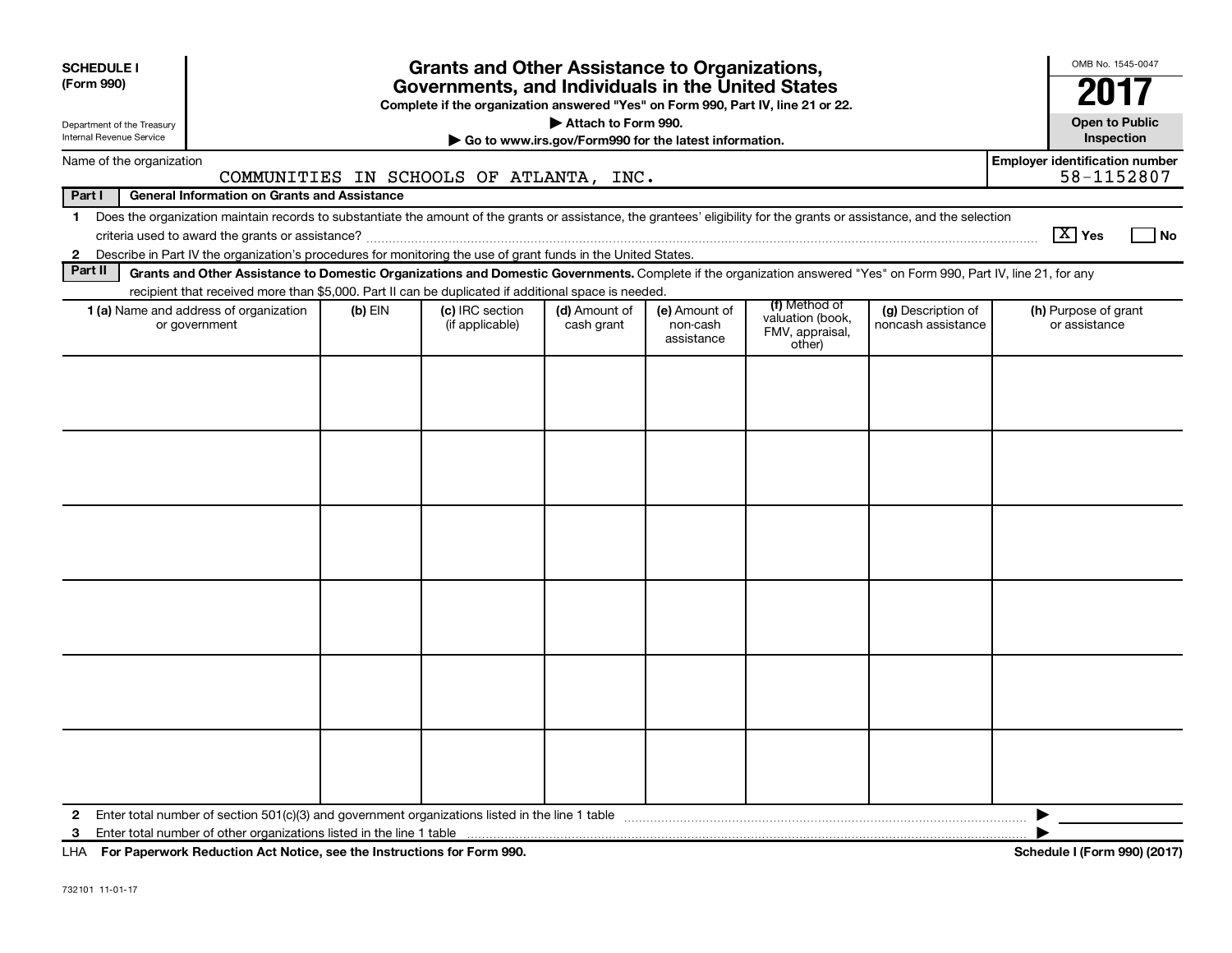**2**

Part III | Grants and Other Assistance to Domestic Individuals. Complete if the organization answered "Yes" on Form 990, Part IV, line 22. Part III can be duplicated if additional space is needed.

| (a) Type of grant or assistance | (b) Number of<br>(c) Amount of<br>recipients<br>cash grant |                | (d) Amount of non-<br>cash assistance | (e) Method of valuation<br>(book, FMV, appraisal, other) | (f) Description of noncash assistance                                    |  |
|---------------------------------|------------------------------------------------------------|----------------|---------------------------------------|----------------------------------------------------------|--------------------------------------------------------------------------|--|
| FAMILY ASSISTANCE               | 2898                                                       | $\mathbf{0}$ . | 121,104.FMV                           |                                                          | CLOTHING, SHOES, SCHOOL<br>SUPPLIES, FOOD, HYGIENE KITS,<br><b>BIKES</b> |  |
| EMERGENCY ASSISTANCE            | 169                                                        | 99,766.        | $\mathbf{0}$ .                        |                                                          |                                                                          |  |
|                                 |                                                            |                |                                       |                                                          |                                                                          |  |
|                                 |                                                            |                |                                       |                                                          |                                                                          |  |
|                                 |                                                            |                |                                       |                                                          |                                                                          |  |

Part IV | Supplemental Information. Provide the information required in Part I, line 2; Part III, column (b); and any other additional information.

PART I, LINE 2:

FUNDS ARE NOT GIVEN DIRECTLY TO THE INDIVIDUAL(S) BENEFITING BUT RATHER TO

AN AGENCY PROVIDING A SERVICE OR TO A STAFF PERSON TO MAKE PURCHASES FOR

THE INDIVIDUAL (S). RECEIPTS ARE RETURNED SHOWING PROPER USAGE.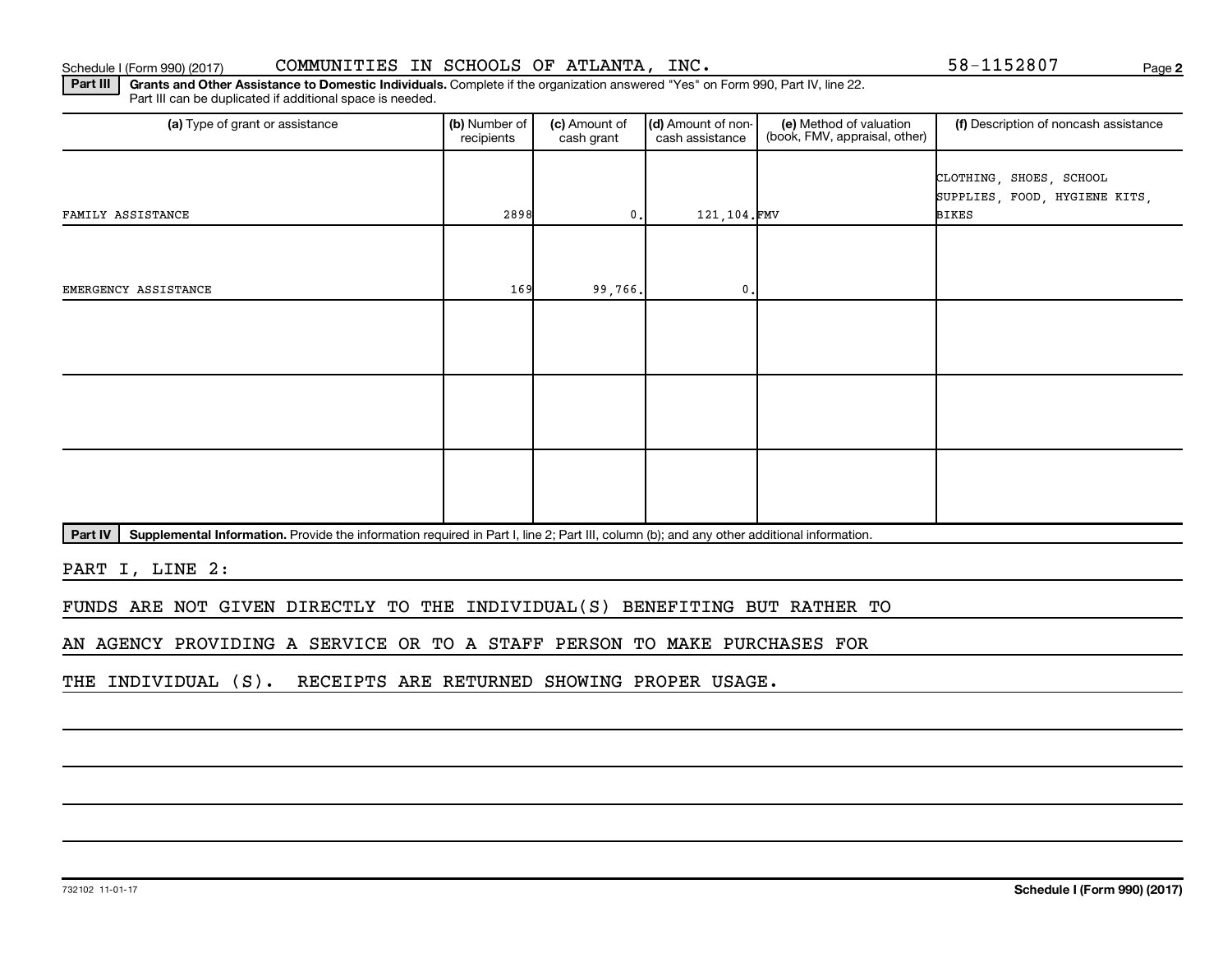|        | <b>Compensation Information</b><br>OMB No. 1545-0047<br><b>SCHEDULE J</b>                  |                                                                                                                           |                                       |                            |     |    |  |  |  |
|--------|--------------------------------------------------------------------------------------------|---------------------------------------------------------------------------------------------------------------------------|---------------------------------------|----------------------------|-----|----|--|--|--|
|        | (Form 990)                                                                                 | For certain Officers, Directors, Trustees, Key Employees, and Highest                                                     |                                       |                            |     |    |  |  |  |
|        |                                                                                            | <b>Compensated Employees</b>                                                                                              |                                       | 201                        |     |    |  |  |  |
|        |                                                                                            | Complete if the organization answered "Yes" on Form 990, Part IV, line 23.<br>Attach to Form 990.                         |                                       | <b>Open to Public</b>      |     |    |  |  |  |
|        | Department of the Treasury<br>Internal Revenue Service                                     | Go to www.irs.gov/Form990 for instructions and the latest information.                                                    |                                       | Inspection                 |     |    |  |  |  |
|        | Name of the organization                                                                   |                                                                                                                           | <b>Employer identification number</b> |                            |     |    |  |  |  |
|        |                                                                                            | COMMUNITIES IN SCHOOLS OF ATLANTA,<br>INC.                                                                                |                                       | 58-1152807                 |     |    |  |  |  |
|        | Part I                                                                                     | <b>Questions Regarding Compensation</b>                                                                                   |                                       |                            |     |    |  |  |  |
|        |                                                                                            |                                                                                                                           |                                       |                            | Yes | No |  |  |  |
|        |                                                                                            | 1a Check the appropriate box(es) if the organization provided any of the following to or for a person listed on Form 990, |                                       |                            |     |    |  |  |  |
|        |                                                                                            | Part VII, Section A, line 1a. Complete Part III to provide any relevant information regarding these items.                |                                       |                            |     |    |  |  |  |
|        | First-class or charter travel                                                              | Housing allowance or residence for personal use                                                                           |                                       |                            |     |    |  |  |  |
|        | Travel for companions                                                                      | Payments for business use of personal residence                                                                           |                                       |                            |     |    |  |  |  |
|        | Tax indemnification and gross-up payments<br>Health or social club dues or initiation fees |                                                                                                                           |                                       |                            |     |    |  |  |  |
|        |                                                                                            | Discretionary spending account<br>Personal services (such as, maid, chauffeur, chef)                                      |                                       |                            |     |    |  |  |  |
|        |                                                                                            |                                                                                                                           |                                       |                            |     |    |  |  |  |
|        |                                                                                            | <b>b</b> If any of the boxes on line 1a are checked, did the organization follow a written policy regarding payment or    |                                       |                            |     |    |  |  |  |
|        |                                                                                            |                                                                                                                           |                                       | 1b                         |     |    |  |  |  |
| 2.     |                                                                                            | Did the organization require substantiation prior to reimbursing or allowing expenses incurred by all directors,          |                                       |                            |     |    |  |  |  |
|        |                                                                                            |                                                                                                                           |                                       | $\mathbf{2}$               |     |    |  |  |  |
|        |                                                                                            |                                                                                                                           |                                       |                            |     |    |  |  |  |
| з      |                                                                                            | Indicate which, if any, of the following the filing organization used to establish the compensation of the organization's |                                       |                            |     |    |  |  |  |
|        |                                                                                            | CEO/Executive Director. Check all that apply. Do not check any boxes for methods used by a related organization to        |                                       |                            |     |    |  |  |  |
|        |                                                                                            | establish compensation of the CEO/Executive Director, but explain in Part III.                                            |                                       |                            |     |    |  |  |  |
|        | Compensation committee                                                                     | Written employment contract                                                                                               |                                       |                            |     |    |  |  |  |
|        |                                                                                            | Compensation survey or study<br>Independent compensation consultant                                                       |                                       |                            |     |    |  |  |  |
|        |                                                                                            | Form 990 of other organizations<br>Approval by the board or compensation committee                                        |                                       |                            |     |    |  |  |  |
|        |                                                                                            |                                                                                                                           |                                       |                            |     |    |  |  |  |
| 4      |                                                                                            | During the year, did any person listed on Form 990, Part VII, Section A, line 1a, with respect to the filing              |                                       |                            |     |    |  |  |  |
|        | organization or a related organization:                                                    |                                                                                                                           |                                       | 4a                         | х   |    |  |  |  |
| а<br>b |                                                                                            | Receive a severance payment or change-of-control payment?                                                                 |                                       | 4b                         |     | х  |  |  |  |
|        |                                                                                            |                                                                                                                           |                                       | 4c                         |     | x  |  |  |  |
|        |                                                                                            | If "Yes" to any of lines 4a-c, list the persons and provide the applicable amounts for each item in Part III.             |                                       |                            |     |    |  |  |  |
|        |                                                                                            |                                                                                                                           |                                       |                            |     |    |  |  |  |
|        |                                                                                            | Only section 501(c)(3), 501(c)(4), and 501(c)(29) organizations must complete lines 5-9.                                  |                                       |                            |     |    |  |  |  |
|        |                                                                                            | For persons listed on Form 990, Part VII, Section A, line 1a, did the organization pay or accrue any compensation         |                                       |                            |     |    |  |  |  |
|        | contingent on the revenues of:                                                             |                                                                                                                           |                                       |                            |     |    |  |  |  |
|        |                                                                                            |                                                                                                                           |                                       | 5а                         |     | х  |  |  |  |
|        |                                                                                            |                                                                                                                           |                                       | 5b                         |     | x  |  |  |  |
|        |                                                                                            | If "Yes" on line 5a or 5b, describe in Part III.                                                                          |                                       |                            |     |    |  |  |  |
|        |                                                                                            | 6 For persons listed on Form 990, Part VII, Section A, line 1a, did the organization pay or accrue any compensation       |                                       |                            |     |    |  |  |  |
|        | contingent on the net earnings of:                                                         |                                                                                                                           |                                       |                            |     |    |  |  |  |
|        |                                                                                            |                                                                                                                           |                                       | 6a                         |     | х  |  |  |  |
|        |                                                                                            |                                                                                                                           |                                       | 6b                         |     | X  |  |  |  |
|        |                                                                                            | If "Yes" on line 6a or 6b, describe in Part III.                                                                          |                                       |                            |     |    |  |  |  |
|        |                                                                                            | 7 For persons listed on Form 990, Part VII, Section A, line 1a, did the organization provide any nonfixed payments        |                                       |                            |     |    |  |  |  |
|        |                                                                                            |                                                                                                                           |                                       | 7                          |     | x. |  |  |  |
| 8      |                                                                                            | Were any amounts reported on Form 990, Part VII, paid or accrued pursuant to a contract that was subject to the           |                                       |                            |     |    |  |  |  |
|        |                                                                                            |                                                                                                                           |                                       | 8                          |     | х  |  |  |  |
| 9      |                                                                                            | If "Yes" on line 8, did the organization also follow the rebuttable presumption procedure described in                    |                                       |                            |     |    |  |  |  |
|        |                                                                                            |                                                                                                                           |                                       | 9                          |     |    |  |  |  |
|        |                                                                                            | LHA For Paperwork Reduction Act Notice, see the Instructions for Form 990.                                                |                                       | Schedule J (Form 990) 2017 |     |    |  |  |  |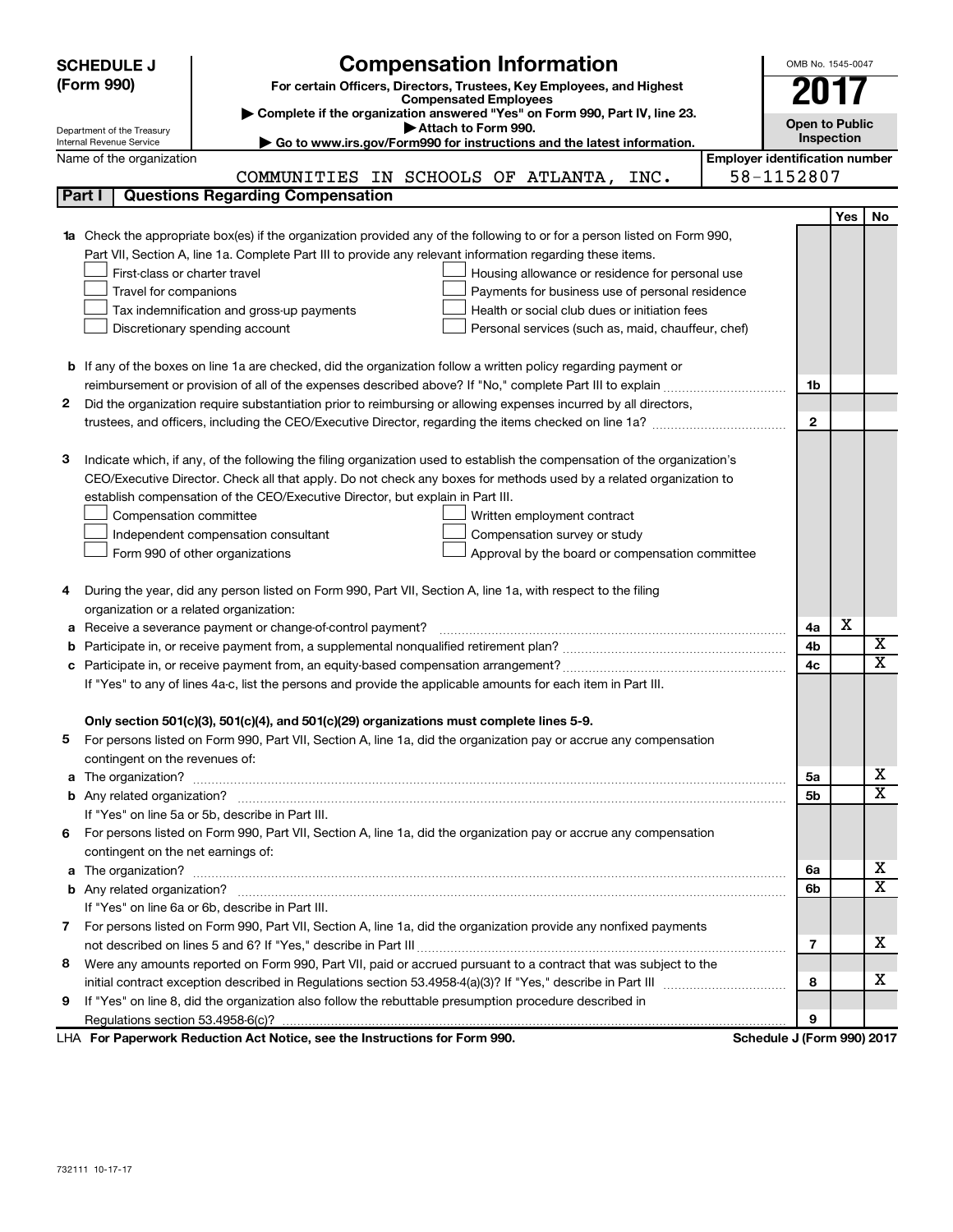### Schedule J (Form 990) 2017 COMMUNITIES IN SCHOOLS OF ATLANTA, INC. 58-1152807 Page

#### Part II | Officers, Directors, Trustees, Key Employees, and Highest Compensated Employees. Use duplicate copies if additional space is needed.

For each individual whose compensation must be reported on Schedule J, report compensation from the organization on row (i) and from related organizations, described in the instructions, on row (ii). Do not list any individuals that aren't listed on Form 990, Part VII.

Note: The sum of columns (B)(i)-(iii) for each listed individual must equal the total amount of Form 990, Part VII, Section A, line 1a, applicable column (D) and (E) amounts for that individual.

|                         |              |                          | (B) Breakdown of W-2 and/or 1099-MISC compensation |                                           | (C) Retirement and<br>other deferred | (D) Nontaxable<br>benefits | (E) Total of columns | (F) Compensation<br>in column (B)         |  |
|-------------------------|--------------|--------------------------|----------------------------------------------------|-------------------------------------------|--------------------------------------|----------------------------|----------------------|-------------------------------------------|--|
| (A) Name and Title      |              | (i) Base<br>compensation | (ii) Bonus &<br>incentive<br>compensation          | (iii) Other<br>reportable<br>compensation | compensation                         |                            | $(B)(i)-(D)$         | reported as deferred<br>on prior Form 990 |  |
| FRANK BROWN<br>(1)      | (i)          | 136, 146.                | 21,296.                                            | $\overline{\mathbf{0}}$ .                 | 3,502.                               | 13,521.                    | 174, 465.            | $\overline{0}$ .                          |  |
| CHIEF EXECUTIVE OFFICER | $\vert$ (ii) | $\overline{0}$ .         | $\overline{0}$ .                                   | $\overline{0}$ .                          | $\overline{0}$ .                     | $\overline{0}$ .           | $\overline{0}$ .     | $\overline{0}$ .                          |  |
|                         | (i)          |                          |                                                    |                                           |                                      |                            |                      |                                           |  |
|                         | (ii)         |                          |                                                    |                                           |                                      |                            |                      |                                           |  |
|                         | (i)          |                          |                                                    |                                           |                                      |                            |                      |                                           |  |
|                         | $\vert$ (ii) |                          |                                                    |                                           |                                      |                            |                      |                                           |  |
|                         | (i)          |                          |                                                    |                                           |                                      |                            |                      |                                           |  |
|                         | $\vert$ (ii) |                          |                                                    |                                           |                                      |                            |                      |                                           |  |
|                         | (i)          |                          |                                                    |                                           |                                      |                            |                      |                                           |  |
|                         | $\vert$ (ii) |                          |                                                    |                                           |                                      |                            |                      |                                           |  |
|                         | (i)          |                          |                                                    |                                           |                                      |                            |                      |                                           |  |
|                         | $\vert$ (ii) |                          |                                                    |                                           |                                      |                            |                      |                                           |  |
|                         | (i)          |                          |                                                    |                                           |                                      |                            |                      |                                           |  |
|                         | (ii)         |                          |                                                    |                                           |                                      |                            |                      |                                           |  |
|                         | (i)<br>(ii)  |                          |                                                    |                                           |                                      |                            |                      |                                           |  |
|                         | (i)          |                          |                                                    |                                           |                                      |                            |                      |                                           |  |
|                         | (ii)         |                          |                                                    |                                           |                                      |                            |                      |                                           |  |
|                         | (i)          |                          |                                                    |                                           |                                      |                            |                      |                                           |  |
|                         | (ii)         |                          |                                                    |                                           |                                      |                            |                      |                                           |  |
|                         | (i)          |                          |                                                    |                                           |                                      |                            |                      |                                           |  |
|                         | $\vert$ (ii) |                          |                                                    |                                           |                                      |                            |                      |                                           |  |
|                         | (i)          |                          |                                                    |                                           |                                      |                            |                      |                                           |  |
|                         | (ii)         |                          |                                                    |                                           |                                      |                            |                      |                                           |  |
|                         | (i)          |                          |                                                    |                                           |                                      |                            |                      |                                           |  |
|                         | (ii)         |                          |                                                    |                                           |                                      |                            |                      |                                           |  |
|                         | (i)          |                          |                                                    |                                           |                                      |                            |                      |                                           |  |
|                         | (ii)         |                          |                                                    |                                           |                                      |                            |                      |                                           |  |
|                         | (i)          |                          |                                                    |                                           |                                      |                            |                      |                                           |  |
|                         | (i)          |                          |                                                    |                                           |                                      |                            |                      |                                           |  |
|                         | (i)          |                          |                                                    |                                           |                                      |                            |                      |                                           |  |
|                         | (iii)        |                          |                                                    |                                           |                                      |                            |                      |                                           |  |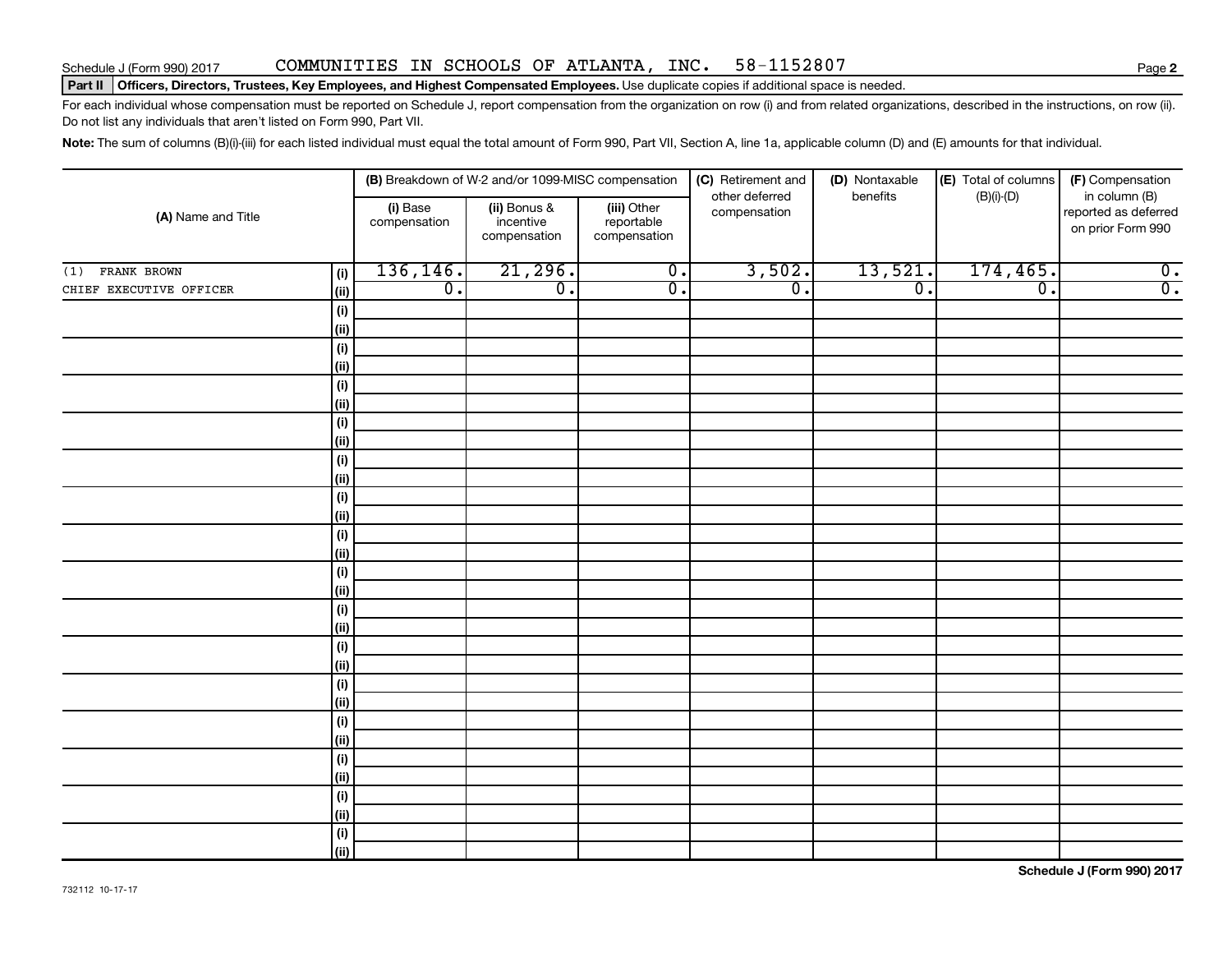### **Part III Supplemental Information**

Provide the information, explanation, or descriptions required for Part I, lines 1a, 1b, 3, 4a, 4b, 4c, 5a, 5b, 6a, 6b, 7, and 8, and for Part II. Also complete this part for any additional information.

PART I, LINE 4A:

R. ALISHA HILL RECEIVED SEVERANCE PAYMENT OF \$36,130

**Schedule J (Form 990) 2017**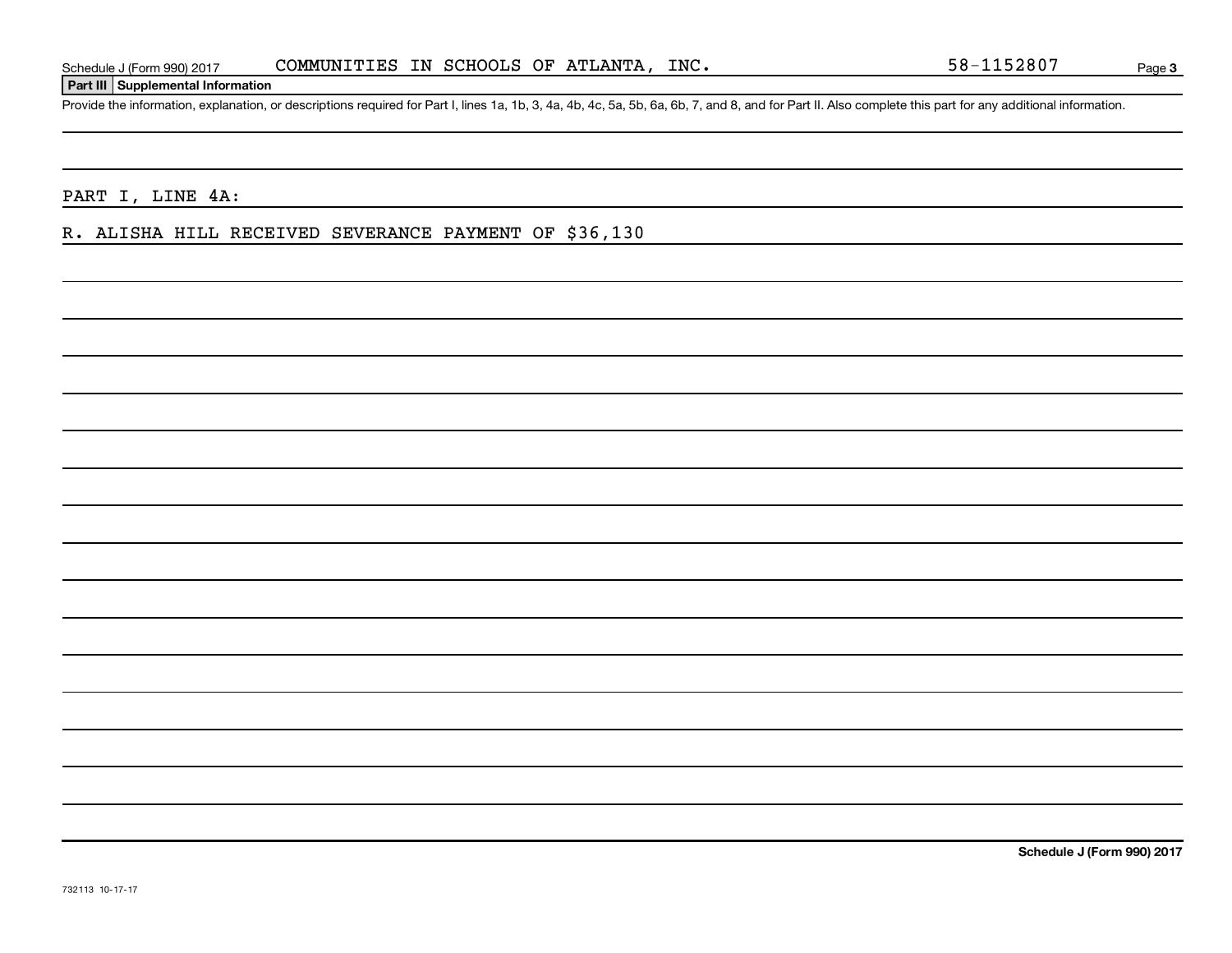|               | <b>SCHEDULE M</b><br>(Form 990)<br>Department of the Treasury                                                                | Complete if the organizations answered "Yes" on Form 990, Part IV, lines 29 or 30.<br>Attach to Form 990. | <b>Noncash Contributions</b> | OMB No. 1545-0047<br><b>2017</b><br><b>Open To Public</b> |                                                                                              |            |                                                       |  |  |  |
|---------------|------------------------------------------------------------------------------------------------------------------------------|-----------------------------------------------------------------------------------------------------------|------------------------------|-----------------------------------------------------------|----------------------------------------------------------------------------------------------|------------|-------------------------------------------------------|--|--|--|
|               | Internal Revenue Service                                                                                                     |                                                                                                           |                              | Go to www.irs.gov/Form990 for the latest information.     |                                                                                              | Inspection |                                                       |  |  |  |
|               | Name of the organization                                                                                                     |                                                                                                           |                              |                                                           |                                                                                              |            | <b>Employer identification number</b>                 |  |  |  |
|               |                                                                                                                              |                                                                                                           |                              |                                                           | COMMUNITIES IN SCHOOLS OF ATLANTA, INC.                                                      |            | 58-1152807                                            |  |  |  |
| <b>Part I</b> | <b>Types of Property</b>                                                                                                     |                                                                                                           |                              |                                                           |                                                                                              |            |                                                       |  |  |  |
|               |                                                                                                                              |                                                                                                           | (a)                          | (b)                                                       | (c)                                                                                          |            | (d)                                                   |  |  |  |
|               |                                                                                                                              |                                                                                                           | Check if<br>applicable       | Number of<br>contributions or                             | Noncash contribution<br>amounts reported on<br>tems contributed Form 990, Part VIII, line 1g |            | Method of determining<br>noncash contribution amounts |  |  |  |
| 1             |                                                                                                                              |                                                                                                           |                              |                                                           |                                                                                              |            |                                                       |  |  |  |
| $\mathbf{2}$  |                                                                                                                              |                                                                                                           |                              |                                                           |                                                                                              |            |                                                       |  |  |  |
| З             | Art - Fractional interests                                                                                                   |                                                                                                           |                              |                                                           |                                                                                              |            |                                                       |  |  |  |
| 4             |                                                                                                                              |                                                                                                           |                              |                                                           |                                                                                              |            |                                                       |  |  |  |
| 5             | Clothing and household goods                                                                                                 |                                                                                                           | $\overline{\text{x}}$        |                                                           | 18,396.FMV                                                                                   |            |                                                       |  |  |  |
| 6             |                                                                                                                              |                                                                                                           |                              |                                                           |                                                                                              |            |                                                       |  |  |  |
| 7             |                                                                                                                              |                                                                                                           |                              |                                                           |                                                                                              |            |                                                       |  |  |  |
| 8             |                                                                                                                              |                                                                                                           |                              |                                                           |                                                                                              |            |                                                       |  |  |  |
| 9             | Securities - Publicly traded                                                                                                 |                                                                                                           |                              |                                                           |                                                                                              |            |                                                       |  |  |  |
| 10            | Securities - Closely held stock                                                                                              |                                                                                                           |                              |                                                           |                                                                                              |            |                                                       |  |  |  |
| 11            | Securities - Partnership, LLC, or                                                                                            |                                                                                                           |                              |                                                           |                                                                                              |            |                                                       |  |  |  |
|               | trust interests                                                                                                              |                                                                                                           |                              |                                                           |                                                                                              |            |                                                       |  |  |  |
| 12            | Securities - Miscellaneous                                                                                                   |                                                                                                           |                              |                                                           |                                                                                              |            |                                                       |  |  |  |
| 13            | Qualified conservation contribution -                                                                                        |                                                                                                           |                              |                                                           |                                                                                              |            |                                                       |  |  |  |
|               |                                                                                                                              |                                                                                                           |                              |                                                           |                                                                                              |            |                                                       |  |  |  |
| 14            | Qualified conservation contribution - Other                                                                                  |                                                                                                           |                              |                                                           |                                                                                              |            |                                                       |  |  |  |
| 15            | Real estate - Residential                                                                                                    |                                                                                                           |                              |                                                           |                                                                                              |            |                                                       |  |  |  |
| 16            | Real estate - Commercial                                                                                                     |                                                                                                           |                              |                                                           |                                                                                              |            |                                                       |  |  |  |
| 17            |                                                                                                                              |                                                                                                           |                              |                                                           |                                                                                              |            |                                                       |  |  |  |
| 18            |                                                                                                                              |                                                                                                           |                              |                                                           | 1,500.FMV                                                                                    |            |                                                       |  |  |  |
| 19            |                                                                                                                              |                                                                                                           | X                            | 154                                                       |                                                                                              |            |                                                       |  |  |  |
| 20            | Drugs and medical supplies                                                                                                   |                                                                                                           |                              |                                                           |                                                                                              |            |                                                       |  |  |  |
| 21            |                                                                                                                              |                                                                                                           |                              |                                                           |                                                                                              |            |                                                       |  |  |  |
| 22            |                                                                                                                              |                                                                                                           |                              |                                                           |                                                                                              |            |                                                       |  |  |  |
| 23            |                                                                                                                              |                                                                                                           |                              |                                                           |                                                                                              |            |                                                       |  |  |  |
| 24            | Archeological artifacts                                                                                                      | .                                                                                                         |                              |                                                           |                                                                                              |            |                                                       |  |  |  |
| 25            | $($ COMPUTER EQUI)<br>Other $\blacktriangleright$                                                                            |                                                                                                           | х                            | 2,320                                                     | 88,600.FMV                                                                                   |            |                                                       |  |  |  |
| 26            | $($ BIKES<br>Other $\blacktriangleright$                                                                                     |                                                                                                           | $\overline{\text{x}}$        | 45                                                        | 11,408.FMV                                                                                   |            |                                                       |  |  |  |
| 27            | SPECIAL EVENT<br>Other<br>▶                                                                                                  |                                                                                                           | $\overline{\mathtt{x}}$      | $\overline{53}$                                           | 11,376.FMV                                                                                   |            |                                                       |  |  |  |
| 28<br>29      | <b>HYGIENE KITS</b><br>Other<br>▶<br>Number of Forms 8283 received by the organization during the tax year for contributions |                                                                                                           | $\overline{\text{x}}$        | 200                                                       | 1,200.FMV                                                                                    |            |                                                       |  |  |  |

| <b>LHA</b> | For Paperwork Reduction Act Notice, see the Instructions for Form 990.                                                     |    | Schedule M (Form 990) 2017 |            |     |    |  |  |
|------------|----------------------------------------------------------------------------------------------------------------------------|----|----------------------------|------------|-----|----|--|--|
|            | describe in Part II.                                                                                                       |    |                            |            |     |    |  |  |
| 33         | If the organization didn't report an amount in column (c) for a type of property for which column (a) is checked,          |    |                            |            |     |    |  |  |
| b          | If "Yes," describe in Part II.                                                                                             |    |                            |            |     |    |  |  |
|            | contributions?                                                                                                             |    |                            | <b>32a</b> |     | х  |  |  |
| 32a        | Does the organization hire or use third parties or related organizations to solicit, process, or sell noncash              |    |                            |            |     |    |  |  |
| -31        | Does the organization have a gift acceptance policy that requires the review of any nonstandard contributions?             |    |                            |            |     |    |  |  |
|            | <b>b</b> If "Yes," describe the arrangement in Part II.                                                                    |    |                            |            |     |    |  |  |
|            | exempt purposes for the entire holding period?                                                                             |    |                            | 30a        |     | х  |  |  |
|            | must hold for at least three years from the date of the initial contribution, and which isn't required to be used for      |    |                            |            |     |    |  |  |
| 30a        | During the year, did the organization receive by contribution any property reported in Part I, lines 1 through 28, that it |    |                            |            |     |    |  |  |
|            |                                                                                                                            |    |                            |            | Yes | No |  |  |
|            | for which the organization completed Form 8283, Part IV, Donee Acknowledgement                                             | 29 |                            |            |     |    |  |  |
| 29         | Number of Forms 8283 received by the organization during the tax year for contributions                                    |    |                            |            |     |    |  |  |

#### LHA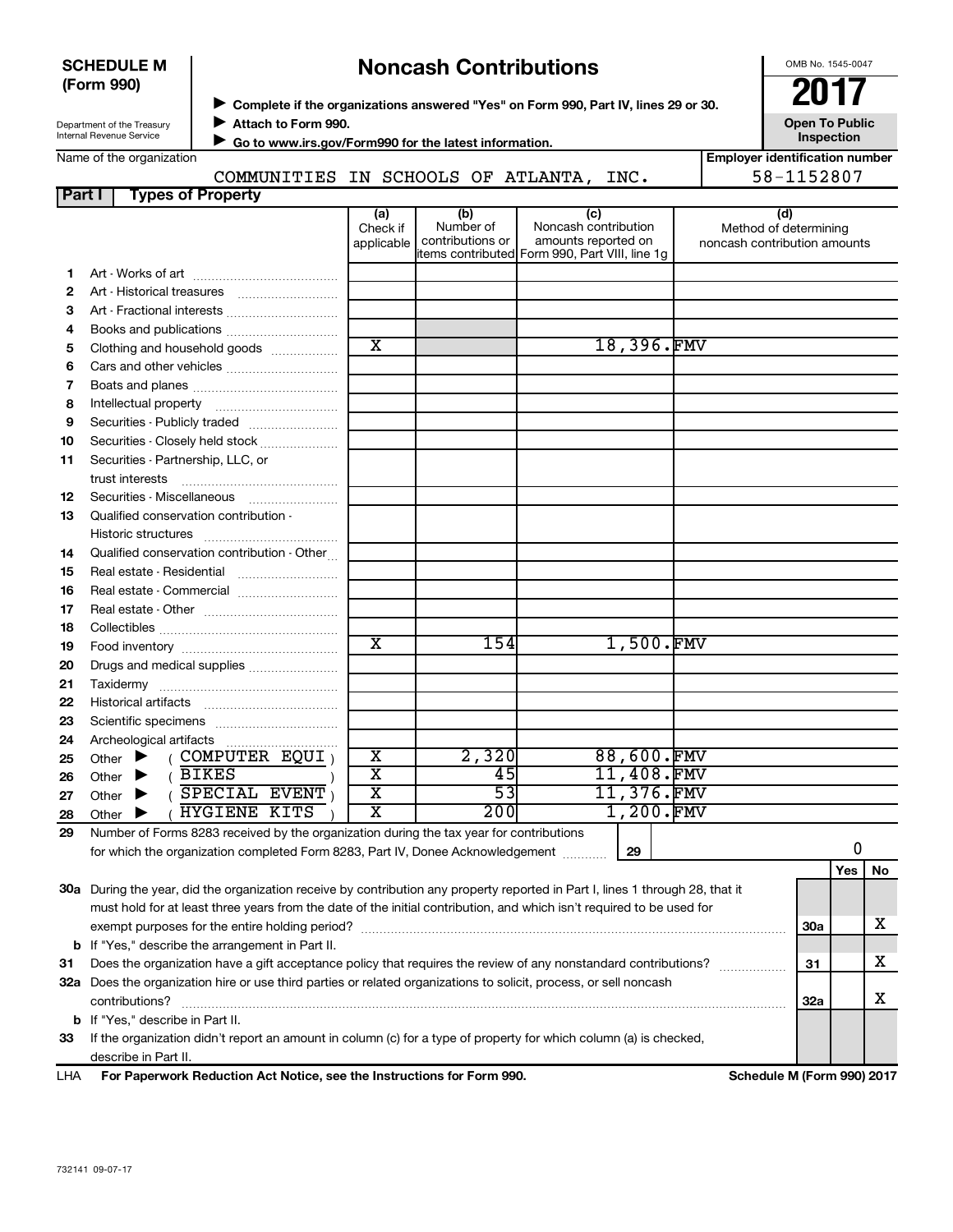#### **2** Schedule M (Form 990) 2017 Page COMMUNITIES IN SCHOOLS OF ATLANTA, INC. 58-1152807

Part II | Supplemental Information. Provide the information required by Part I, lines 30b, 32b, and 33, and whether the organization is reporting in Part I, column (b), the number of contributions, the number of items received, or a combination of both. Also complete this part for any additional information.

### SCHEDULE M, PART I, COLUMN (B):

### NUMBER OF CONTRIBUTORS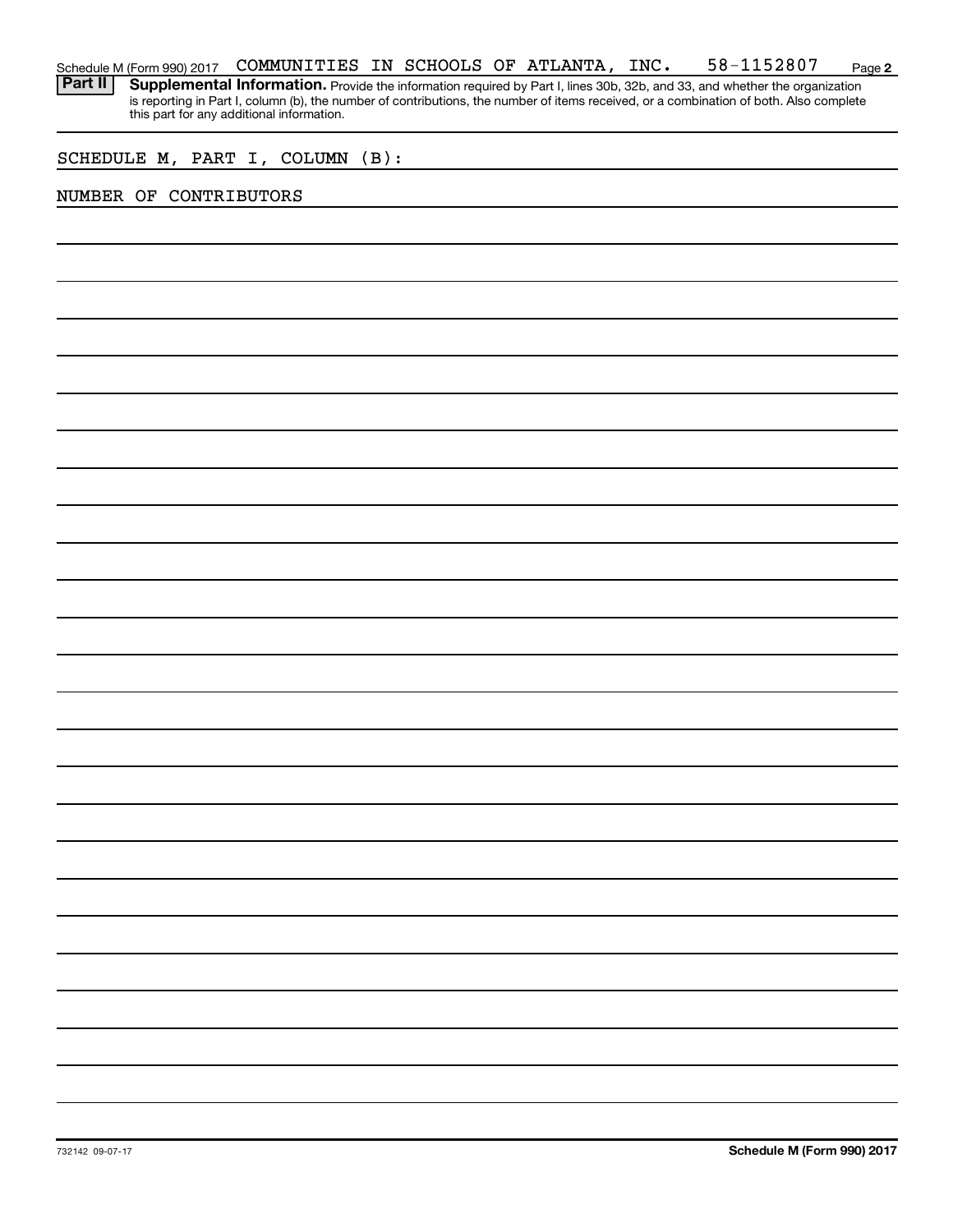**(Form 990 or 990-EZ)**

Department of the Treasury Internal Revenue Service Name of the organization

**Complete to provide information for responses to specific questions on Form 990 or 990-EZ or to provide any additional information. | Attach to Form 990 or 990-EZ. | Go to www.irs.gov/Form990 for the latest information. SCHEDULE O Supplemental Information to Form 990 or 990-EZ** <br>(Form 990 or 990-EZ) Complete to provide information for responses to specific questions on

OMB No. 1545-0047 **Open to Public Inspection Employer identification number**

COMMUNITIES IN SCHOOLS OF ATLANTA, INC. 58-1152807

FORM 990, PART I, LINE 1, DESCRIPTION OF ORGANIZATION MISSION:

THE MISSION OF COMMUNITIES IN SCHOOLS OF ATLANTA, INC. (CIS OF ATLANTA)

IS TO SURROUND STUDENTS WITH A COMMUNITY OF SUPPORT, EMPOWERING THEM TO

STAY IN SCHOOL AND ACHEIVE IN LIFE.

FORM 990, PART III, LINE 4D, OTHER PROGRAM SERVICES:

OTHER PROGRAM SERVICES:

ATL-JACKSON - CIS PROVIDED FULL-TIME SITE COORDINATORS TO 1 ELEMENTARY SCHOOL AND 1 HIGH SCHOOL IN THE JACKSON CLUSTER OF ATLANTA PUBLIC SCHOOL DISTRICT. THE SITE COORDINATORS WORKED WITH A CASELOAD OF APPROXIMATELY 80 STUDENTS AT RISK OF DROPPING OUT AND ALSO OFFERED ADDITIONAL SERVICES SCHOOL-WIDE.

DEKALB PROGRAM - CIS PROVIDED SITE COORDINATORS AT 2 OF THE LOWEST PERFORMING HIGH SCHOOLS IN THE DEKALB COUNTY SCHOOL DISTRICT. SITE COORDINATORS WORKED WITH CASELOADS OF APPROXIMATELY 80 STUDENTS AT RISK OF DROPPING OUT, AND ALSO OFFERED ADDITIONAL SERVICES SCHOOL-WIDE.

WEST END PERFORMANCE LEARNING CENTER - WEST END PERFORMANCE LEARNING CENTER IS AN ACCELERATED EDUCATIONAL PROGRAM OPERATED IN PARTNERSHIP WITH ATLANTA PUBLIC SCHOOLS. THE PROGRAM TARGETS STUDENTS IN GRADES ELEVEN AND TWELVE WHO HAVE NOT BEEN SUCCESSFUL IN A TRADITIONAL SCHOOL SETTING AND PROVIDES A RANGE OF SERVICES TO ENSURE THESE STUDENTS EARN

THEIR HIGH SCHOOL DIPLOMA.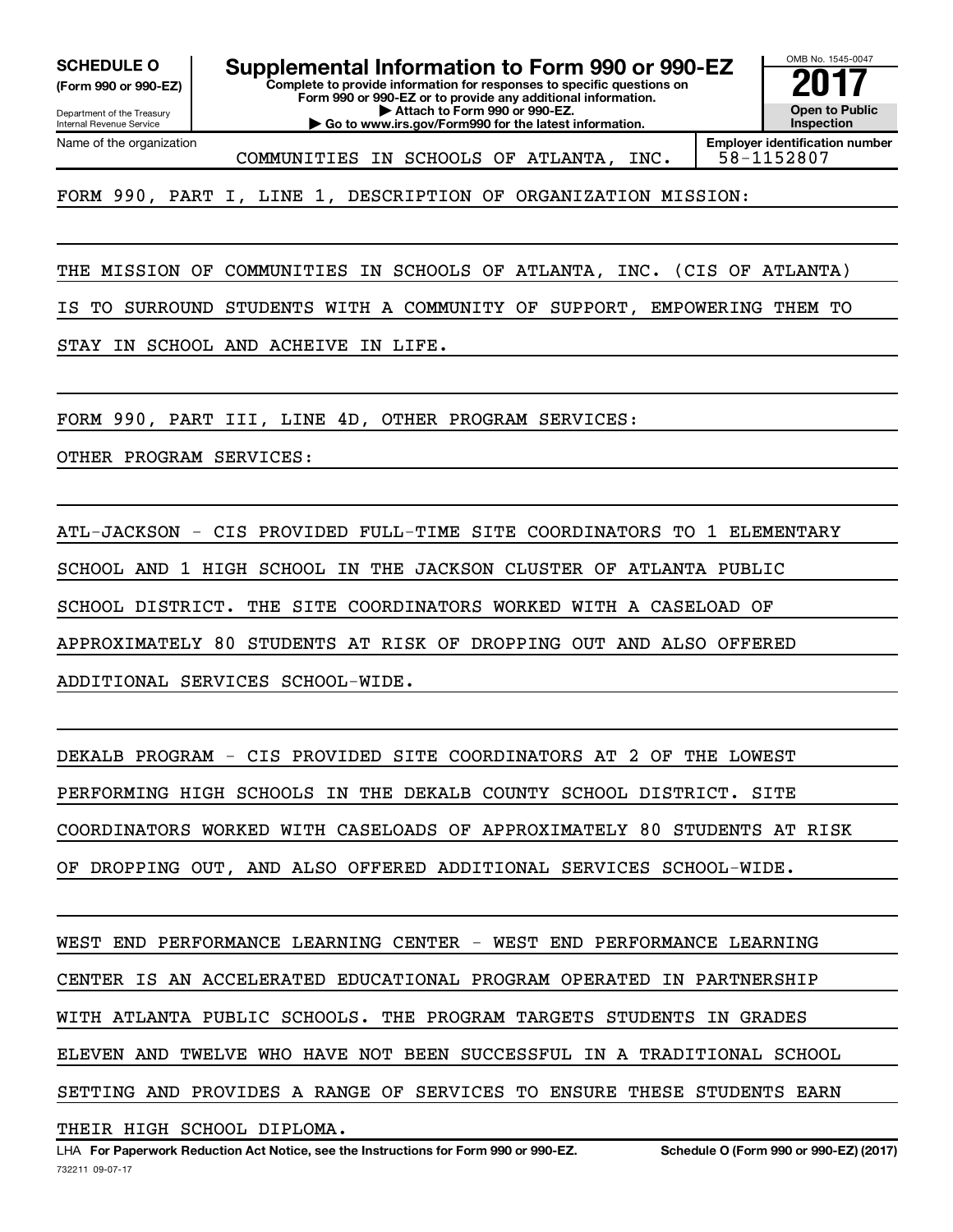Name of the organization

COMMUNITIES IN SCHOOLS OF ATLANTA, INC. 58-1152807

**Employer identification number**

AHA FEDERAL GRANT/COLLABORATIVE PARTNERSHIP - CIS HAS PARTNERED WITH ATLANTA HOUSING AUTHORITY, ATLANTA PUBLIC SCHOOLS, AND OTHER COMMUNITY PARTNERS TO INCREASE THE GRADUATION RATES OF STUDENTS IN THE CHOICE NEIGHBORHOODS. THE PROGRAM IS FOCUSED PRIMARILY ON STUDENTS ATTENDING BOOKER T. WASHINGTON HIGH SCHOOL, J.E. BROWN MIDDLE SCHOOL, M. AGNES JONES ELEMENTARY SCHOOL AND MICHAEL HOLLIS ACADEMY.

CLAYTON COUNTY - CIS PROVIDED FULL TIME SITE COORDINATORS TO 4 HIGH SCHOOLS IN THE CLAYTON COUNTY SCHOOL DISTRICT. THE FOCUS IS PRIMARILY ON THE STUDENTS ATTENDING DREW HIGH SCHOOL, FOREST PARK HIGH SCHOOL, RIVERDALE HIGH SCHOOL, AND NORTH CLAYTON HIGH SCHOOL. THE SITE COORDINATORS WORKED WITH A CASELOAD OF APPROXIMATELY 80 STUDENTS AT RISK OF DROPPING OUT AND ALSO OFFERED ADDITIONAL SERVICES SCHOOL-WIDE.

UNITED WAY BROWN - CIS PROVIDED FULL-TIME SITE COORDINATORS TO ONE MIDDLE SCHOOL IN THE WASHINGTON CLUSTER OF THE ATLANTA PUBLIC SCHOOL DISTRICT. THE SITE COORDINATOR WORKED WITH A CASELOAD OF APPROXIMATELY 65 STUDENTS AT RISK OF DROPPING OUT AND ALSO OFFERED ADDITIONAL SERVICES SCHOOL-WIDE.

GOIZUETA - CIS PROVIDED FULL-TIME SITE COORDINATORS TO TWO MIDDLE SCHOOLS IN THE CARVER AND DOUGLASS CLUSTERS OF THE ATLANTA PUBLIC SCHOOL DISTRICT. THE SITE COORDINATORS WORKED WITH A CASELOAD OF APPROXIMATELY 80 STUDENTS AT RISK OF DROPPING OUT AND ALSO OFFERED ADDITIONAL SERVICES SCHOOL-WIDE.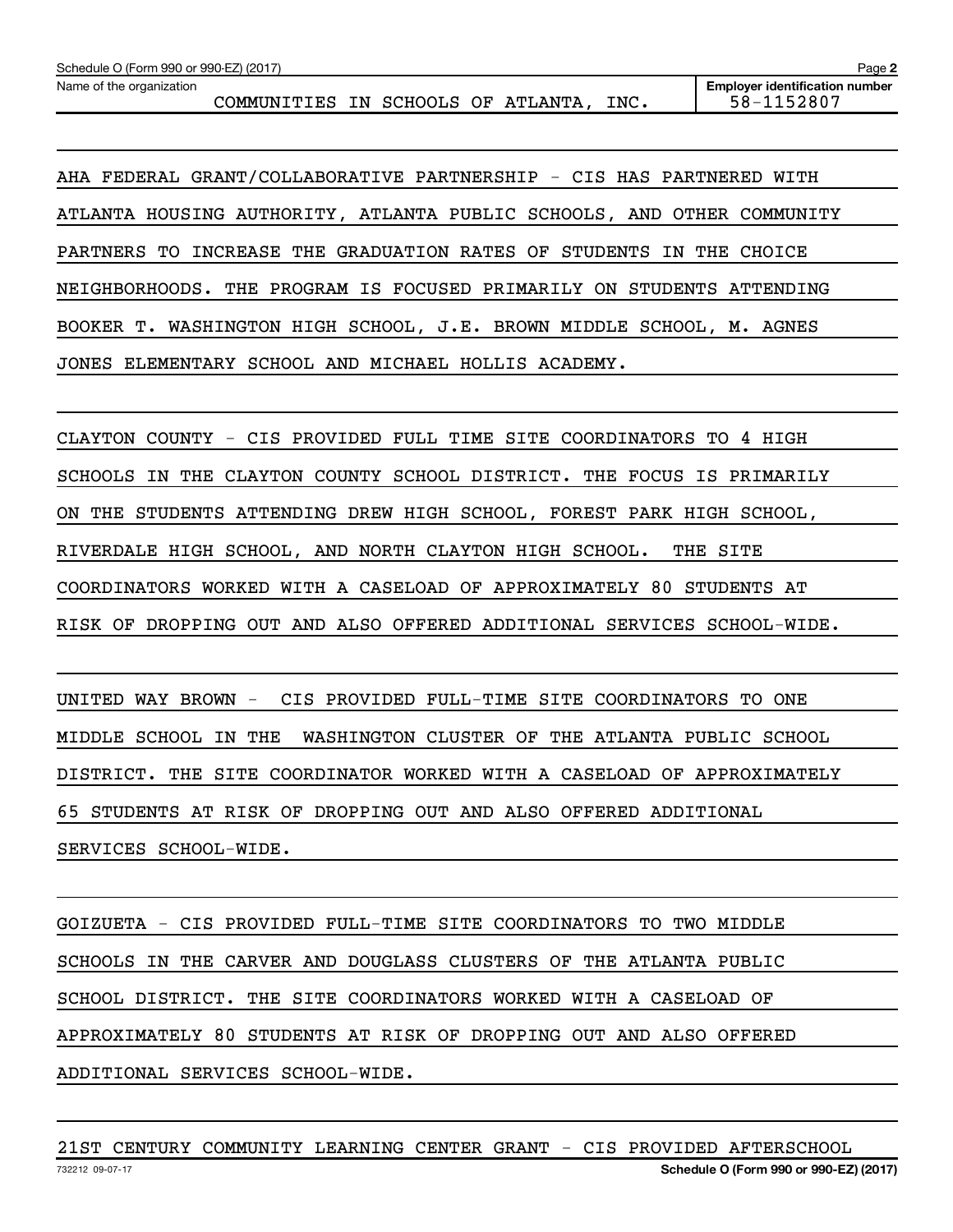| Schedule O (Form 990 or 990-EZ) (2017)                                  | Page 2                                              |  |  |  |  |  |  |  |  |
|-------------------------------------------------------------------------|-----------------------------------------------------|--|--|--|--|--|--|--|--|
| Name of the organization<br>COMMUNITIES IN SCHOOLS OF ATLANTA, INC.     | <b>Employer identification number</b><br>58-1152807 |  |  |  |  |  |  |  |  |
| PROGRAMMING TO BANNEKER AND CREEKSIDE HIGH SCHOOLS THROUGH OUR 21ST     |                                                     |  |  |  |  |  |  |  |  |
| CENTURY GRANT. PARTICIPATING STUDENTS<br>IN GRADES 9-12 RECEIVED SKILLS |                                                     |  |  |  |  |  |  |  |  |
| BUILDING ACADEMIC SUPPORT AND STEM CURRICULUM INSTRUCTION FOUR DAYS PER |                                                     |  |  |  |  |  |  |  |  |
| WEEK FOR THREE HOURS EACH DAY. STUDENTS ALSO PARTICIPATE IN SUMMER      |                                                     |  |  |  |  |  |  |  |  |
| PROGRAMMING FOR THREE WEEKS.                                            |                                                     |  |  |  |  |  |  |  |  |
|                                                                         |                                                     |  |  |  |  |  |  |  |  |
| MAAC - CIS PROVIDED ONE FULL-TIME SITE COORDINATOR TO SERVE DFCS        |                                                     |  |  |  |  |  |  |  |  |
| REFERRED STUDENTS PRESENTLY ENROLLED IN ATLANTA, CLAYTON, DEKALB AND    |                                                     |  |  |  |  |  |  |  |  |
| FULTON COUNTY SCHOOLS WITH CASE-MANAGED SERVICES TO TRY TO ENSURE THAT  |                                                     |  |  |  |  |  |  |  |  |
| STUDENTS REMAIN ENROLLED IN SCHOOL. THE SITE COORDINATOR ALSO SERVED AS |                                                     |  |  |  |  |  |  |  |  |
| A RESOURCE BROKER TO HELP CONNECT STUDENTS TO OTHER RESOURCES/SUPPORT   |                                                     |  |  |  |  |  |  |  |  |
| AS NEEDED.                                                              |                                                     |  |  |  |  |  |  |  |  |
| EXPENSES $$1,689,371$ .<br>INCLUDING GRANTS OF \$ 118,270.              | REVENUE \$ 0.                                       |  |  |  |  |  |  |  |  |
| FORM 990, PART VI, SECTION B, LINE 11B:                                 |                                                     |  |  |  |  |  |  |  |  |

ONCE FORM 990 IS PREPARED, A DRAFT FORM 990 IS REVIEWED BY THE FINANCE COMMITTEE OF THE BOARD OF DIRECTORS. AFTER THE FINANCE COMMITTEE'S REVIEW AND APPROVAL, THE FORM 990 IS THEN PRESENTED TO THE FULL BOARD OF DIRECTORS FOR REVIEW AND APPROVAL. AFTER BOTH APPROVALS ARE RECEIVED, THE PREPARER IS NOTIFIED AND AUTHORIZED TO PREPARE THE FINAL VERSION OF THE FORM 990.

|  |  |  | FORM 990, PART VI, SECTION B, LINE 12C: |                                                                        |  |  |                               |
|--|--|--|-----------------------------------------|------------------------------------------------------------------------|--|--|-------------------------------|
|  |  |  |                                         | THE CONFLICT OF INTEREST POLICY IS REVIEWED AND SIGNED ANNUALLY BY THE |  |  |                               |
|  |  |  |                                         | EMPLOYEES AS PART OF THE EMPLOYEE HANDBOOK.                            |  |  | THE BOARD OF DIRECTORS REVIEW |

AND SIGN A SEPARATE CONFLICT OF INTEREST DISCLOSURE FORM EACH YEAR.

FORM 990, PART VI, SECTION B, LINE 15:

732212 09-07-17 **Schedule O (Form 990 or 990-EZ) (2017)** THE BOARD OF DIRECTORS SET THE SALARY FOR THE CHIEF EXECUTIVE OFFICER.